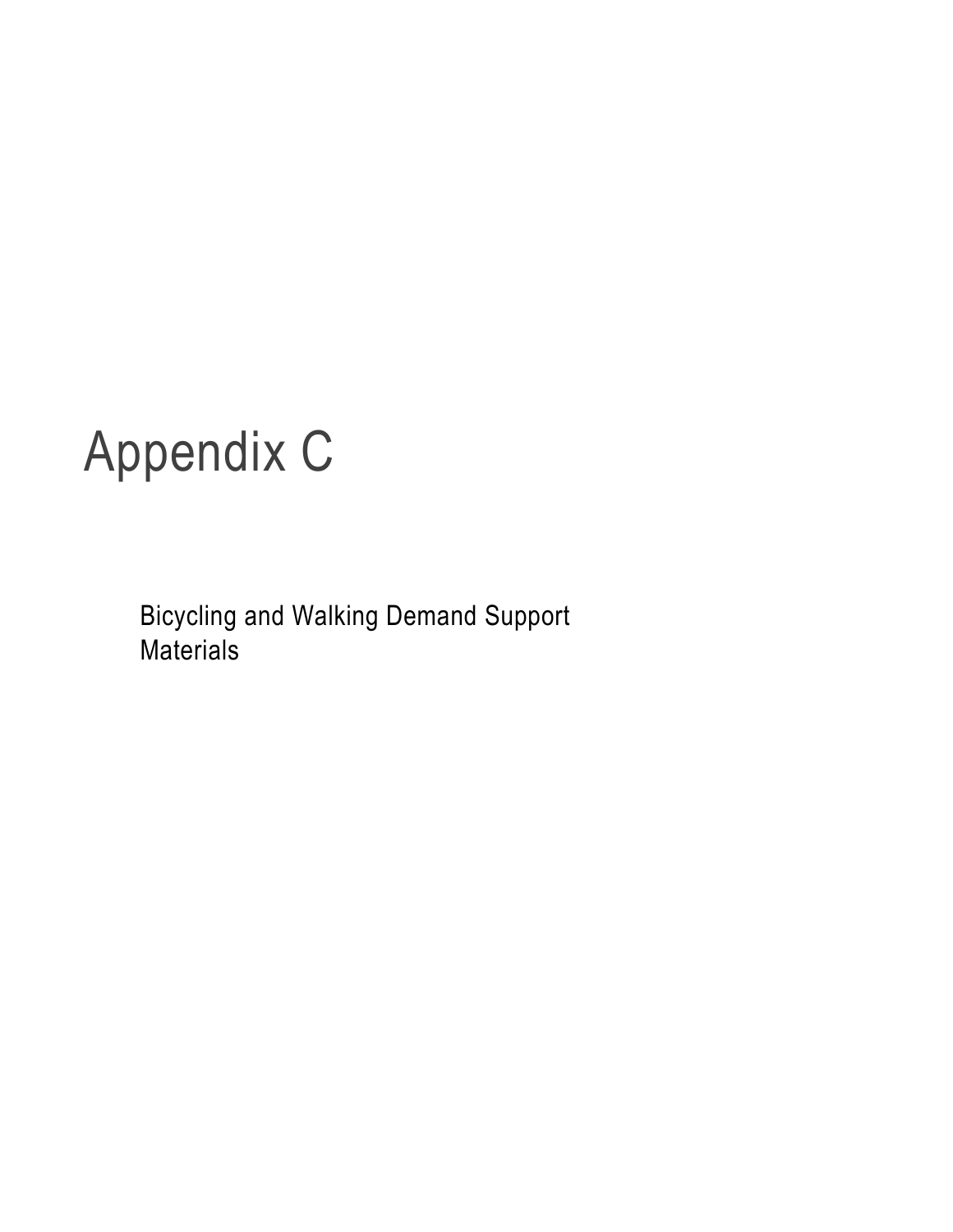Demand Source Data Table Key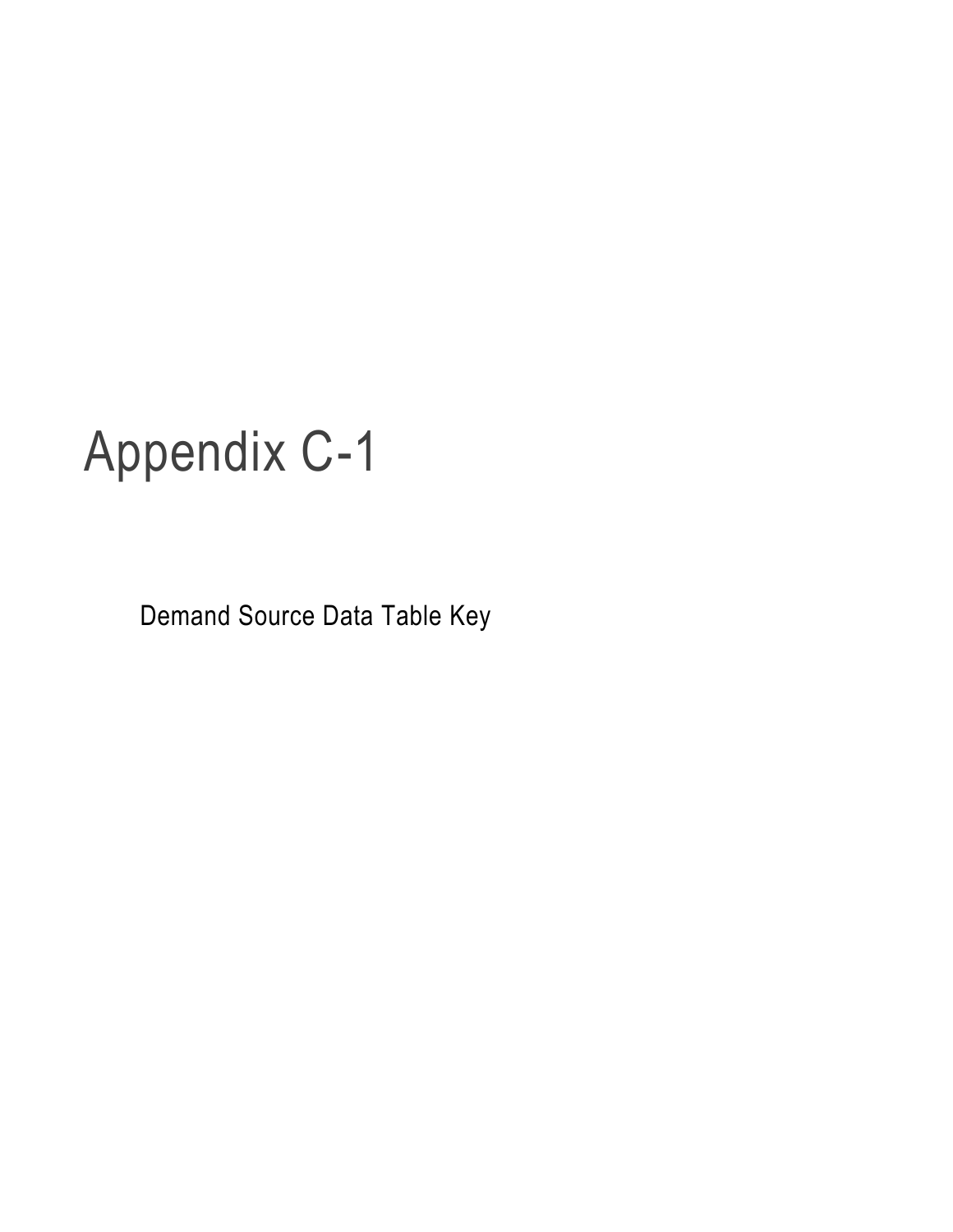### **Table 1 - Summary of Inputs into Draft Existing User Demand Estimates**

| <b>Attribute</b><br><b>Name</b>                           | <b>Source or</b><br><b>Methodology</b>                                       | <b>Description</b>                                                                                                                                                                                                                                                                                                                                   |
|-----------------------------------------------------------|------------------------------------------------------------------------------|------------------------------------------------------------------------------------------------------------------------------------------------------------------------------------------------------------------------------------------------------------------------------------------------------------------------------------------------------|
| <b>Community</b><br><b>Plan Area</b>                      | <b>SANDAG</b>                                                                | Community Planning Areas (CPA) represent the boundaries of the county's jurisdictions. The collected data<br>was organized to represent the attributes of the CPAs in San Diego County.                                                                                                                                                              |
| <b>CPA Population</b>                                     | SANDAG-recoded<br><b>American Community</b><br><b>Survey Estimates (ACS)</b> | This attribute gives the ATP the ability to analyze the population the population in each CPA. The population<br>of each the CPAs was obtained from SANDAG. SANDAG recoded 2010 American Community Survey (ACS)<br>population data to align with the CPA boundaries.                                                                                 |
| <b>Total</b><br><b>Commuters</b>                          | <b>Taken from ACS</b>                                                        | This attribute gives the ATP the ability to analyze commuters that utilize active transportation. The total<br>number of commuters in each of the CPAs was obtained from the 2010 ACS. SANDAG recoded 2010<br>American Community Survey (ACS) commuter data to align with the CPA boundaries.                                                        |
| <b>Total Public</b><br>Transportation<br><b>Commuters</b> | <b>Taken from ACS</b>                                                        | This attribute gives the ATP the ability to analyze the utilization of public transportation in each CPA. The<br>total number of public transportation commuters in each of the CPAs was obtained from the 2010 ACS.<br>SANDAG recoded 2010 American Community Survey (ACS) public transportation commuter data to align<br>with the CPA boundaries. |
| <b>Bicycle</b><br><b>Commuters</b>                        | <b>Taken from ACS</b>                                                        | This attribute gives the ATP the ability to analyze the number of residents who commute with bicycles. The<br>total number of bicycle commuters in each of the CPAs was obtained from the 2010 ACS. SANDAG recoded<br>2010 American Community Survey (ACS) bicycle commuter data to align with the CPA boundaries.                                   |
| <b>Bus</b><br><b>Commuters</b>                            | Taken from ACS                                                               | This attribute gives the ATP the ability to analyze the utilization of buses in each CPA. The total number of<br>bus commuters in each of the CPAs was obtained from the 2010 ACS. SANDAG recoded 2010 American<br>Community Survey (ACS) bus commuter data to align with the CPA boundaries.                                                        |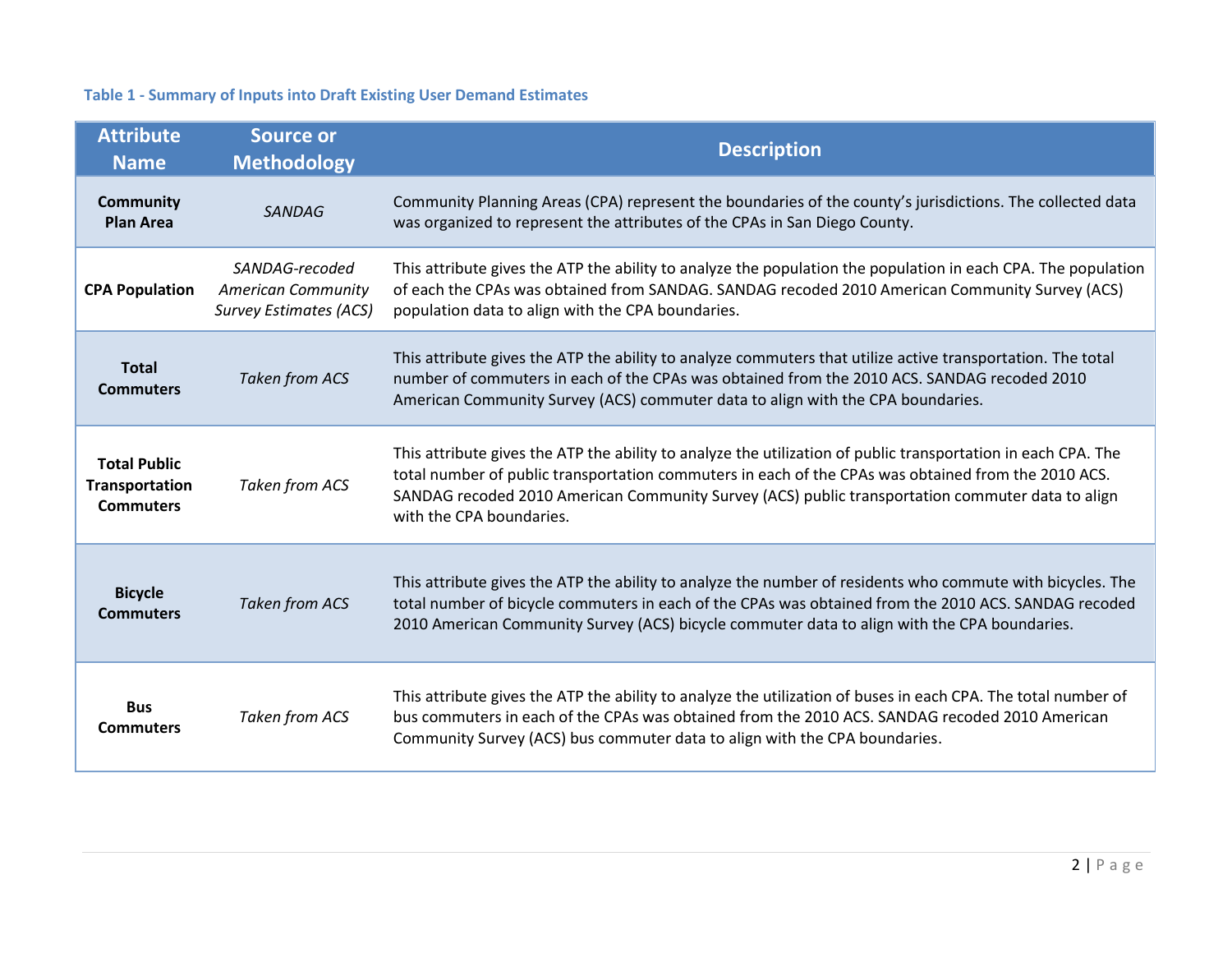| <b>Attribute</b><br><b>Name</b>                                                    | <b>Source or</b><br><b>Methodology</b> | <b>Description</b>                                                                                                                                                                                                                                                                                                                                                                                      |
|------------------------------------------------------------------------------------|----------------------------------------|---------------------------------------------------------------------------------------------------------------------------------------------------------------------------------------------------------------------------------------------------------------------------------------------------------------------------------------------------------------------------------------------------------|
| Car, Truck, Van<br><b>Commuters</b>                                                | <b>Taken from ACS</b>                  | This attribute gives the ATP the ability to analyze commuters that drive. The total number of car, truck, and<br>van commuters in each of the CPAs was obtained from the 2010 ACS. SANDAG recoded 2010 American<br>Community Survey (ACS) car, truck, and van commuter data to align with the CPA boundaries.                                                                                           |
| Carpool<br><b>Commuters</b>                                                        | Taken from ACS                         | This attribute gives the ATP the ability to analyze commuters that carpool. The total number of carpool<br>commuters in each of the CPAs was obtained from the 2010 ACS. SANDAG recoded 2010 American<br>Community Survey (ACS) carpool commuter data to align with the CPA boundaries.                                                                                                                 |
| <b>Drove Alone</b><br><b>Commuters</b>                                             | <b>Taken from ACS</b>                  | This attribute gives the ATP the ability to analyze commuters that drive alone. The total number of drove<br>alone commuters in each of the CPAs was obtained from the 2010 ACS. SANDAG recoded 2010 American<br>Community Survey (ACS) drove alone commuter data to align with the CPA boundaries.                                                                                                     |
| Motorcycle<br><b>Commuters</b>                                                     | Taken from ACS                         | This attribute gives the ATP the ability to analyze commuters that utilize motorcycles. The total number of<br>motorcycle commuters in each of the CPAs was obtained from the 2010 ACS. SANDAG recoded 2010<br>American Community Survey (ACS) motorcycle commuter data to align with the CPA boundaries.                                                                                               |
| <b>Other Means</b><br><b>Commuters</b>                                             | <b>Taken from ACS</b>                  | This attribute gives the ATP the ability to analyze commuters that use other means to travel to work. The<br>total number of other means commuters in each of the CPAs was obtained from the 2010 ACS. SANDAG<br>recoded 2010 American Community Survey (ACS) other means commuter data to align with the CPA<br>boundaries.                                                                            |
| <b>Other Means -</b><br><b>Public</b><br><b>Transportation</b><br><b>Commuters</b> | Taken from ACS                         | This attribute gives the ATP the ability to analyze commuters that use other means of public transportation<br>to travel to work. The total number of other means of public transportation commuters in each of the CPAs<br>was obtained from the 2010 ACS. SANDAG recoded 2010 American Community Survey (ACS) other means of<br>public transportation commuter data to align with the CPA boundaries. |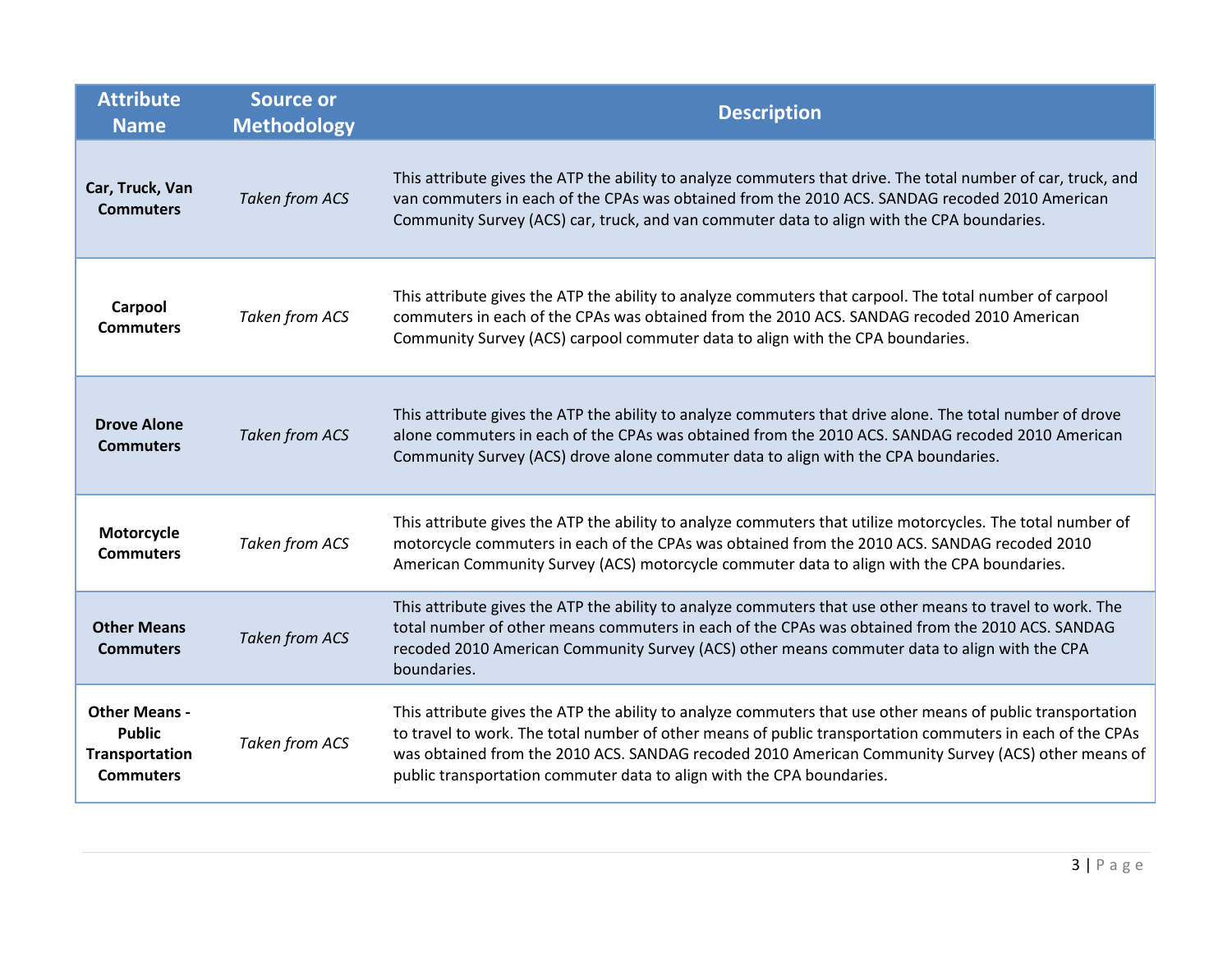| <b>Attribute</b><br><b>Name</b>                              | <b>Source or</b><br><b>Methodology</b>                                  | <b>Description</b>                                                                                                                                                                                                                                                                                                             |
|--------------------------------------------------------------|-------------------------------------------------------------------------|--------------------------------------------------------------------------------------------------------------------------------------------------------------------------------------------------------------------------------------------------------------------------------------------------------------------------------|
| Railroad<br><b>Commuters</b>                                 | <b>Taken from ACS</b>                                                   | This attribute gives the ATP the ability to analyze commuters that use trains to travel to work. The total<br>number of railroad commuters in each of the CPAs was obtained from the 2010 ACS. SANDAG recoded 2010<br>American Community Survey (ACS) railroad commuter data to align with the CPA boundaries.                 |
| <b>Trolley</b><br><b>Commuters</b>                           | Taken from ACS                                                          | This attribute gives the ATP the ability to analyze commuters that use the trolley to travel to work. The total<br>number of trolley commuters in each of the CPAs was obtained from the 2010 ACS. SANDAG recoded 2010<br>American Community Survey (ACS) streetcar or trolley commuter data to align with the CPA boundaries. |
| <b>Walking</b><br><b>Commuters</b>                           | <b>Taken from ACS</b>                                                   | This attribute gives the ATP the ability to analyze commuters that walk to work. The total number of walking<br>commuters in each of the CPAs was obtained from the 2010 ACS. SANDAG recoded 2010 American<br>Community Survey (ACS) walking commuter data to align with the CPA boundaries.                                   |
| <b>Work from</b><br>Home<br><b>Commuters</b><br><b>Total</b> | Taken from ACS                                                          | This attribute gives the ATP the ability to analyze commuters who work at home. The total number of work<br>from home commuters in each of the CPAs was obtained from the 2010 ACS. SANDAG recoded 2010<br>American Community Survey (ACS) work from home commuter data to align with the CPA boundaries.                      |
| <b>Walk Commute</b><br>Percentage                            | <b>Calculated by Walking</b><br>Commuters/Total All<br><b>Commuters</b> | This percentage indicates to what degree commuters are walking to work. The mode share or percentage of<br>commuters that walk was generated by dividing the number of walking commuters by the total number of<br>commuters in each CPA.                                                                                      |
| <b>Bike Commute</b><br>Percentage                            | Calculated by Bicycle<br>Commuters/Total All<br>Commuters               | This percentage indicates to what degree commuters are bicycling to work. The mode share or percentage<br>of commuters that bike was generated by dividing the number of bicycle commuters by the total number of<br>commuters in each CPA.                                                                                    |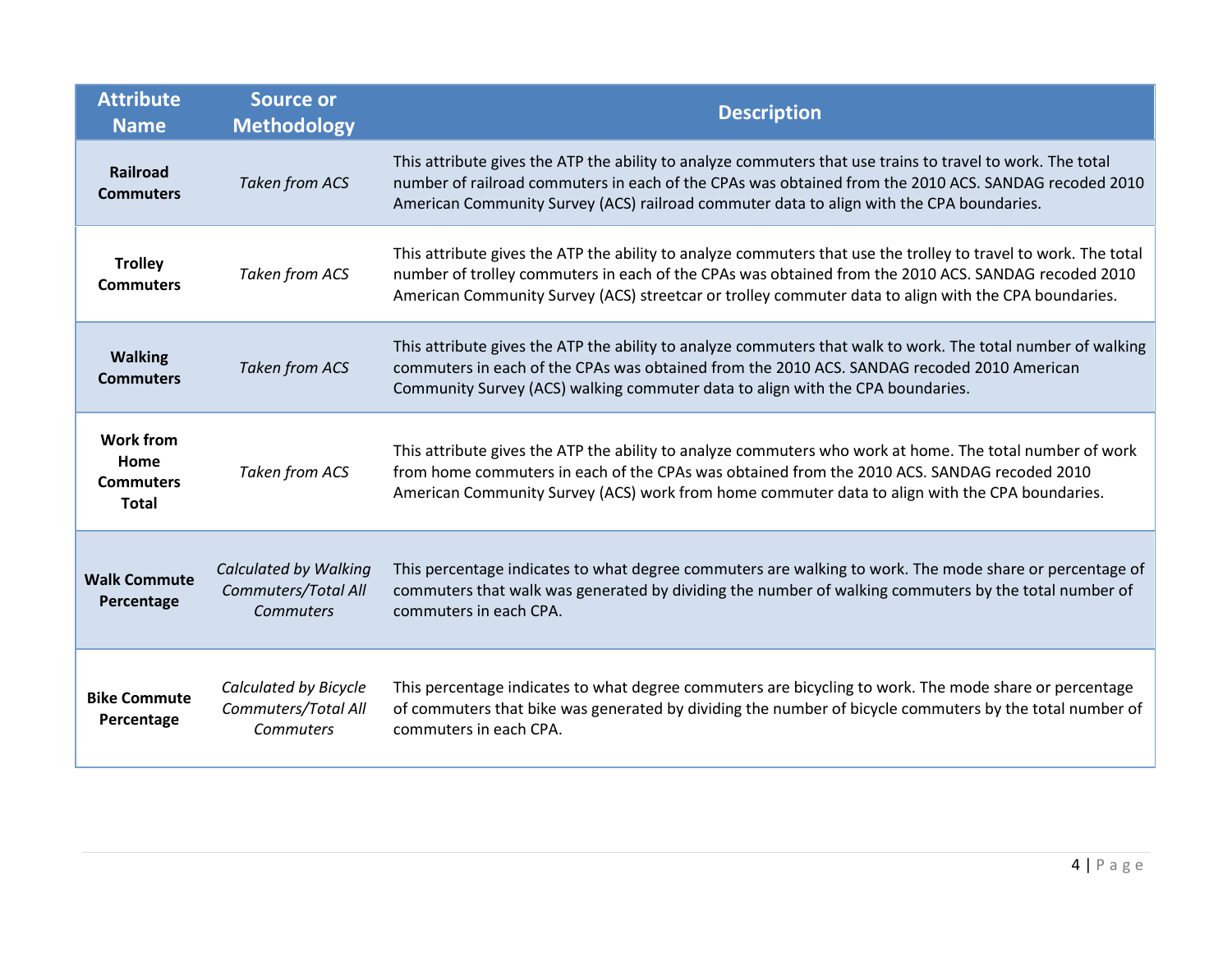| <b>Attribute</b><br><b>Name</b>                                          | <b>Source or</b><br><b>Methodology</b>                                                                 | <b>Description</b>                                                                                                                                                                                                                                                                                                                                                                                                        |
|--------------------------------------------------------------------------|--------------------------------------------------------------------------------------------------------|---------------------------------------------------------------------------------------------------------------------------------------------------------------------------------------------------------------------------------------------------------------------------------------------------------------------------------------------------------------------------------------------------------------------------|
| <b>Total Non-</b><br>motorized<br><b>Commuters</b>                       | Calculated by Walking<br>Commuters+ Bicycle<br><b>Commuters</b>                                        | This total indicates to how many commuters are not using a motorized means of commuting to work. The<br>total number of non-motorized commuters in each of the CPAs was generated by combining the total<br>number of bicycle and walking commuters in each CPA.                                                                                                                                                          |
| <b>Percent Non-</b><br><b>Motorized</b><br><b>Commuters</b>              | Calculated by Non-<br>motorized<br>Commuters/Total All<br><b>Commuters</b>                             | This percentage indicates to what degree commuters are walking and biking to work. The mode share or<br>percentage of commuters that utilize non-motorized means of transportation was generated by dividing the<br>number of non-motorized commuters by the total number of commuters in each CPA.                                                                                                                       |
| <b>Estimated</b><br><b>Work-at-Home</b><br><b>Bicycle</b><br>"commuters" | Calculated by assuming<br>15% of work at home<br>commuters make at<br>least one biking trip            | This attribute gives the ATP the ability to analyze an estimated number of bicyclists because those<br>commuters that work at home do not record commute information in the census. The estimated work-at-<br>home bicycle commuters was generated by assuming that 15 percent of at home commuters make at least<br>one biking trip per day and multiplying .15 with the total number of work-at-home commuters.         |
| <b>Estimated</b><br><b>Work-at-Home</b><br><b>Walking Trips</b>          | Calculated by assuming<br>50% of work at home<br>commuters make at<br>least one walking trip           | This attribute gives the ATP the ability to analyze an estimated number of residents that walk because those<br>commuters that work at home do not record commute information in the census. The estimated work-at-<br>home walking commuters was generated by assuming that 50 percent of at home commuters make at least<br>one biking trip per day and multiplying .5 with the total number of work-at-home commuters. |
| <b>Transit to</b><br><b>Work Mode</b><br><b>Share</b>                    | <b>Calculated by Total</b><br><b>Public Transportation</b><br>Commuters/ Total All<br><b>Commuters</b> | This percentage indicates to what degree commuters are taking transit to work. The mode share or<br>percentage of commuters that utilize transit to work was generated by dividing the total number of public<br>transportation commuters by the total number of commuters in each CPA.                                                                                                                                   |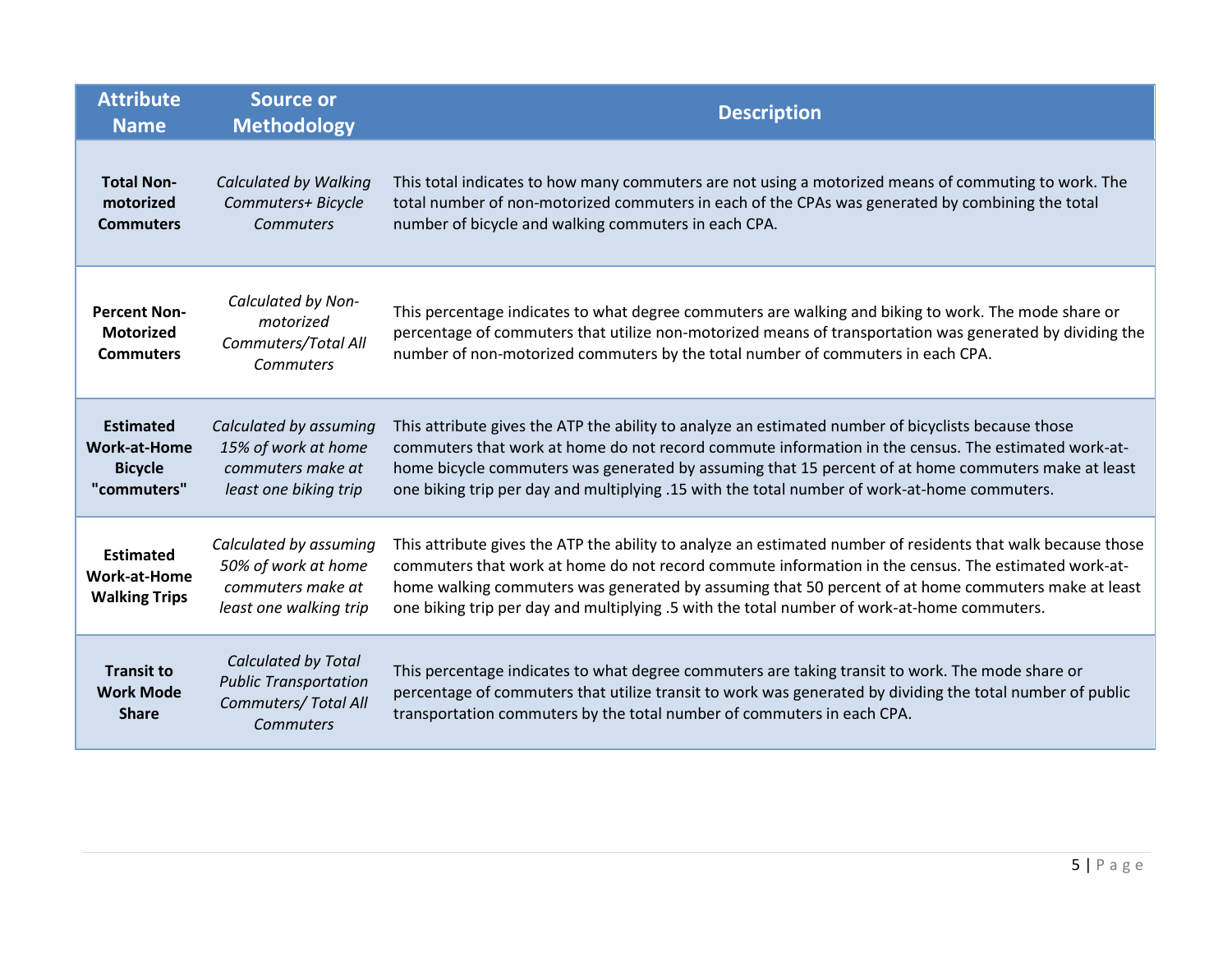| <b>Attribute</b><br><b>Name</b>                                                                 | <b>Source or</b><br><b>Methodology</b>                                                    | <b>Description</b>                                                                                                                                                                                                                                                                                                                                                                                                                                       |
|-------------------------------------------------------------------------------------------------|-------------------------------------------------------------------------------------------|----------------------------------------------------------------------------------------------------------------------------------------------------------------------------------------------------------------------------------------------------------------------------------------------------------------------------------------------------------------------------------------------------------------------------------------------------------|
| <b>Estimated</b><br><b>Transit Bicycle</b><br><b>Commuters</b>                                  | Calculated by assuming<br>10% of transit users<br>bike to transit (rail,<br>trolley, bus) | This attribute gives the ATP the ability to analyze an estimated number of transit users that bike because<br>transit commuters that do not record travel to transit information in the census. The estimated number of<br>transit bicycle commuters was produced by assuming that 10 percent of transit commuters bike to or from<br>transit. The estimate was generated by multiplying .1 with the total number of public transportation<br>commuters. |
| <b>Estimated</b><br><b>Transit</b><br><b>Walking</b><br><b>Commuters</b>                        | Calculated by assuming<br>85% of transit users<br>bike to transit (rail,<br>trolley, bus) | This attribute gives the ATP the ability to analyze an estimated number of transit users that walk because<br>transit commuters do not record travel to transit information in the census. The estimated number of<br>transit walking commuters was produced by assuming that 85 percent of transit commuters walk to or from<br>transit. The estimate was generated by multiplying .85 with the total number of public transportation<br>commuters.     |
| <b>School</b><br>Children<br>(Grades K-8)                                                       | <b>Taken from SANDAG</b><br>Data Surfer 2010,<br>Census, CPA level <sup>1</sup>           | Gathering information on school aged children is important to the ATP because students commute to school<br>and that information is not recorded in the census. The total number of school aged children (K-8) in each of<br>the CPAs was produced using 2010 ACS data that was recoded to the CPA level by SANDAG on SANDAG's<br>Data Surfer website. The total number was generated by adding the total number of children aged 5-9 and<br>aged 10-14. |
| <b>Estimated</b><br><b>Bicycle Mode</b><br><b>Share for</b><br><b>School</b><br><b>Children</b> | <b>Taken from National</b><br>Safe Routes to School<br>Survey, $2010^2$                   | This percentage is important to the ATP because it can provide an estimated total number of students that<br>bike to school. The estimated bicycle mode share for school age children was taken from a 2010 National<br>Safe Routes to School study.                                                                                                                                                                                                     |
| <b>Estimated</b><br><b>Walking Mode</b><br><b>Share for</b><br><b>School</b><br>Children        | <b>Taken from National</b><br>Safe Routes to School<br>Survey, $2010^3$                   | This percentage is important to the ATP because it can provide an estimated total number of students that<br>walk to school. The estimated walking mode share for school age children was taken from a 2010 National<br>Safe Routes to School study.                                                                                                                                                                                                     |

 1 SANDAG Data Surfer, *http://datasurfer.sandag.org/*

<sup>2</sup> *National Safe Routes to School Survey, 2010, http://www.saferoutesinfo.org/sites/default/files/SRTS\_baseline\_data\_report.pdf*

<sup>3</sup> *National Safe Routes to School Survey, et al.*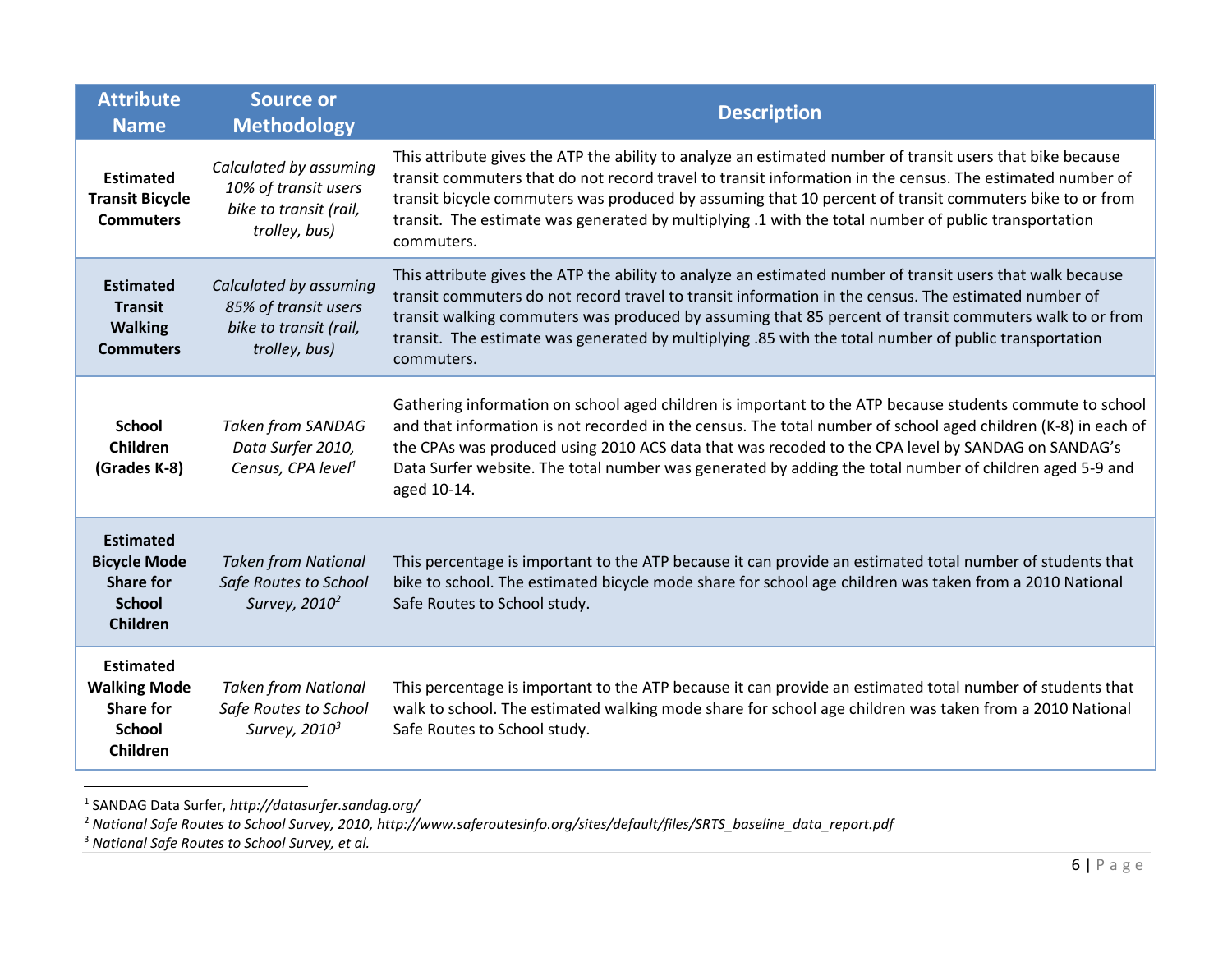| <b>Attribute</b><br><b>Name</b>                                                                                      | <b>Source or</b><br><b>Methodology</b>                                                                                                                                                                            | <b>Description</b>                                                                                                                                                                                                                                                                                                                                                                                                                                                                                   |
|----------------------------------------------------------------------------------------------------------------------|-------------------------------------------------------------------------------------------------------------------------------------------------------------------------------------------------------------------|------------------------------------------------------------------------------------------------------------------------------------------------------------------------------------------------------------------------------------------------------------------------------------------------------------------------------------------------------------------------------------------------------------------------------------------------------------------------------------------------------|
| <b>Estimated</b><br><b>School Bicycle</b><br><b>Commuters</b>                                                        | Calculated by<br><b>Estimated Bicycle Mode</b><br>Share for School<br>Children x School<br>Children                                                                                                               | This attribute gives the ATP the ability to analyze an estimated number of students that bike because<br>student bicycle commuters are not included in the census. The estimated number of school children biking<br>to school was generated by multiplying the estimated bicycle mode share for school children by the total<br>number of school children in each CPA.                                                                                                                              |
| <b>Estimated</b><br><b>School Walking</b><br><b>Commuters</b>                                                        | Calculated by<br><b>Estimated Walking</b><br><b>Mode Share for School</b><br>Children x School<br>Children                                                                                                        | This attribute gives the ATP the ability to analyze an estimated number of students that walk because<br>student walking commuters are not included in the census. The estimated number of school children<br>walking to school was generated by multiplying the estimated walking mode share for school children by<br>the total number of school children in each CPA.                                                                                                                             |
| <b>Adjusted</b><br><b>Current</b><br><b>Estimated</b><br><b>Total Number</b><br>of Daily Bicycle<br><b>Commuters</b> | <b>Calculated by Bicycle</b><br>Commuters $+$<br><b>Estimated School</b><br>Bicycle Commuters +<br><b>Estimated Transit</b><br><b>Bicycle Commuters +</b><br><b>Estimated Work at</b><br>Home Bicycle<br>Commuter | This attribute gives the ATP the ability to analyze an estimated total number of bicycle commuters because<br>some bicycle commuters are not included in the census. The adjusted current estimated total number of<br>daily bicycle commuters was generated by summing the number of bicycle commuters, the estimated<br>number of school children bicycle commuters, the estimated number of transit bicycle commuters, and the<br>estimated number of work at home bicycle commuters in each CPA. |
| Adjusted<br>Current<br><b>Estimated</b><br><b>Total Daily</b><br><b>Bicycle Trips</b><br>(weekday)                   | Calculated by assuming<br><b>Total Bicycle</b><br>Commuters x2 (for<br>round trips)                                                                                                                               | This attribute gives the ATP the ability to analyze an estimated total number of bicycle trips instead of just<br>the number of commuters. The adjusted current estimated total daily bicycle trips (weekday) was produced<br>by assuming that the number of adjusted current estimated total number of daily bicycle commuters is<br>doubled to represent the round trip to and from work.                                                                                                          |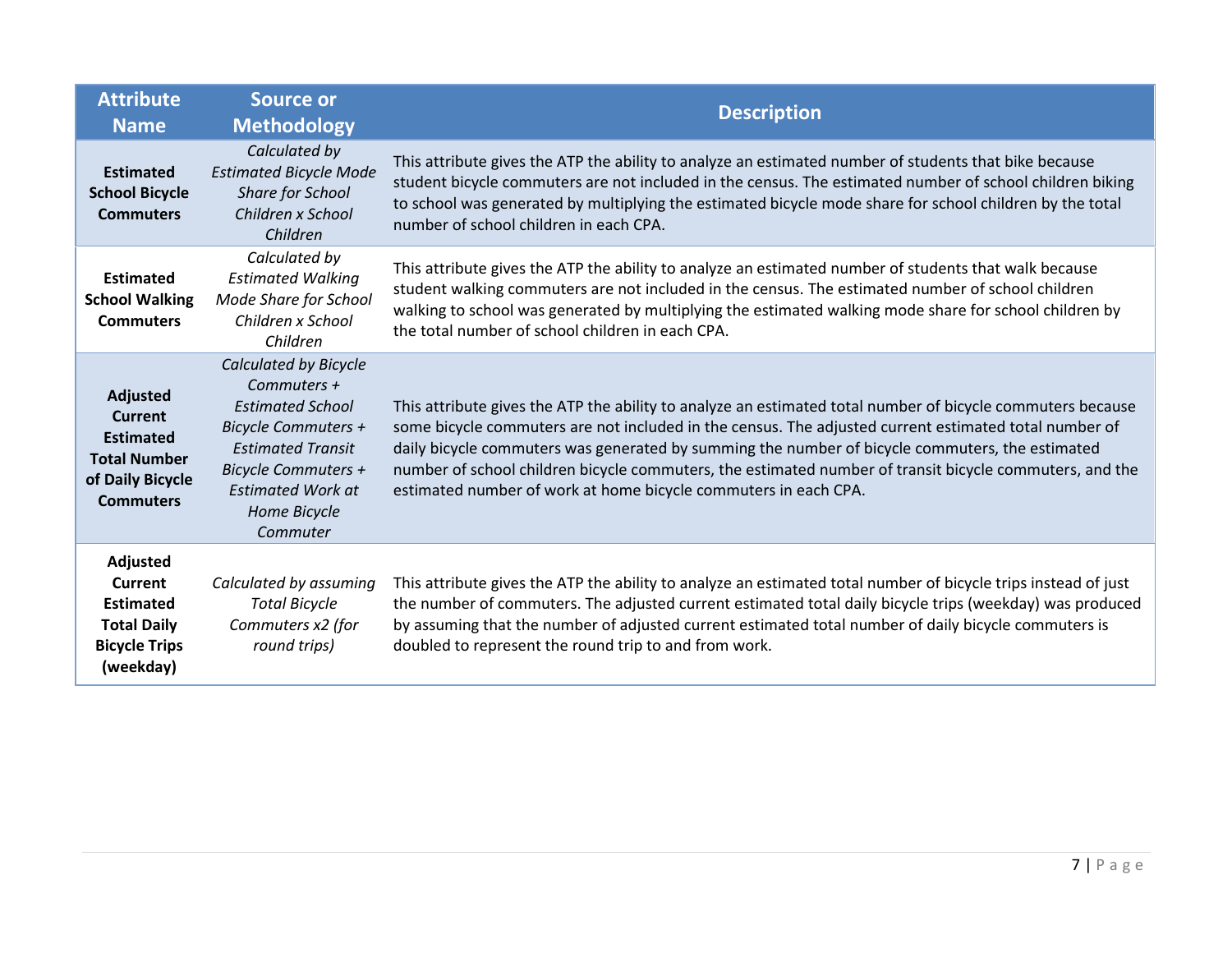| <b>Attribute</b><br><b>Name</b>                                                                                                | <b>Source or</b><br><b>Methodology</b>                                                                                                                                                                                           | <b>Description</b>                                                                                                                                                                                                                                                                                                                                                                                                                                                                                   |
|--------------------------------------------------------------------------------------------------------------------------------|----------------------------------------------------------------------------------------------------------------------------------------------------------------------------------------------------------------------------------|------------------------------------------------------------------------------------------------------------------------------------------------------------------------------------------------------------------------------------------------------------------------------------------------------------------------------------------------------------------------------------------------------------------------------------------------------------------------------------------------------|
| <b>Adjusted</b><br><b>Current</b><br><b>Estimated</b><br><b>Total Number</b><br>of Daily<br><b>Walking</b><br><b>Commuters</b> | <b>Calculated by Walking</b><br>Commuters $+$<br><b>Estimated School</b><br><b>Walking Commuters +</b><br><b>Estimated Transit</b><br><b>Walking Commuters +</b><br><b>Estimated Work at</b><br>Home Walking<br><b>Commuters</b> | This attribute gives the ATP the ability to analyze an estimated total number of walking commuters because<br>some walking commuters are not included in the census. The adjusted current estimated total number of<br>daily walking commuters was generated by summing the number of walking commuters, the estimated<br>number of school children walking commuters, the estimated number of transit walking commuters, and<br>the estimated number of work at home walking commuters in each CPA. |
| Adjusted<br><b>Current</b><br><b>Estimated</b><br><b>Total Daily</b><br><b>Walking Trips</b><br>(weekday)                      | Calculated by assuming<br>Total Walking<br>Commuters x2 (for<br>round trips)                                                                                                                                                     | This attribute gives the ATP the ability to analyze an estimated total number of walking trips instead of just<br>the number of commuters. The adjusted current estimated total daily walking trips (weekday) was<br>produced by assuming that the number of adjusted current estimated total number of daily walking<br>commuters is doubled to represent the round trip to and from work.                                                                                                          |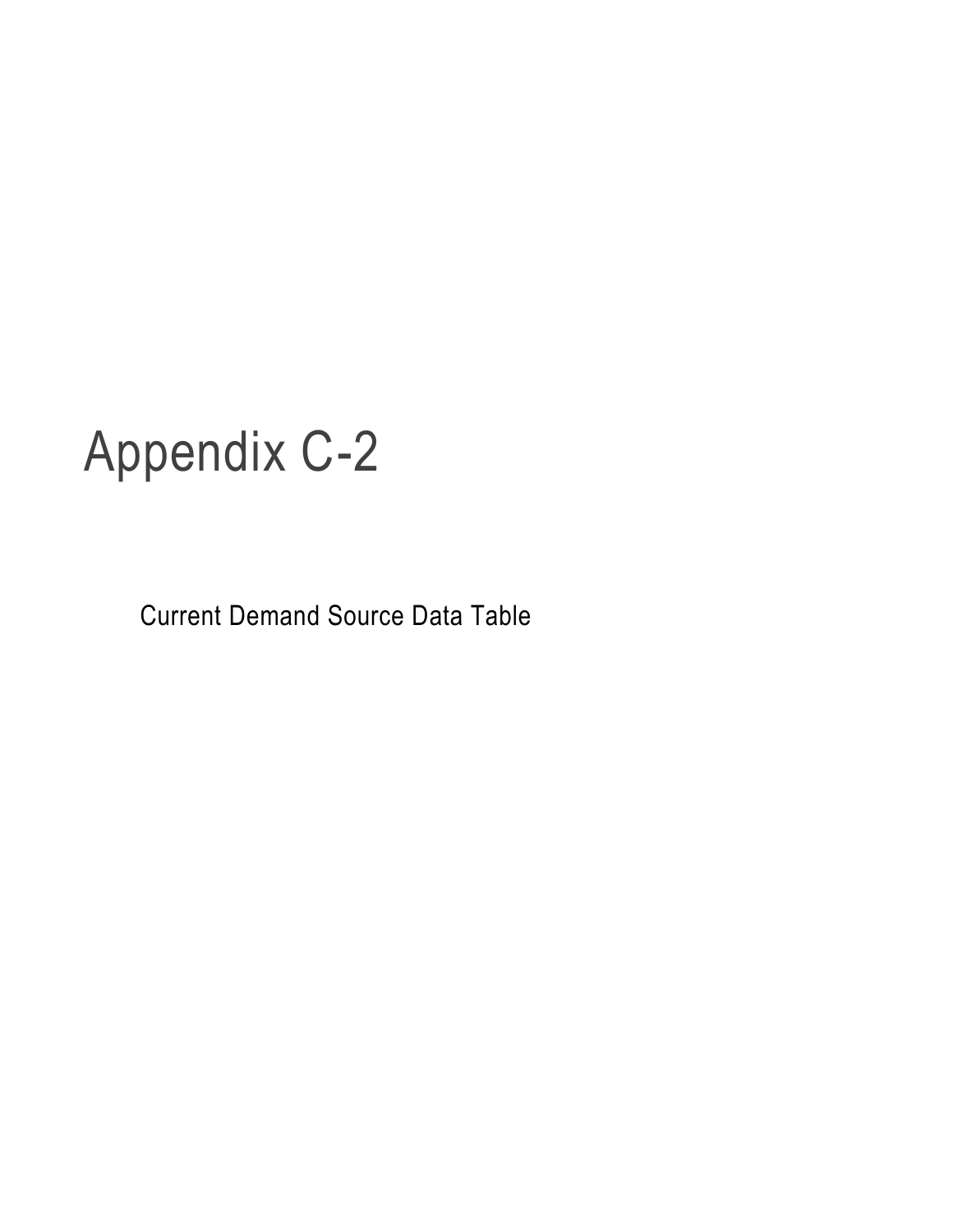| <b>Adjusted Curent</b><br><b>Adjusted Curent</b><br><b>Total Public</b><br><b>Estimated Total Daily</b><br><b>Estimated Total Daily</b><br>Car, Truck, Van<br>Transportation<br><b>Bicycle Trips (weekday) Walking Trips (weekday)</b><br><b>Community Plan Area</b><br><b>Total Commuters</b><br><b>CPA Population</b><br><b>Commuters</b><br><b>Bicycle Commuters</b><br><b>Bus Commuters</b><br><b>Commuters</b><br>ACS<br>See detail at right<br>ACS<br>ACS<br>See detail at right<br>ACS<br>ACS<br>Source SANDAG-recoded<br>or American Community<br><b>Methodology: Survey Estimates (ACS)</b><br>16,176<br>128<br>128<br>324<br>1,825<br>$\mathbf 0$<br>7,549<br><b>Alpine</b><br>17,734<br>45<br>405<br>546<br>8<br>$\overline{0}$<br>$\mathbf{0}$<br>$\mathbf{0}$<br>191<br><b>Barona</b><br>8,768<br>23<br>16,249<br>223<br>1,203<br>0<br>$\overline{4}$<br>3,998<br><b>Bonsall</b><br><b>Central Mountain</b><br>293<br>4,393<br>$\mathbf{0}$<br>$\mathbf{0}$<br>4,858<br>55<br>$\mathbf{0}$<br>2,132<br>58<br>64<br>58<br>659<br><b>County Islands</b><br>2,178<br>283<br>1,514<br>15<br><b>Crest-Dehesa</b><br>10,048<br>139<br>9,168<br>$\pmb{0}$<br>4,382<br>837<br>$\mathbf{1}$<br>$\mathbf{1}$<br>3,663<br>426<br>36<br>$\pmb{0}$<br>1,687<br><b>Desert</b><br>5,251<br>141<br>$\mathbf 0$<br>198<br>62<br>103<br><b>Fallbrook</b><br>807<br>36,402<br>43,148<br>4,173<br>16,989<br>Jamul-Dulzura<br>8,481<br>157<br>802<br>$\boldsymbol{0}$<br>15<br>$\boldsymbol{0}$<br>4,045<br>10,943<br>3,194<br>81<br>480<br>2,397<br>$\overline{0}$<br>$\mathbf{0}$<br>$\mathbf{0}$<br><b>Julian</b><br>1,041<br>Lakeside<br>78,057<br>67,278<br>808<br>43<br>714<br>31,771<br>1,066<br>6,279<br>77<br>75<br><b>Mountain Empire</b><br>7,530<br>81<br>919<br>6,651<br>$\pmb{0}$<br>3,050<br>28<br>49,660<br>708<br>3,433<br>37,235<br>239<br>192<br>17,511<br><b>North County Metro</b><br><b>North Mountain</b><br>28<br>281<br>1,848<br>$\overline{0}$<br>$\overline{0}$<br>$\overline{0}$<br>831<br>3,270<br>3,208<br>$\mathbf 0$<br>$\mathbf 0$<br>$\mathbf 0$<br>1,604<br>7,448<br>17<br>124<br>Otay<br>$6\overline{6}$<br>$\overline{0}$<br>Pala-Pauma<br>6,676<br>125<br>851<br>4,974<br>$\overline{0}$<br>2,270<br>101<br>56<br>101<br>17,851<br>14,618<br><b>Pendleton-De Luz</b><br>36,739<br>1,049<br>39,560<br>162<br>$\overline{0}$<br>$\mathbf{0}$<br>$\mathbf{0}$<br>687<br>Rainbow<br>2,230<br>24<br>1,464<br>3,395<br>47<br>125<br>47<br>40,261<br>811<br>32,054<br>15,093<br>Ramona<br>30 <sup>°</sup><br>48<br>695<br>135<br><b>San Dieguito</b><br>23,210<br>3,134<br>24,952<br>11,537<br>760<br><b>Spring Valley</b><br>62,958<br>832<br>5,794<br>54,814<br>723<br>25,768<br>$\mathbf{1}$<br>97<br>$2^{\circ}$<br>812<br>94<br>13,979<br>127<br>11,863<br>5,696<br><b>Sweetwater</b> |                     |     |       |        |     |    |     |        |
|-------------------------------------------------------------------------------------------------------------------------------------------------------------------------------------------------------------------------------------------------------------------------------------------------------------------------------------------------------------------------------------------------------------------------------------------------------------------------------------------------------------------------------------------------------------------------------------------------------------------------------------------------------------------------------------------------------------------------------------------------------------------------------------------------------------------------------------------------------------------------------------------------------------------------------------------------------------------------------------------------------------------------------------------------------------------------------------------------------------------------------------------------------------------------------------------------------------------------------------------------------------------------------------------------------------------------------------------------------------------------------------------------------------------------------------------------------------------------------------------------------------------------------------------------------------------------------------------------------------------------------------------------------------------------------------------------------------------------------------------------------------------------------------------------------------------------------------------------------------------------------------------------------------------------------------------------------------------------------------------------------------------------------------------------------------------------------------------------------------------------------------------------------------------------------------------------------------------------------------------------------------------------------------------------------------------------------------------------------------------------------------------------------------------------------------------------------------------------------------------------------------------------------------------------------------------------------------------------------------------------------------------------------------------------------------------------------------------------------------------------------------------------------------------------------------------|---------------------|-----|-------|--------|-----|----|-----|--------|
|                                                                                                                                                                                                                                                                                                                                                                                                                                                                                                                                                                                                                                                                                                                                                                                                                                                                                                                                                                                                                                                                                                                                                                                                                                                                                                                                                                                                                                                                                                                                                                                                                                                                                                                                                                                                                                                                                                                                                                                                                                                                                                                                                                                                                                                                                                                                                                                                                                                                                                                                                                                                                                                                                                                                                                                                                   |                     |     |       |        |     |    |     |        |
|                                                                                                                                                                                                                                                                                                                                                                                                                                                                                                                                                                                                                                                                                                                                                                                                                                                                                                                                                                                                                                                                                                                                                                                                                                                                                                                                                                                                                                                                                                                                                                                                                                                                                                                                                                                                                                                                                                                                                                                                                                                                                                                                                                                                                                                                                                                                                                                                                                                                                                                                                                                                                                                                                                                                                                                                                   |                     |     |       |        |     |    |     |        |
|                                                                                                                                                                                                                                                                                                                                                                                                                                                                                                                                                                                                                                                                                                                                                                                                                                                                                                                                                                                                                                                                                                                                                                                                                                                                                                                                                                                                                                                                                                                                                                                                                                                                                                                                                                                                                                                                                                                                                                                                                                                                                                                                                                                                                                                                                                                                                                                                                                                                                                                                                                                                                                                                                                                                                                                                                   |                     |     |       |        |     |    |     |        |
|                                                                                                                                                                                                                                                                                                                                                                                                                                                                                                                                                                                                                                                                                                                                                                                                                                                                                                                                                                                                                                                                                                                                                                                                                                                                                                                                                                                                                                                                                                                                                                                                                                                                                                                                                                                                                                                                                                                                                                                                                                                                                                                                                                                                                                                                                                                                                                                                                                                                                                                                                                                                                                                                                                                                                                                                                   |                     |     |       |        |     |    |     |        |
|                                                                                                                                                                                                                                                                                                                                                                                                                                                                                                                                                                                                                                                                                                                                                                                                                                                                                                                                                                                                                                                                                                                                                                                                                                                                                                                                                                                                                                                                                                                                                                                                                                                                                                                                                                                                                                                                                                                                                                                                                                                                                                                                                                                                                                                                                                                                                                                                                                                                                                                                                                                                                                                                                                                                                                                                                   |                     |     |       |        |     |    |     |        |
|                                                                                                                                                                                                                                                                                                                                                                                                                                                                                                                                                                                                                                                                                                                                                                                                                                                                                                                                                                                                                                                                                                                                                                                                                                                                                                                                                                                                                                                                                                                                                                                                                                                                                                                                                                                                                                                                                                                                                                                                                                                                                                                                                                                                                                                                                                                                                                                                                                                                                                                                                                                                                                                                                                                                                                                                                   |                     |     |       |        |     |    |     |        |
|                                                                                                                                                                                                                                                                                                                                                                                                                                                                                                                                                                                                                                                                                                                                                                                                                                                                                                                                                                                                                                                                                                                                                                                                                                                                                                                                                                                                                                                                                                                                                                                                                                                                                                                                                                                                                                                                                                                                                                                                                                                                                                                                                                                                                                                                                                                                                                                                                                                                                                                                                                                                                                                                                                                                                                                                                   |                     |     |       |        |     |    |     |        |
|                                                                                                                                                                                                                                                                                                                                                                                                                                                                                                                                                                                                                                                                                                                                                                                                                                                                                                                                                                                                                                                                                                                                                                                                                                                                                                                                                                                                                                                                                                                                                                                                                                                                                                                                                                                                                                                                                                                                                                                                                                                                                                                                                                                                                                                                                                                                                                                                                                                                                                                                                                                                                                                                                                                                                                                                                   |                     |     |       |        |     |    |     |        |
|                                                                                                                                                                                                                                                                                                                                                                                                                                                                                                                                                                                                                                                                                                                                                                                                                                                                                                                                                                                                                                                                                                                                                                                                                                                                                                                                                                                                                                                                                                                                                                                                                                                                                                                                                                                                                                                                                                                                                                                                                                                                                                                                                                                                                                                                                                                                                                                                                                                                                                                                                                                                                                                                                                                                                                                                                   |                     |     |       |        |     |    |     |        |
|                                                                                                                                                                                                                                                                                                                                                                                                                                                                                                                                                                                                                                                                                                                                                                                                                                                                                                                                                                                                                                                                                                                                                                                                                                                                                                                                                                                                                                                                                                                                                                                                                                                                                                                                                                                                                                                                                                                                                                                                                                                                                                                                                                                                                                                                                                                                                                                                                                                                                                                                                                                                                                                                                                                                                                                                                   |                     |     |       |        |     |    |     |        |
|                                                                                                                                                                                                                                                                                                                                                                                                                                                                                                                                                                                                                                                                                                                                                                                                                                                                                                                                                                                                                                                                                                                                                                                                                                                                                                                                                                                                                                                                                                                                                                                                                                                                                                                                                                                                                                                                                                                                                                                                                                                                                                                                                                                                                                                                                                                                                                                                                                                                                                                                                                                                                                                                                                                                                                                                                   |                     |     |       |        |     |    |     |        |
|                                                                                                                                                                                                                                                                                                                                                                                                                                                                                                                                                                                                                                                                                                                                                                                                                                                                                                                                                                                                                                                                                                                                                                                                                                                                                                                                                                                                                                                                                                                                                                                                                                                                                                                                                                                                                                                                                                                                                                                                                                                                                                                                                                                                                                                                                                                                                                                                                                                                                                                                                                                                                                                                                                                                                                                                                   |                     |     |       |        |     |    |     |        |
|                                                                                                                                                                                                                                                                                                                                                                                                                                                                                                                                                                                                                                                                                                                                                                                                                                                                                                                                                                                                                                                                                                                                                                                                                                                                                                                                                                                                                                                                                                                                                                                                                                                                                                                                                                                                                                                                                                                                                                                                                                                                                                                                                                                                                                                                                                                                                                                                                                                                                                                                                                                                                                                                                                                                                                                                                   |                     |     |       |        |     |    |     |        |
|                                                                                                                                                                                                                                                                                                                                                                                                                                                                                                                                                                                                                                                                                                                                                                                                                                                                                                                                                                                                                                                                                                                                                                                                                                                                                                                                                                                                                                                                                                                                                                                                                                                                                                                                                                                                                                                                                                                                                                                                                                                                                                                                                                                                                                                                                                                                                                                                                                                                                                                                                                                                                                                                                                                                                                                                                   |                     |     |       |        |     |    |     |        |
|                                                                                                                                                                                                                                                                                                                                                                                                                                                                                                                                                                                                                                                                                                                                                                                                                                                                                                                                                                                                                                                                                                                                                                                                                                                                                                                                                                                                                                                                                                                                                                                                                                                                                                                                                                                                                                                                                                                                                                                                                                                                                                                                                                                                                                                                                                                                                                                                                                                                                                                                                                                                                                                                                                                                                                                                                   |                     |     |       |        |     |    |     |        |
|                                                                                                                                                                                                                                                                                                                                                                                                                                                                                                                                                                                                                                                                                                                                                                                                                                                                                                                                                                                                                                                                                                                                                                                                                                                                                                                                                                                                                                                                                                                                                                                                                                                                                                                                                                                                                                                                                                                                                                                                                                                                                                                                                                                                                                                                                                                                                                                                                                                                                                                                                                                                                                                                                                                                                                                                                   |                     |     |       |        |     |    |     |        |
|                                                                                                                                                                                                                                                                                                                                                                                                                                                                                                                                                                                                                                                                                                                                                                                                                                                                                                                                                                                                                                                                                                                                                                                                                                                                                                                                                                                                                                                                                                                                                                                                                                                                                                                                                                                                                                                                                                                                                                                                                                                                                                                                                                                                                                                                                                                                                                                                                                                                                                                                                                                                                                                                                                                                                                                                                   |                     |     |       |        |     |    |     |        |
|                                                                                                                                                                                                                                                                                                                                                                                                                                                                                                                                                                                                                                                                                                                                                                                                                                                                                                                                                                                                                                                                                                                                                                                                                                                                                                                                                                                                                                                                                                                                                                                                                                                                                                                                                                                                                                                                                                                                                                                                                                                                                                                                                                                                                                                                                                                                                                                                                                                                                                                                                                                                                                                                                                                                                                                                                   |                     |     |       |        |     |    |     |        |
|                                                                                                                                                                                                                                                                                                                                                                                                                                                                                                                                                                                                                                                                                                                                                                                                                                                                                                                                                                                                                                                                                                                                                                                                                                                                                                                                                                                                                                                                                                                                                                                                                                                                                                                                                                                                                                                                                                                                                                                                                                                                                                                                                                                                                                                                                                                                                                                                                                                                                                                                                                                                                                                                                                                                                                                                                   |                     |     |       |        |     |    |     |        |
|                                                                                                                                                                                                                                                                                                                                                                                                                                                                                                                                                                                                                                                                                                                                                                                                                                                                                                                                                                                                                                                                                                                                                                                                                                                                                                                                                                                                                                                                                                                                                                                                                                                                                                                                                                                                                                                                                                                                                                                                                                                                                                                                                                                                                                                                                                                                                                                                                                                                                                                                                                                                                                                                                                                                                                                                                   |                     |     |       |        |     |    |     |        |
|                                                                                                                                                                                                                                                                                                                                                                                                                                                                                                                                                                                                                                                                                                                                                                                                                                                                                                                                                                                                                                                                                                                                                                                                                                                                                                                                                                                                                                                                                                                                                                                                                                                                                                                                                                                                                                                                                                                                                                                                                                                                                                                                                                                                                                                                                                                                                                                                                                                                                                                                                                                                                                                                                                                                                                                                                   |                     |     |       |        |     |    |     |        |
|                                                                                                                                                                                                                                                                                                                                                                                                                                                                                                                                                                                                                                                                                                                                                                                                                                                                                                                                                                                                                                                                                                                                                                                                                                                                                                                                                                                                                                                                                                                                                                                                                                                                                                                                                                                                                                                                                                                                                                                                                                                                                                                                                                                                                                                                                                                                                                                                                                                                                                                                                                                                                                                                                                                                                                                                                   |                     |     |       |        |     |    |     |        |
|                                                                                                                                                                                                                                                                                                                                                                                                                                                                                                                                                                                                                                                                                                                                                                                                                                                                                                                                                                                                                                                                                                                                                                                                                                                                                                                                                                                                                                                                                                                                                                                                                                                                                                                                                                                                                                                                                                                                                                                                                                                                                                                                                                                                                                                                                                                                                                                                                                                                                                                                                                                                                                                                                                                                                                                                                   |                     |     |       |        |     |    |     |        |
|                                                                                                                                                                                                                                                                                                                                                                                                                                                                                                                                                                                                                                                                                                                                                                                                                                                                                                                                                                                                                                                                                                                                                                                                                                                                                                                                                                                                                                                                                                                                                                                                                                                                                                                                                                                                                                                                                                                                                                                                                                                                                                                                                                                                                                                                                                                                                                                                                                                                                                                                                                                                                                                                                                                                                                                                                   |                     |     |       |        |     |    |     |        |
|                                                                                                                                                                                                                                                                                                                                                                                                                                                                                                                                                                                                                                                                                                                                                                                                                                                                                                                                                                                                                                                                                                                                                                                                                                                                                                                                                                                                                                                                                                                                                                                                                                                                                                                                                                                                                                                                                                                                                                                                                                                                                                                                                                                                                                                                                                                                                                                                                                                                                                                                                                                                                                                                                                                                                                                                                   |                     |     |       |        |     |    |     |        |
|                                                                                                                                                                                                                                                                                                                                                                                                                                                                                                                                                                                                                                                                                                                                                                                                                                                                                                                                                                                                                                                                                                                                                                                                                                                                                                                                                                                                                                                                                                                                                                                                                                                                                                                                                                                                                                                                                                                                                                                                                                                                                                                                                                                                                                                                                                                                                                                                                                                                                                                                                                                                                                                                                                                                                                                                                   |                     |     |       |        |     |    |     |        |
|                                                                                                                                                                                                                                                                                                                                                                                                                                                                                                                                                                                                                                                                                                                                                                                                                                                                                                                                                                                                                                                                                                                                                                                                                                                                                                                                                                                                                                                                                                                                                                                                                                                                                                                                                                                                                                                                                                                                                                                                                                                                                                                                                                                                                                                                                                                                                                                                                                                                                                                                                                                                                                                                                                                                                                                                                   |                     |     |       |        |     |    |     |        |
|                                                                                                                                                                                                                                                                                                                                                                                                                                                                                                                                                                                                                                                                                                                                                                                                                                                                                                                                                                                                                                                                                                                                                                                                                                                                                                                                                                                                                                                                                                                                                                                                                                                                                                                                                                                                                                                                                                                                                                                                                                                                                                                                                                                                                                                                                                                                                                                                                                                                                                                                                                                                                                                                                                                                                                                                                   |                     |     |       |        |     |    |     |        |
|                                                                                                                                                                                                                                                                                                                                                                                                                                                                                                                                                                                                                                                                                                                                                                                                                                                                                                                                                                                                                                                                                                                                                                                                                                                                                                                                                                                                                                                                                                                                                                                                                                                                                                                                                                                                                                                                                                                                                                                                                                                                                                                                                                                                                                                                                                                                                                                                                                                                                                                                                                                                                                                                                                                                                                                                                   |                     |     |       |        |     |    |     |        |
|                                                                                                                                                                                                                                                                                                                                                                                                                                                                                                                                                                                                                                                                                                                                                                                                                                                                                                                                                                                                                                                                                                                                                                                                                                                                                                                                                                                                                                                                                                                                                                                                                                                                                                                                                                                                                                                                                                                                                                                                                                                                                                                                                                                                                                                                                                                                                                                                                                                                                                                                                                                                                                                                                                                                                                                                                   |                     |     |       |        |     |    |     |        |
| 43,851                                                                                                                                                                                                                                                                                                                                                                                                                                                                                                                                                                                                                                                                                                                                                                                                                                                                                                                                                                                                                                                                                                                                                                                                                                                                                                                                                                                                                                                                                                                                                                                                                                                                                                                                                                                                                                                                                                                                                                                                                                                                                                                                                                                                                                                                                                                                                                                                                                                                                                                                                                                                                                                                                                                                                                                                            | <b>Valle De Oro</b> | 661 | 3,175 | 38,784 | 141 | 33 | 129 | 18,471 |
| $\pmb{0}$<br><b>Valley Center</b><br>20,757<br>1,875<br>16,380<br>54<br>29<br>326<br>7,664                                                                                                                                                                                                                                                                                                                                                                                                                                                                                                                                                                                                                                                                                                                                                                                                                                                                                                                                                                                                                                                                                                                                                                                                                                                                                                                                                                                                                                                                                                                                                                                                                                                                                                                                                                                                                                                                                                                                                                                                                                                                                                                                                                                                                                                                                                                                                                                                                                                                                                                                                                                                                                                                                                                        |                     |     |       |        |     |    |     |        |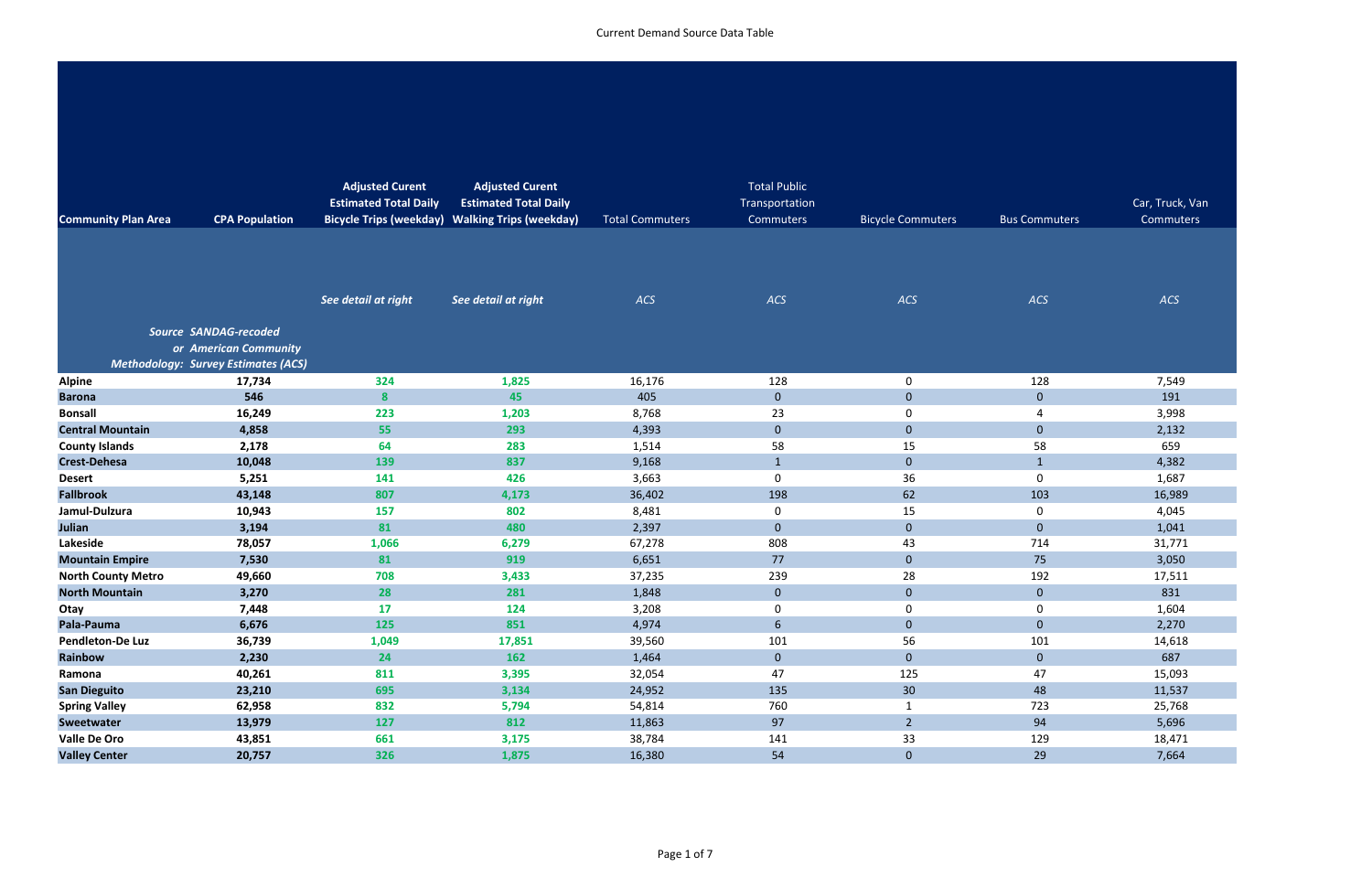| <b>Community Plan Area</b>                         | <b>CPA Population</b>                      | <b>Adjusted Curent</b><br><b>Estimated Total Daily</b> | <b>Adjusted Curent</b><br><b>Estimated Total Daily</b><br><b>Bicycle Trips (weekday) Walking Trips (weekday)</b> | Carpool Commuters | Drove Alone Commuters Motorcycle Commuters |                      | <b>Other Means</b><br>Commuters | <b>Other Means - Public</b><br>Transportation<br><b>Commuters</b> |
|----------------------------------------------------|--------------------------------------------|--------------------------------------------------------|------------------------------------------------------------------------------------------------------------------|-------------------|--------------------------------------------|----------------------|---------------------------------|-------------------------------------------------------------------|
|                                                    |                                            |                                                        |                                                                                                                  |                   |                                            |                      |                                 |                                                                   |
|                                                    |                                            |                                                        |                                                                                                                  |                   |                                            |                      |                                 |                                                                   |
|                                                    |                                            | See detail at right                                    | See detail at right                                                                                              | ACS               | ACS                                        | ACS                  | ACS                             | ACS                                                               |
|                                                    | <b>Source SANDAG-recoded</b>               |                                                        |                                                                                                                  |                   |                                            |                      |                                 |                                                                   |
|                                                    | or American Community                      |                                                        |                                                                                                                  |                   |                                            |                      |                                 |                                                                   |
|                                                    | <b>Methodology: Survey Estimates (ACS)</b> |                                                        |                                                                                                                  |                   |                                            |                      |                                 |                                                                   |
| <b>Alpine</b>                                      | 17,734                                     | 324                                                    | 1,825                                                                                                            | 948               | 6,601                                      | 11                   | $\boldsymbol{0}$                | $\boldsymbol{0}$                                                  |
| <b>Barona</b>                                      | 546                                        | 8                                                      | 45                                                                                                               | 18                | 173                                        | $\mathbf{0}$         | $5\phantom{.}$                  | $\overline{0}$                                                    |
| <b>Bonsall</b>                                     | 16,249                                     | 223                                                    | 1,203                                                                                                            | 309               | 3,689                                      | $\overline{7}$       | 25                              | $\mathbf 0$                                                       |
| <b>Central Mountain</b>                            | 4,858                                      | 55                                                     | 293                                                                                                              | 348               | 1,784                                      | $\bf 0$              | $\mathbf{1}$                    | $\overline{0}$                                                    |
| <b>County Islands</b>                              | 2,178                                      | 64                                                     | 283                                                                                                              | 122               | 537                                        | $\mathbf 0$          | 16                              | $\mathbf 0$                                                       |
| <b>Crest-Dehesa</b>                                | 10,048                                     | <b>139</b>                                             | 837                                                                                                              | 416               | 3,966                                      | $6\phantom{1}6$      | $\mathbf{1}$                    | $\overline{0}$                                                    |
| <b>Desert</b>                                      | 5,251                                      | 141                                                    | 426                                                                                                              | 229               | 1,458                                      | $\mathbf 0$          | 11                              | $\mathbf 0$                                                       |
| <b>Fallbrook</b>                                   | 43,148                                     | 807                                                    | 4,173                                                                                                            | 2,774             | 14,215                                     | 54                   | 92                              | 10                                                                |
| Jamul-Dulzura                                      | 10,943                                     | 157                                                    | 802                                                                                                              | 522               | 3,523                                      | 11                   | $\pmb{0}$                       | $\mathbf 0$                                                       |
| <b>Julian</b>                                      | 3,194                                      | 81                                                     | 480                                                                                                              | 71                | 970                                        | $\bf 0$              | $\overline{0}$                  | $\mathbf{0}$                                                      |
| Lakeside                                           | 78,057                                     | 1,066                                                  | 6,279                                                                                                            | 3,451             | 28,320                                     | 162                  | 165                             | 0                                                                 |
| <b>Mountain Empire</b>                             | 7,530                                      | 81                                                     | 919                                                                                                              | 343               | 2,707                                      | 40                   | 45                              | $\overline{0}$                                                    |
| <b>North County Metro</b><br><b>North Mountain</b> | 49,660<br>3,270                            | 708<br>28                                              | 3,433<br>281                                                                                                     | 1,898<br>99       | 15,613<br>732                              | 73<br>2 <sup>1</sup> | 153<br>53                       | 9<br>$\overline{0}$                                               |
| Otay                                               | 7,448                                      | 17                                                     | 124                                                                                                              | 0                 | 1,604                                      | $\mathbf 0$          | $\mathbf 0$                     | $\overline{0}$                                                    |
| Pala-Pauma                                         | 6,676                                      | 125                                                    | 851                                                                                                              | 221               | 2,049                                      | $\mathbf{0}$         | $\overline{0}$                  | $\overline{0}$                                                    |
| <b>Pendleton-De Luz</b>                            | 36,739                                     | 1,049                                                  | 17,851                                                                                                           | 3,505             | 11,113                                     | 255                  | 276                             | $\mathbf 0$                                                       |
| Rainbow                                            | 2,230                                      | 24                                                     | 162                                                                                                              | 90                | 597                                        | $\boxed{1}$          | $\overline{4}$                  | $\mathbf{0}$                                                      |
| Ramona                                             | 40,261                                     | 811                                                    | 3,395                                                                                                            | 2,007             | 13,086                                     | 73                   | 54                              | $\mathbf 0$                                                       |
| <b>San Dieguito</b>                                | 23,210                                     | 695                                                    | 3,134                                                                                                            | 784               | 10,753                                     | $\mathbf{1}$         | 132                             | 38                                                                |
| <b>Spring Valley</b>                               | 62,958                                     | 832                                                    | 5,794                                                                                                            | 2,688             | 23,080                                     | 176                  | 195                             | $\overline{7}$                                                    |
| Sweetwater                                         | 13,979                                     | 127                                                    | 812                                                                                                              | 615               | 5,081                                      | 33                   | 56                              | $\overline{0}$                                                    |
|                                                    |                                            |                                                        |                                                                                                                  |                   |                                            |                      |                                 |                                                                   |
| <b>Valle De Oro</b>                                | 43,851                                     | 661                                                    | 3,175                                                                                                            | 2,036             | 16,435                                     | 46                   | 108                             | $\mathbf 0$                                                       |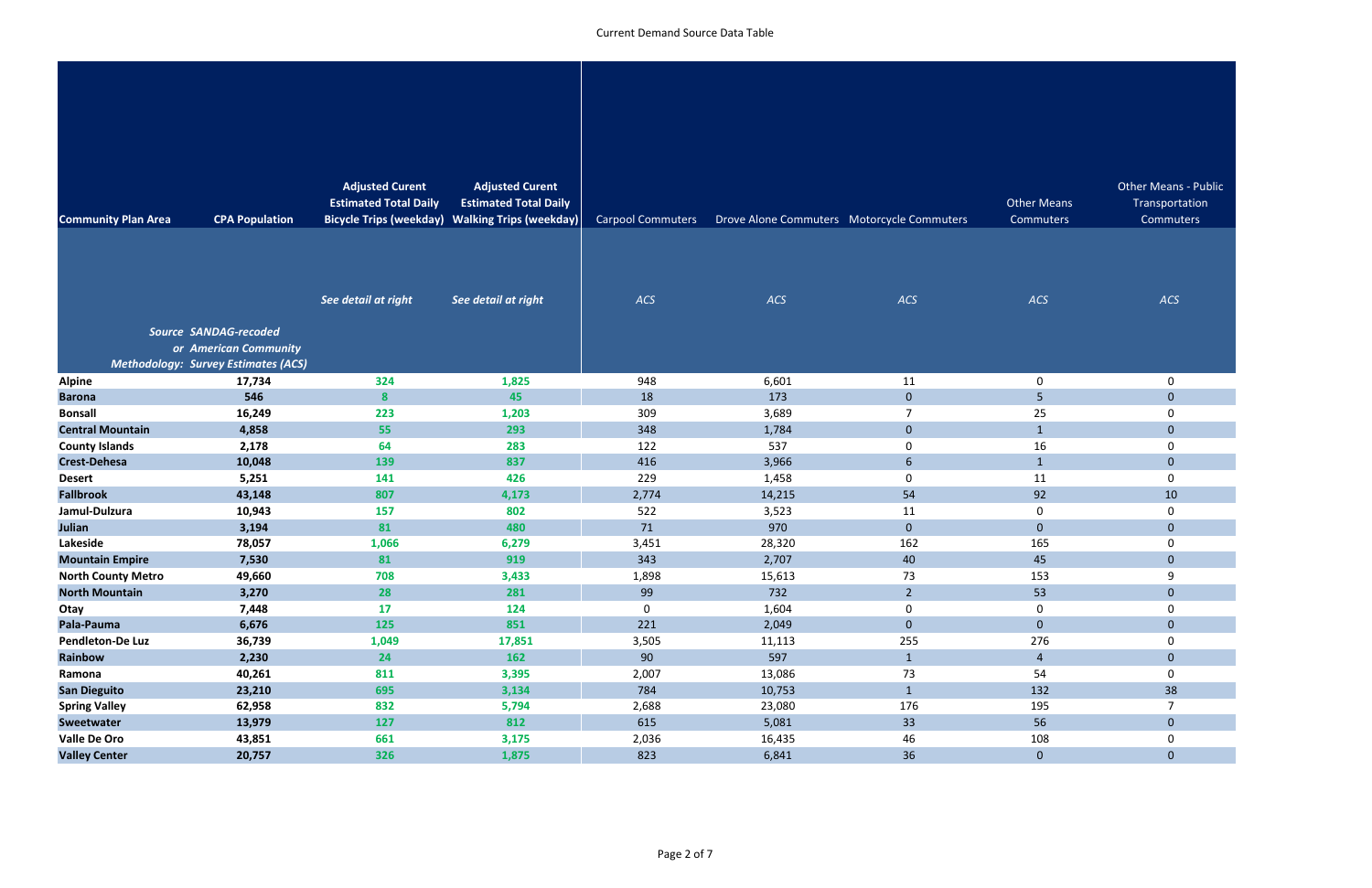| <b>Community Plan Area</b> | <b>CPA Population</b>                                                                               | <b>Adjusted Curent</b><br><b>Estimated Total Daily</b> | <b>Adjusted Curent</b><br><b>Estimated Total Daily</b><br>Bicycle Trips (weekday) Walking Trips (weekday) | <b>Railroad Commuters</b> | <b>Trolley Commuters</b> | <b>Walking Commuters</b> | Work from Home<br><b>Commuters Total</b> | <b>Total All Commuters</b><br>(for calcs) |
|----------------------------|-----------------------------------------------------------------------------------------------------|--------------------------------------------------------|-----------------------------------------------------------------------------------------------------------|---------------------------|--------------------------|--------------------------|------------------------------------------|-------------------------------------------|
|                            |                                                                                                     | See detail at right                                    | See detail at right                                                                                       | ACS                       | ACS                      | ACS                      | ACS                                      | ACS                                       |
|                            | <b>Source SANDAG-recoded</b><br>or American Community<br><b>Methodology: Survey Estimates (ACS)</b> |                                                        |                                                                                                           |                           |                          |                          |                                          |                                           |
| <b>Alpine</b>              | 17,734                                                                                              | 324                                                    | 1,825                                                                                                     | $\mathbf 0$               | $\mathbf 0$              | 124                      | 687                                      | 16,048                                    |
| <b>Barona</b>              | 546                                                                                                 | 8                                                      | 45                                                                                                        | $\mathbf{0}$              | $\mathbf{0}$             | $\overline{3}$           | 15                                       | 405                                       |
| <b>Bonsall</b>             | 16,249                                                                                              | 223                                                    | 1,203                                                                                                     | 19                        | $\mathbf 0$              | 134                      | 560                                      | 8,745                                     |
| <b>Central Mountain</b>    | 4,858                                                                                               | 55                                                     | 293                                                                                                       | $\mathbf{0}$              | $\mathbf 0$              | 15                       | 113                                      | 4,393                                     |
| <b>County Islands</b>      | 2,178                                                                                               | 64                                                     | 283                                                                                                       | $\mathbf 0$               | 0                        | 26                       | 23                                       | 1,456                                     |
| <b>Crest-Dehesa</b>        | 10,048                                                                                              | <b>139</b>                                             | 837                                                                                                       | $\mathbf{0}$              | $\mathbf{0}$             | 93                       | 302                                      | 9,167                                     |
| <b>Desert</b>              | 5,251                                                                                               | 141                                                    | 426                                                                                                       | 0                         | 0                        | 66                       | 176                                      | 3,663                                     |
| <b>Fallbrook</b>           | 43,148                                                                                              | 807                                                    | 4,173                                                                                                     | 66                        | 19                       | 456                      | 1,364                                    | 36,204                                    |
| Jamul-Dulzura              | 10,943                                                                                              | 157                                                    | 802                                                                                                       | $\pmb{0}$                 | $\mathbf 0$              | 97                       | 268                                      | 8,481                                     |
| <b>Julian</b>              | 3,194                                                                                               | 81                                                     | 480                                                                                                       | $\mathbf{0}$              | $\mathbf 0$              | 84                       | 231                                      | 2,397                                     |
| Lakeside                   | 78,057                                                                                              | 1,066                                                  | 6,279                                                                                                     | 69                        | 25                       | 367                      | 1,383                                    | 66,470                                    |
| <b>Mountain Empire</b>     | 7,530                                                                                               | 81                                                     | 919                                                                                                       | $\mathbf{0}$              | 2 <sup>2</sup>           | 215                      | 97                                       | 6,574                                     |
| <b>North County Metro</b>  | 49,660                                                                                              | 708                                                    | 3,433                                                                                                     | 38                        | $\mathbf 0$              | 145                      | 1,336                                    | 36,996                                    |
| <b>North Mountain</b>      | 3,270                                                                                               | 28                                                     | 281                                                                                                       | $\mathbf{0}$              | $\overline{0}$           | 73                       | 58                                       | 1,848                                     |
| Otay                       | 7,448                                                                                               | 17                                                     | 124                                                                                                       | $\pmb{0}$                 | $\mathbf 0$              | $\pmb{0}$                | $\mathbf 0$                              | 3,208                                     |
| Pala-Pauma                 | 6,676                                                                                               | 125                                                    | 851                                                                                                       | 6                         | $\overline{0}$           | 140                      | 282                                      | 4,968                                     |
| <b>Pendleton-De Luz</b>    | 36,739                                                                                              | 1,049                                                  | 17,851                                                                                                    | $\pmb{0}$                 | $\pmb{0}$                | 7,003                    | 2,532                                    | 39,459                                    |
| Rainbow                    | 2,230                                                                                               | 24                                                     | 162                                                                                                       | $\mathbf{0}$              | $\overline{0}$           | 28                       | 57                                       | 1,464                                     |
| Ramona                     | 40,261                                                                                              | 811                                                    | 3,395                                                                                                     | $\pmb{0}$                 | $\pmb{0}$                | 347                      | 1,175                                    | 32,007                                    |
| <b>San Dieguito</b>        | 23,210                                                                                              | 695                                                    | 3,134                                                                                                     | 49                        | $\overline{0}$           | 105                      | 1,340                                    | 24,817                                    |
| <b>Spring Valley</b>       | 62,958                                                                                              | 832                                                    | 5,794                                                                                                     | $\pmb{0}$                 | 30                       | 401                      | 985                                      | 54,054                                    |
| <b>Sweetwater</b>          | 13,979                                                                                              | 127                                                    | 812                                                                                                       | $\mathbf 0$               | $\overline{3}$           | 37                       | 149                                      | 11,766                                    |
| <b>Valle De Oro</b>        | 43,851                                                                                              | 661                                                    | 3,175                                                                                                     | $\mathbf 0$               | 12                       | 143                      | 1,230                                    | 38,643                                    |
| <b>Valley Center</b>       | 20,757                                                                                              | 326                                                    | 1,875                                                                                                     | 25                        | $\overline{0}$           | 189                      | 719                                      | 16,326                                    |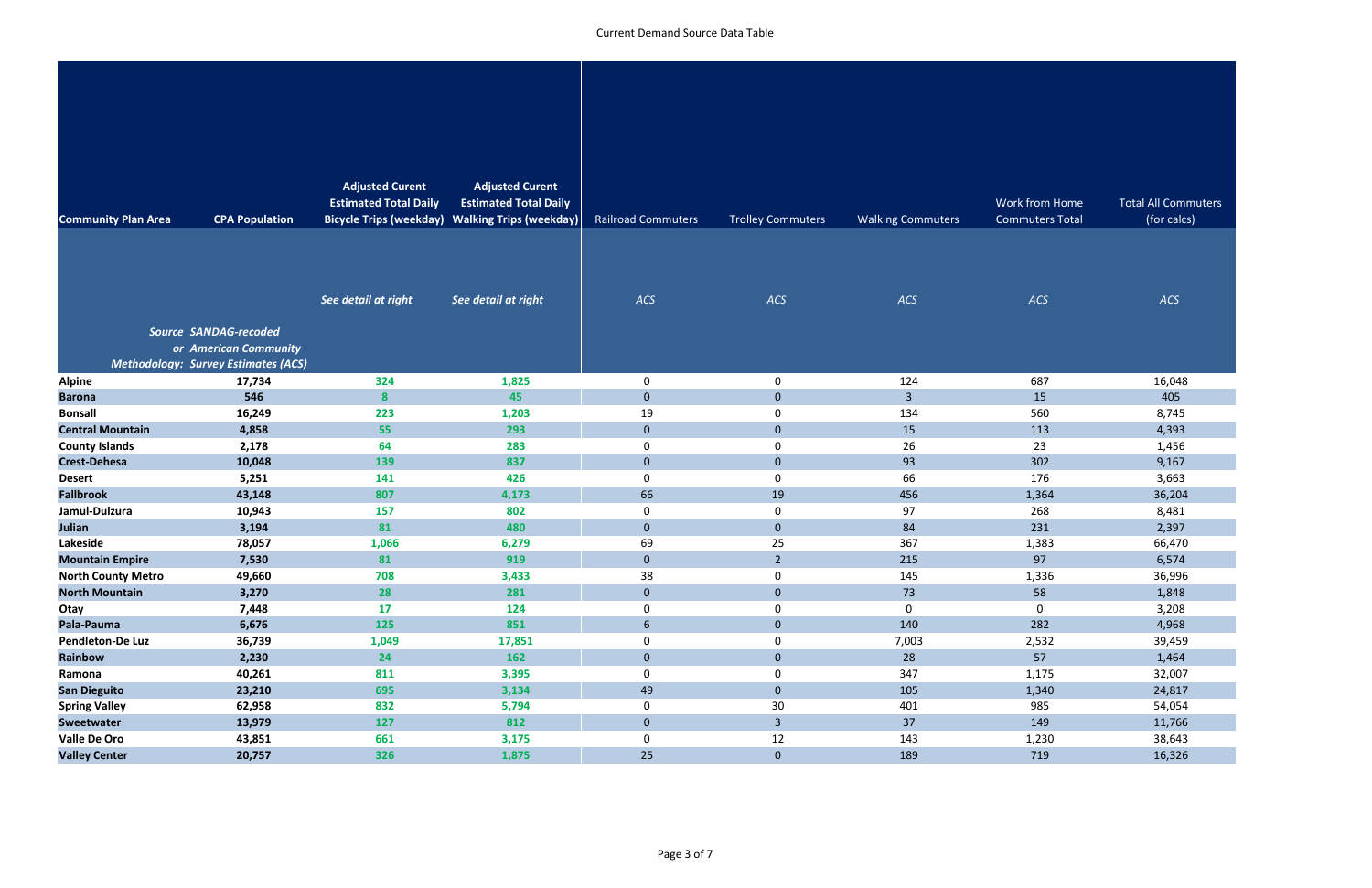| <b>Community Plan Area</b> | <b>CPA Population</b>                          | <b>Adjusted Curent</b><br><b>Estimated Total Daily</b> | <b>Adjusted Curent</b><br><b>Estimated Total Daily</b><br>Bicycle Trips (weekday) Walking Trips (weekday) | <b>Walk Commute</b><br>Percentage                  | <b>Bike Commute</b><br>Percentatge                        | <b>Total Non-motorized</b><br><b>Commuters</b>        | <b>Percent Non-Motorized</b><br><b>Commuters</b>  | <b>Estimated Work-at-</b><br>Home Bicycle<br>"commuters"                  |
|----------------------------|------------------------------------------------|--------------------------------------------------------|-----------------------------------------------------------------------------------------------------------|----------------------------------------------------|-----------------------------------------------------------|-------------------------------------------------------|---------------------------------------------------|---------------------------------------------------------------------------|
|                            |                                                |                                                        |                                                                                                           |                                                    |                                                           |                                                       |                                                   |                                                                           |
|                            |                                                | See detail at right                                    | See detail at right                                                                                       | Walking<br>Commuters/Total All<br><b>Commuters</b> | <b>Bicycle</b><br>Commuters/Total All<br><b>Commuters</b> | <b>Walking Commuters+</b><br><b>Bicycle Commuters</b> | Non-motorized<br>Commuters/Total All<br>Commuters | Assumes 15% of work at<br>home commuters make<br>at least one biking trip |
|                            | Source SANDAG-recoded<br>or American Community |                                                        |                                                                                                           |                                                    |                                                           |                                                       |                                                   |                                                                           |
|                            | <b>Methodology: Survey Estimates (ACS)</b>     |                                                        |                                                                                                           |                                                    |                                                           |                                                       |                                                   |                                                                           |
| <b>Alpine</b>              | 17,734                                         | 324                                                    | 1,825                                                                                                     | 0.8%                                               | 0.0%                                                      | 124                                                   | 0.8%                                              | 103                                                                       |
| <b>Barona</b>              | 546                                            | 8                                                      | 45                                                                                                        | 0.7%                                               | 0.0%                                                      | $\overline{3}$                                        | 0.7%                                              | $\overline{2}$                                                            |
| <b>Bonsall</b>             | 16,249                                         | 223                                                    | 1,203                                                                                                     | 1.5%                                               | 0.0%                                                      | 134                                                   | 1.5%                                              | 84                                                                        |
| <b>Central Mountain</b>    | 4,858                                          | 55                                                     | 293                                                                                                       | 0.3%                                               | 0.0%                                                      | 15                                                    | 0.3%                                              | 17                                                                        |
| <b>County Islands</b>      | 2,178                                          | 64                                                     | 283                                                                                                       | 1.8%                                               | 1.0%                                                      | 41                                                    | 2.8%                                              | 3                                                                         |
| <b>Crest-Dehesa</b>        | 10,048                                         | 139                                                    | 837                                                                                                       | 1.0%                                               | 0.0%                                                      | 93                                                    | 1.0%                                              | 45                                                                        |
| <b>Desert</b>              | 5,251                                          | 141                                                    | 426                                                                                                       | 1.8%                                               | 1.0%                                                      | 102                                                   | 2.8%                                              | 26                                                                        |
| <b>Fallbrook</b>           | 43,148                                         | 807                                                    | 4,173                                                                                                     | 1.3%                                               | 0.2%                                                      | 518                                                   | 1.4%                                              | 205                                                                       |
| Jamul-Dulzura              | 10,943                                         | 157                                                    | 802                                                                                                       | 1.1%                                               | 0.2%                                                      | 112                                                   | 1.3%                                              | 40                                                                        |
| Julian                     | 3,194                                          | 81                                                     | 480                                                                                                       | 3.5%                                               | 0.0%                                                      | 84                                                    | 3.5%                                              | 35                                                                        |
| Lakeside                   | 78,057                                         | 1,066                                                  | 6,279                                                                                                     | 0.6%                                               | 0.1%                                                      | 410                                                   | 0.6%                                              | 207                                                                       |
| <b>Mountain Empire</b>     | 7,530                                          | 81                                                     | 919                                                                                                       | 3.3%                                               | 0.0%                                                      | 215                                                   | 3.3%                                              | 15                                                                        |
| <b>North County Metro</b>  | 49,660                                         | 708                                                    | 3,433                                                                                                     | 0.4%                                               | 0.1%                                                      | 173                                                   | 0.5%                                              | 200                                                                       |
| <b>North Mountain</b>      | 3,270                                          | 28                                                     | 281                                                                                                       | 4.0%                                               | 0.0%                                                      | 73                                                    | 4.0%                                              | 9                                                                         |
| Otay                       | 7,448                                          | 17                                                     | 124                                                                                                       | 0.0%                                               | 0.0%                                                      | 0                                                     | 0.0%                                              | $\boldsymbol{0}$                                                          |
| Pala-Pauma                 | 6,676                                          | 125                                                    | 851                                                                                                       | 2.8%                                               | 0.0%                                                      | 140                                                   | 2.8%                                              | 42                                                                        |
| <b>Pendleton-De Luz</b>    | 36,739                                         | 1,049                                                  | 17,851                                                                                                    | 17.7%                                              | 0.1%                                                      | 7,059                                                 | 17.9%                                             | 380                                                                       |
| Rainbow                    | 2,230                                          | 24                                                     | 162                                                                                                       | 1.9%                                               | 0.0%                                                      | 28                                                    | 1.9%                                              | 9                                                                         |
| Ramona                     | 40,261                                         | 811                                                    | 3,395                                                                                                     | 1.1%                                               | 0.4%                                                      | 472                                                   | 1.5%                                              | 176                                                                       |
| <b>San Dieguito</b>        | 23,210                                         | 695                                                    | 3,134                                                                                                     | 0.4%                                               | 0.1%                                                      | 135                                                   | 0.5%                                              | 201                                                                       |
| <b>Spring Valley</b>       | 62,958                                         | 832                                                    | 5,794                                                                                                     | 0.7%                                               | 0.0%                                                      | 402                                                   | 0.7%                                              | 148                                                                       |
| Sweetwater                 | 13,979                                         | 127                                                    | 812                                                                                                       | 0.3%                                               | 0.0%                                                      | 39                                                    | 0.3%                                              | 22                                                                        |
| <b>Valle De Oro</b>        | 43,851                                         | 661                                                    | 3,175                                                                                                     | 0.4%                                               | 0.1%                                                      | 176                                                   | 0.5%                                              | 185                                                                       |
| <b>Valley Center</b>       | 20,757                                         | 326                                                    | 1,875                                                                                                     | 1.2%                                               | 0.0%                                                      | 189                                                   | 1.2%                                              | 108                                                                       |

|                 | <b>Estimated W</b> |
|-----------------|--------------------|
| t Non-Motorized | Home Bic           |
| ommuters:       | "commut            |
|                 |                    |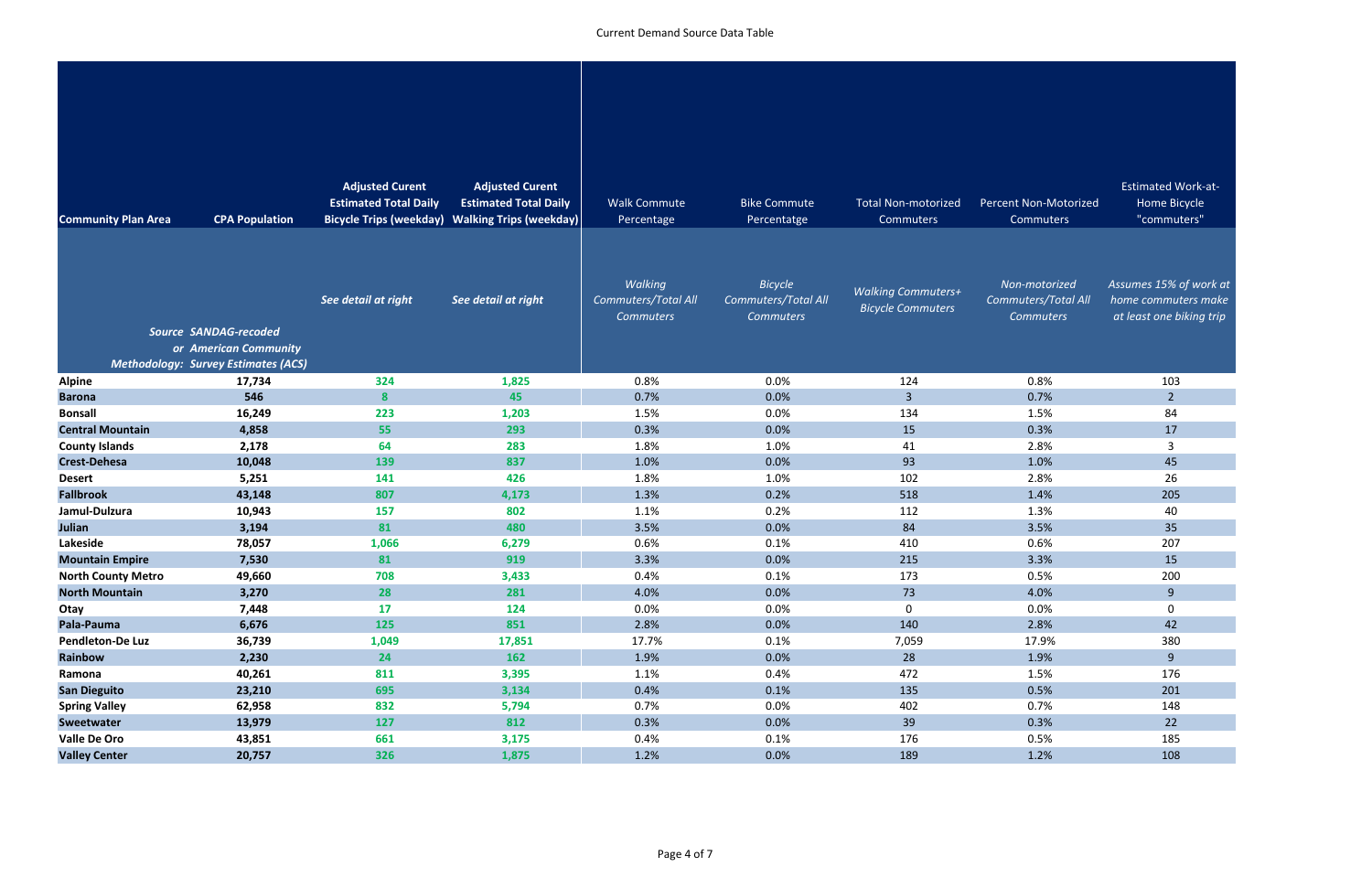| <b>Community Plan Area</b>                   | <b>CPA Population</b>                      | <b>Adjusted Curent</b><br><b>Estimated Total Daily</b> | <b>Adjusted Curent</b><br><b>Estimated Total Daily</b><br><b>Bicycle Trips (weekday) Walking Trips (weekday)</b> | <b>Estimated Work-at-</b><br>Home Walking Trips                            | Share                                                                | Transit to Work Mode Estimated Transit Bicycle<br><b>Commuters</b>      | <b>Estimated Transit</b><br><b>Walking Commuters</b>                    | <b>School Children (Grades</b><br>$K-8$                                         |
|----------------------------------------------|--------------------------------------------|--------------------------------------------------------|------------------------------------------------------------------------------------------------------------------|----------------------------------------------------------------------------|----------------------------------------------------------------------|-------------------------------------------------------------------------|-------------------------------------------------------------------------|---------------------------------------------------------------------------------|
|                                              |                                            | See detail at right                                    | See detail at right                                                                                              | Assumes 50% of work at<br>home commuters make<br>at least one walking trip | <b>Total Public</b><br>Transportation<br><b>Commuters/ Total All</b> | Assumes 10% of transit<br>users bike to transit<br>(rail, trolley, bus) | Assumes 85% of transit<br>users bike to transit<br>(rail, trolley, bus) | <b>SANDAG DataSurfer</b><br>2010, Census, CPA level<br>(http://datasurfer.sanda |
|                                              | <b>Source SANDAG-recoded</b>               |                                                        |                                                                                                                  |                                                                            | <b>Commuters</b>                                                     |                                                                         |                                                                         | g.org                                                                           |
|                                              | or American Community                      |                                                        |                                                                                                                  |                                                                            |                                                                      |                                                                         |                                                                         |                                                                                 |
|                                              | <b>Methodology: Survey Estimates (ACS)</b> |                                                        |                                                                                                                  |                                                                            |                                                                      |                                                                         |                                                                         |                                                                                 |
| <b>Alpine</b>                                | 17,734                                     | 324                                                    | 1,825                                                                                                            | 344                                                                        | 0.8%                                                                 | 13                                                                      | 109                                                                     | 2,318                                                                           |
| <b>Barona</b>                                | 546                                        | 8                                                      | 45                                                                                                               | 8<br>280                                                                   | 0.0%<br>0.3%                                                         | $\mathbf{0}$                                                            | $\mathbf{0}$                                                            | 83                                                                              |
| <b>Bonsall</b><br><b>Central Mountain</b>    | 16,249<br>4,858                            | 223<br>55                                              | 1,203<br>293                                                                                                     | 57                                                                         | 0.0%                                                                 | 4<br>$\overline{0}$                                                     | 20<br>$\mathbf{0}$                                                      | 1,157<br>516                                                                    |
|                                              |                                            | 64                                                     | 283                                                                                                              | 12                                                                         | 4.0%                                                                 | 6                                                                       | 49                                                                      | 378                                                                             |
| <b>County Islands</b><br><b>Crest-Dehesa</b> | 2,178<br>10,048                            | 139                                                    | 837                                                                                                              | 151                                                                        | 0.0%                                                                 | $\mathbf{0}$                                                            | $\mathbf{1}$                                                            | 1,199                                                                           |
| <b>Desert</b>                                | 5,251                                      | 141                                                    | 426                                                                                                              | 88                                                                         | 0.0%                                                                 | 0                                                                       | $\boldsymbol{0}$                                                        | 407                                                                             |
| <b>Fallbrook</b>                             | 43,148                                     | 807                                                    | 4,173                                                                                                            | 682                                                                        | 0.5%                                                                 | 28                                                                      | 160                                                                     | 5,441                                                                           |
| Jamul-Dulzura                                | 10,943                                     | 157                                                    | 802                                                                                                              | 134                                                                        | 0.0%                                                                 | 0                                                                       | $\boldsymbol{0}$                                                        | 1,173                                                                           |
| <b>Julian</b>                                | 3,194                                      | 81                                                     | 480                                                                                                              | 116                                                                        | 0.0%                                                                 | $\overline{0}$                                                          | $\mathbf{0}$                                                            | 281                                                                             |
| Lakeside                                     | 78,057                                     | 1,066                                                  | 6,279                                                                                                            | 692                                                                        | 1.2%                                                                 | 90                                                                      | 687                                                                     | 9,616                                                                           |
| <b>Mountain Empire</b>                       | 7,530                                      | 81                                                     | 919                                                                                                              | 49                                                                         | 1.2%                                                                 | 8                                                                       | 65                                                                      | 899                                                                             |
| <b>North County Metro</b>                    | 49,660                                     | 708                                                    | 3,433                                                                                                            | 668                                                                        | 0.6%                                                                 | 28                                                                      | 196                                                                     | 4,883                                                                           |
| <b>North Mountain</b>                        | 3,270                                      | 28                                                     | 281                                                                                                              | 29                                                                         | 0.0%                                                                 | $\mathbf{0}$                                                            | $\overline{0}$                                                          | 265                                                                             |
| Otay                                         | 7,448                                      | 17                                                     | 124                                                                                                              | $\mathbf 0$                                                                | 0.0%                                                                 | $\mathbf 0$                                                             | $\mathbf 0$                                                             | 426                                                                             |
| Pala-Pauma                                   | 6,676                                      | 125                                                    | 851                                                                                                              | 141                                                                        | 0.1%                                                                 | $\mathbf{1}$                                                            | 5                                                                       | 960                                                                             |
| <b>Pendleton-De Luz</b>                      | 36,739                                     | 1,049                                                  | 17,851                                                                                                           | 1266                                                                       | 0.3%                                                                 | 10                                                                      | 86                                                                      | 3,935                                                                           |
| Rainbow                                      | 2,230                                      | 24                                                     | 162                                                                                                              | 29                                                                         | 0.0%                                                                 | $\pmb{0}$                                                               | $\overline{0}$                                                          | 169                                                                             |
| Ramona                                       | 40,261                                     | 811                                                    | 3,395                                                                                                            | 588                                                                        | 0.1%                                                                 | 5                                                                       | 40                                                                      | 4,988                                                                           |
| <b>San Dieguito</b>                          | 23,210                                     | 695                                                    | 3,134                                                                                                            | 670                                                                        | 0.5%                                                                 | 18                                                                      | 82                                                                      | 4,895                                                                           |
| <b>Spring Valley</b>                         | 62,958                                     | 832                                                    | 5,794                                                                                                            | 493                                                                        | 1.4%                                                                 | 79                                                                      | 640                                                                     | 9,404                                                                           |
| <b>Sweetwater</b>                            | 13,979                                     | 127                                                    | 812                                                                                                              | 75                                                                         | 0.8%                                                                 | 10                                                                      | 82                                                                      | 1,463                                                                           |
| <b>Valle De Oro</b>                          | 43,851                                     | 661                                                    | 3,175                                                                                                            | 615                                                                        | 0.4%                                                                 | 15                                                                      | 120                                                                     | 4,893                                                                           |
| <b>Valley Center</b>                         | 20,757                                     | 326                                                    | 1,875                                                                                                            | 360                                                                        | 0.3%                                                                 | $\bf{8}$                                                                | 46                                                                      | 2,367                                                                           |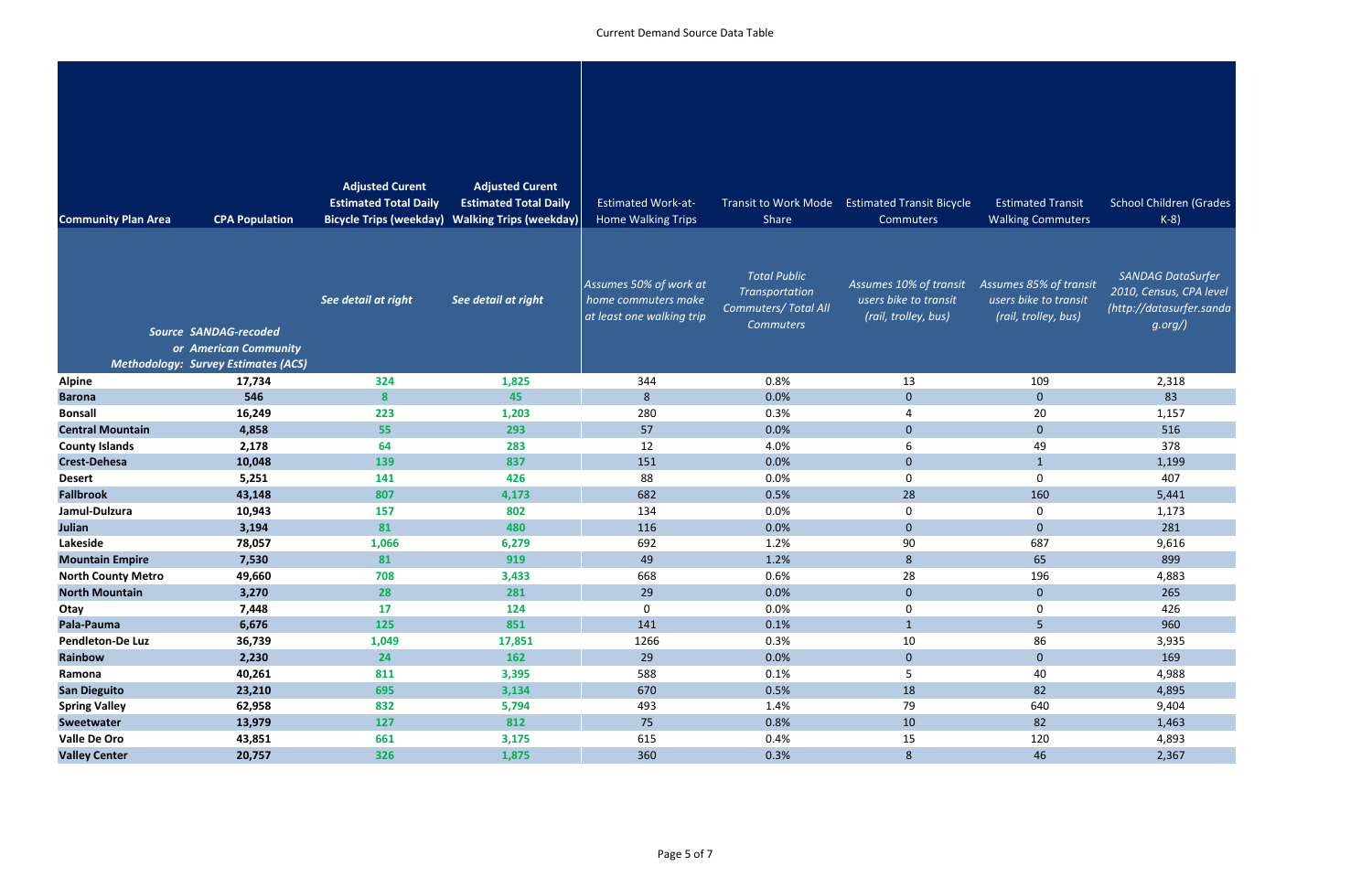| <b>Community Plan Area</b> | <b>CPA Population</b>                                                                               | <b>Adjusted Curent</b><br><b>Estimated Total Daily</b><br><b>Bicycle Trips (weekday)</b> | <b>Adjusted Curent</b><br><b>Estimated Total Daily</b><br><b>Walking Trips (weekday)</b> | Share for School<br>Children                                        | Estimated Bicycle Mode Estimated Walking Mode<br><b>Share for School</b><br>Children                                                                                                                                             | <b>Estimated School Bicycle</b><br>Commuters                                              | <b>Estimated School</b><br><b>Walking Commuters</b>                                       | <b>Adjusted Current</b><br><b>Estimated Total Number</b><br>of Daily Bicycle<br><b>Commuters</b>                                                                             |
|----------------------------|-----------------------------------------------------------------------------------------------------|------------------------------------------------------------------------------------------|------------------------------------------------------------------------------------------|---------------------------------------------------------------------|----------------------------------------------------------------------------------------------------------------------------------------------------------------------------------------------------------------------------------|-------------------------------------------------------------------------------------------|-------------------------------------------------------------------------------------------|------------------------------------------------------------------------------------------------------------------------------------------------------------------------------|
|                            | <b>Source SANDAG-recoded</b><br>or American Community<br><b>Methodology: Survey Estimates (ACS)</b> | See detail at right                                                                      | See detail at right                                                                      | <b>National Safe Routes to</b><br>School Survey, 2010<br>eport.pdf) | <b>National Safe Routes to</b><br>School Survey, 2010<br>(http://www.saferoutesi (http://www.saferoutesi<br>nfo.org/sites/default/file nfo.org/sites/default/file<br>s/SRTS_baseline_data_r s/SRTS_baseline_data_r<br>eport.pdf) | <b>Estimated Bicycle Mode</b><br><b>Share for School</b><br>Children x School<br>Children | <b>Estimated Walking</b><br><b>Mode Share for School</b><br>Children x School<br>Children | <b>Bicycle Commuters +</b><br><b>Estimated School Bicycle</b><br>Commuters + Estimated<br><b>Transit Bicycle</b><br>Commuters+ Estimated<br>Work at Home Bicycle<br>Commuter |
| <b>Alpine</b>              | 17,734                                                                                              | 324                                                                                      | 1,825                                                                                    | 2.0%                                                                | 14.5%                                                                                                                                                                                                                            | 46                                                                                        | 336                                                                                       | 162                                                                                                                                                                          |
| <b>Barona</b>              | 546                                                                                                 | 8                                                                                        | 45                                                                                       | 2.0%                                                                | 14.5%                                                                                                                                                                                                                            | $\overline{2}$                                                                            | 12                                                                                        | $\overline{4}$                                                                                                                                                               |
| <b>Bonsall</b>             | 16,249                                                                                              | 223                                                                                      | 1,203                                                                                    | 2.0%                                                                | 14.5%                                                                                                                                                                                                                            | 23                                                                                        | 168                                                                                       | 111                                                                                                                                                                          |
| <b>Central Mountain</b>    | 4,858                                                                                               | 55                                                                                       | 293                                                                                      | 2.0%                                                                | 14.5%                                                                                                                                                                                                                            | 10                                                                                        | 75                                                                                        | 27                                                                                                                                                                           |
| <b>County Islands</b>      | 2,178                                                                                               | 64                                                                                       | 283                                                                                      | 2.0%                                                                | 14.5%                                                                                                                                                                                                                            | 8                                                                                         | 55                                                                                        | 32                                                                                                                                                                           |
| <b>Crest-Dehesa</b>        | 10,048                                                                                              | 139                                                                                      | 837                                                                                      | 2.0%                                                                | 14.5%                                                                                                                                                                                                                            | 24                                                                                        | 174                                                                                       | 69                                                                                                                                                                           |
| <b>Desert</b>              | 5,251                                                                                               | 141                                                                                      | 426                                                                                      | 2.0%                                                                | 14.5%                                                                                                                                                                                                                            | 8                                                                                         | 59                                                                                        | 71                                                                                                                                                                           |
| <b>Fallbrook</b>           | 43,148                                                                                              | 807                                                                                      | 4,173                                                                                    | 2.0%                                                                | 14.5%                                                                                                                                                                                                                            | 109                                                                                       | 789                                                                                       | 404                                                                                                                                                                          |
| Jamul-Dulzura              | 10,943                                                                                              | 157                                                                                      | 802                                                                                      | 2.0%                                                                | 14.5%                                                                                                                                                                                                                            | 23                                                                                        | 170                                                                                       | 79                                                                                                                                                                           |
| <b>Julian</b>              | 3,194                                                                                               | 81                                                                                       | 480                                                                                      | 2.0%                                                                | 14.5%                                                                                                                                                                                                                            | $\sqrt{6}$                                                                                | 41                                                                                        | 40                                                                                                                                                                           |
| Lakeside                   | 78,057                                                                                              | 1,066                                                                                    | 6,279                                                                                    | 2.0%                                                                | 14.5%                                                                                                                                                                                                                            | 192                                                                                       | 1394                                                                                      | 533                                                                                                                                                                          |
| <b>Mountain Empire</b>     | 7,530                                                                                               | 81                                                                                       | 919                                                                                      | 2.0%                                                                | 14.5%                                                                                                                                                                                                                            | 18                                                                                        | 130                                                                                       | 40                                                                                                                                                                           |
| <b>North County Metro</b>  | 49,660                                                                                              | 708                                                                                      | 3,433                                                                                    | 2.0%                                                                | 14.5%                                                                                                                                                                                                                            | 98                                                                                        | 708                                                                                       | 354                                                                                                                                                                          |
| <b>North Mountain</b>      | 3,270                                                                                               | 28                                                                                       | 281                                                                                      | 2.0%                                                                | 14.5%                                                                                                                                                                                                                            | $\overline{5}$                                                                            | 38                                                                                        | 14                                                                                                                                                                           |
| Otay                       | 7,448                                                                                               | 17                                                                                       | 124                                                                                      | 2.0%                                                                | 14.5%                                                                                                                                                                                                                            | 9                                                                                         | 62                                                                                        | 9                                                                                                                                                                            |
| Pala-Pauma                 | 6,676                                                                                               | 125                                                                                      | 851                                                                                      | 2.0%                                                                | 14.5%                                                                                                                                                                                                                            | 19                                                                                        | 139                                                                                       | 63                                                                                                                                                                           |
| <b>Pendleton-De Luz</b>    | 36,739                                                                                              | 1,049                                                                                    | 17,851                                                                                   | 2.0%                                                                | 14.5%                                                                                                                                                                                                                            | 79                                                                                        | 571                                                                                       | 525                                                                                                                                                                          |
| Rainbow                    | 2,230                                                                                               | 24                                                                                       | 162                                                                                      | 2.0%                                                                | 14.5%                                                                                                                                                                                                                            | $\overline{3}$                                                                            | 25                                                                                        | 12                                                                                                                                                                           |
| Ramona                     | 40,261                                                                                              | 811                                                                                      | 3,395                                                                                    | 2.0%                                                                | 14.5%                                                                                                                                                                                                                            | 100                                                                                       | 723                                                                                       | 406                                                                                                                                                                          |
| <b>San Dieguito</b>        | 23,210                                                                                              | 695                                                                                      | 3,134                                                                                    | 2.0%                                                                | 14.5%                                                                                                                                                                                                                            | 98                                                                                        | 710                                                                                       | 347                                                                                                                                                                          |
| <b>Spring Valley</b>       | 62,958                                                                                              | 832                                                                                      | 5,794                                                                                    | 2.0%                                                                | 14.5%                                                                                                                                                                                                                            | 188                                                                                       | 1364                                                                                      | 416                                                                                                                                                                          |
| <b>Sweetwater</b>          | 13,979                                                                                              | 127                                                                                      | 812                                                                                      | 2.0%                                                                | 14.5%                                                                                                                                                                                                                            | 29                                                                                        | 212                                                                                       | 64                                                                                                                                                                           |
| <b>Valle De Oro</b>        | 43,851                                                                                              | 661                                                                                      | 3,175                                                                                    | 2.0%                                                                | 14.5%                                                                                                                                                                                                                            | 98                                                                                        | 709                                                                                       | 331                                                                                                                                                                          |
| <b>Valley Center</b>       | 20,757                                                                                              | 326                                                                                      | 1,875                                                                                    | 2.0%                                                                | 14.5%                                                                                                                                                                                                                            | 47                                                                                        | 343                                                                                       | 163                                                                                                                                                                          |

| imated School: |  |
|----------------|--|
| sing Commuters |  |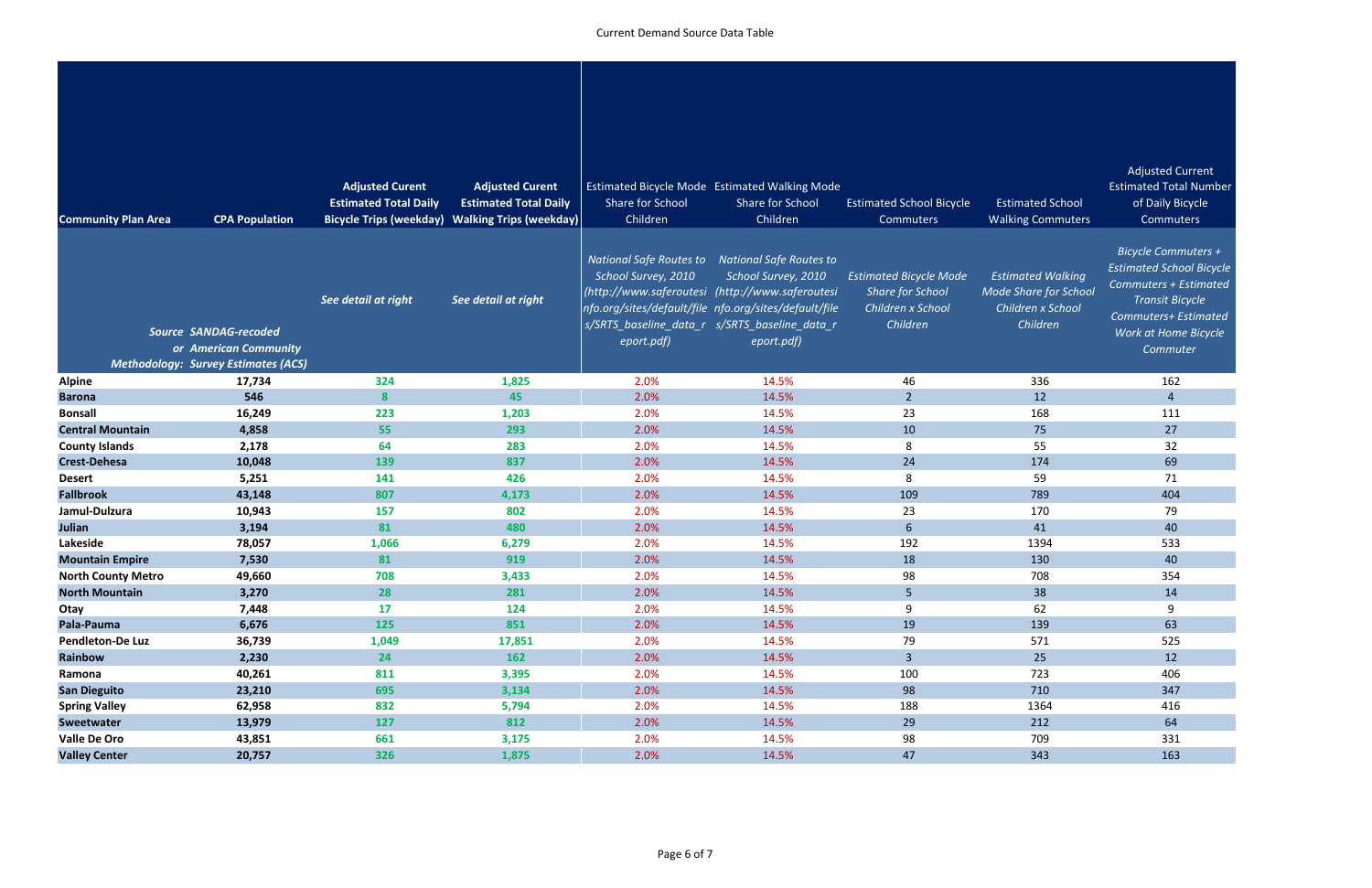|                            |                                                                                                     | <b>Adjusted Curent</b>       | <b>Adjusted Curent</b>                                                                 | <b>Adjusted Curent</b>                                             | <b>Adjusted Current</b><br><b>Estimated Total Number</b>                                                                                                                                                            | <b>Adjusted Curent</b>                                             |
|----------------------------|-----------------------------------------------------------------------------------------------------|------------------------------|----------------------------------------------------------------------------------------|--------------------------------------------------------------------|---------------------------------------------------------------------------------------------------------------------------------------------------------------------------------------------------------------------|--------------------------------------------------------------------|
| <b>Community Plan Area</b> | <b>CPA Population</b>                                                                               | <b>Estimated Total Daily</b> | <b>Estimated Total Daily</b><br><b>Bicycle Trips (weekday) Walking Trips (weekday)</b> | <b>Estimated Total Daily</b><br><b>Bicycle Trips (weekday)</b>     | of Daily Walking<br><b>Commuters</b>                                                                                                                                                                                | <b>Estimated Total Daily</b><br><b>Walking Trips (weekday)</b>     |
|                            | <b>Source SANDAG-recoded</b><br>or American Community<br><b>Methodology: Survey Estimates (ACS)</b> | See detail at right          | See detail at right                                                                    | <b>Asssumes Total Bicycle</b><br>Commuters x2 (for<br>round trips) | <b>Walking Commuters +</b><br><b>Estimated School</b><br><b>Walking Commuters +</b><br><b>Estimated Transit</b><br><b>Walking Commuters+</b><br><b>Estimated Work at</b><br><b>Home Walking</b><br><b>Commuters</b> | <b>Asssumes Total Walking</b><br>Commuters x2 (for<br>round trips) |
| <b>Alpine</b>              | 17,734                                                                                              | 324                          | 1,825                                                                                  | 324                                                                | 912                                                                                                                                                                                                                 | 1,825                                                              |
| <b>Barona</b>              | 546                                                                                                 | 8                            | 45                                                                                     | 8                                                                  | 23                                                                                                                                                                                                                  | 45                                                                 |
| <b>Bonsall</b>             | 16,249                                                                                              | 223                          | 1,203                                                                                  | 223                                                                | 601                                                                                                                                                                                                                 | 1,203                                                              |
| <b>Central Mountain</b>    | 4,858                                                                                               | 55                           | 293                                                                                    | 55                                                                 | 146                                                                                                                                                                                                                 | 293                                                                |
| <b>County Islands</b>      | 2,178                                                                                               | 64                           | 283                                                                                    | 64                                                                 | 142                                                                                                                                                                                                                 | 283                                                                |
| <b>Crest-Dehesa</b>        | 10,048                                                                                              | 139                          | 837                                                                                    | 139                                                                | 419                                                                                                                                                                                                                 | 837                                                                |
| <b>Desert</b>              | 5,251                                                                                               | 141                          | 426                                                                                    | 141                                                                | 213                                                                                                                                                                                                                 | 426                                                                |
| <b>Fallbrook</b>           | 43,148                                                                                              | 807                          | 4,173                                                                                  | 807                                                                | 2,087                                                                                                                                                                                                               | 4,173                                                              |
| Jamul-Dulzura              | 10,943                                                                                              | 157                          | 802                                                                                    | 157                                                                | 401                                                                                                                                                                                                                 | 802                                                                |
| Julian                     | 3,194                                                                                               | 81                           | 480                                                                                    | 81                                                                 | 240                                                                                                                                                                                                                 | 480                                                                |
| Lakeside                   | 78,057                                                                                              | 1,066                        | 6,279                                                                                  | 1,066                                                              | 3,140                                                                                                                                                                                                               | 6,279                                                              |
| <b>Mountain Empire</b>     | 7,530                                                                                               | 81                           | 919                                                                                    | 81                                                                 | 459                                                                                                                                                                                                                 | 919                                                                |
| <b>North County Metro</b>  | 49,660                                                                                              | 708                          | 3,433                                                                                  | 708                                                                | 1,717                                                                                                                                                                                                               | 3,433                                                              |
| <b>North Mountain</b>      | 3,270                                                                                               | 28                           | 281                                                                                    | 28                                                                 | 140                                                                                                                                                                                                                 | 281                                                                |
| Otay                       | 7,448                                                                                               | 17                           | 124                                                                                    | 17                                                                 | 62                                                                                                                                                                                                                  | 124                                                                |
| Pala-Pauma                 | 6,676                                                                                               | 125                          | 851                                                                                    | 125                                                                | 425                                                                                                                                                                                                                 | 851                                                                |
| <b>Pendleton-De Luz</b>    | 36,739                                                                                              | 1,049                        | 17,851                                                                                 | 1,049                                                              | 8,925                                                                                                                                                                                                               | 17,851                                                             |
| Rainbow                    | 2,230                                                                                               | 24                           | 162                                                                                    | 24                                                                 | 81                                                                                                                                                                                                                  | 162                                                                |
| Ramona                     | 40,261                                                                                              | 811                          | 3,395                                                                                  | 811                                                                | 1,698                                                                                                                                                                                                               | 3,395                                                              |
| <b>San Dieguito</b>        | 23,210                                                                                              | 695                          | 3,134                                                                                  | 695                                                                | 1,567                                                                                                                                                                                                               | 3,134                                                              |
| <b>Spring Valley</b>       | 62,958                                                                                              | 832                          | 5,794                                                                                  | 832                                                                | 2,897                                                                                                                                                                                                               | 5,794                                                              |
| <b>Sweetwater</b>          | 13,979                                                                                              | 127                          | 812                                                                                    | 127                                                                | 406                                                                                                                                                                                                                 | 812                                                                |
| <b>Valle De Oro</b>        | 43,851                                                                                              | 661                          | 3,175                                                                                  | 661                                                                | 1,587                                                                                                                                                                                                               | 3,175                                                              |
| <b>Valley Center</b>       | 20,757                                                                                              | 326                          | 1,875                                                                                  | 326                                                                | 938                                                                                                                                                                                                                 | 1,875                                                              |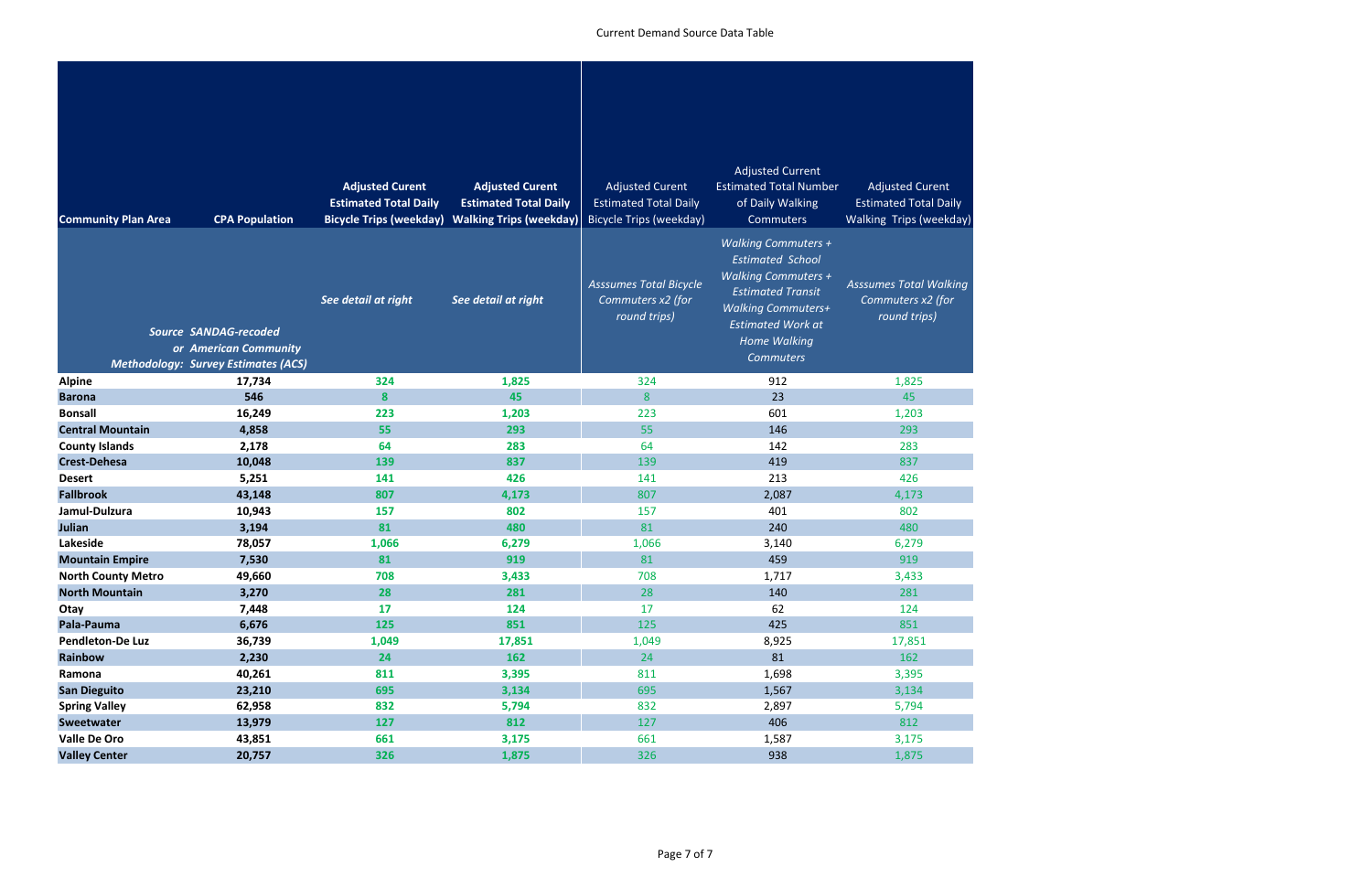Future Demand Source Data Table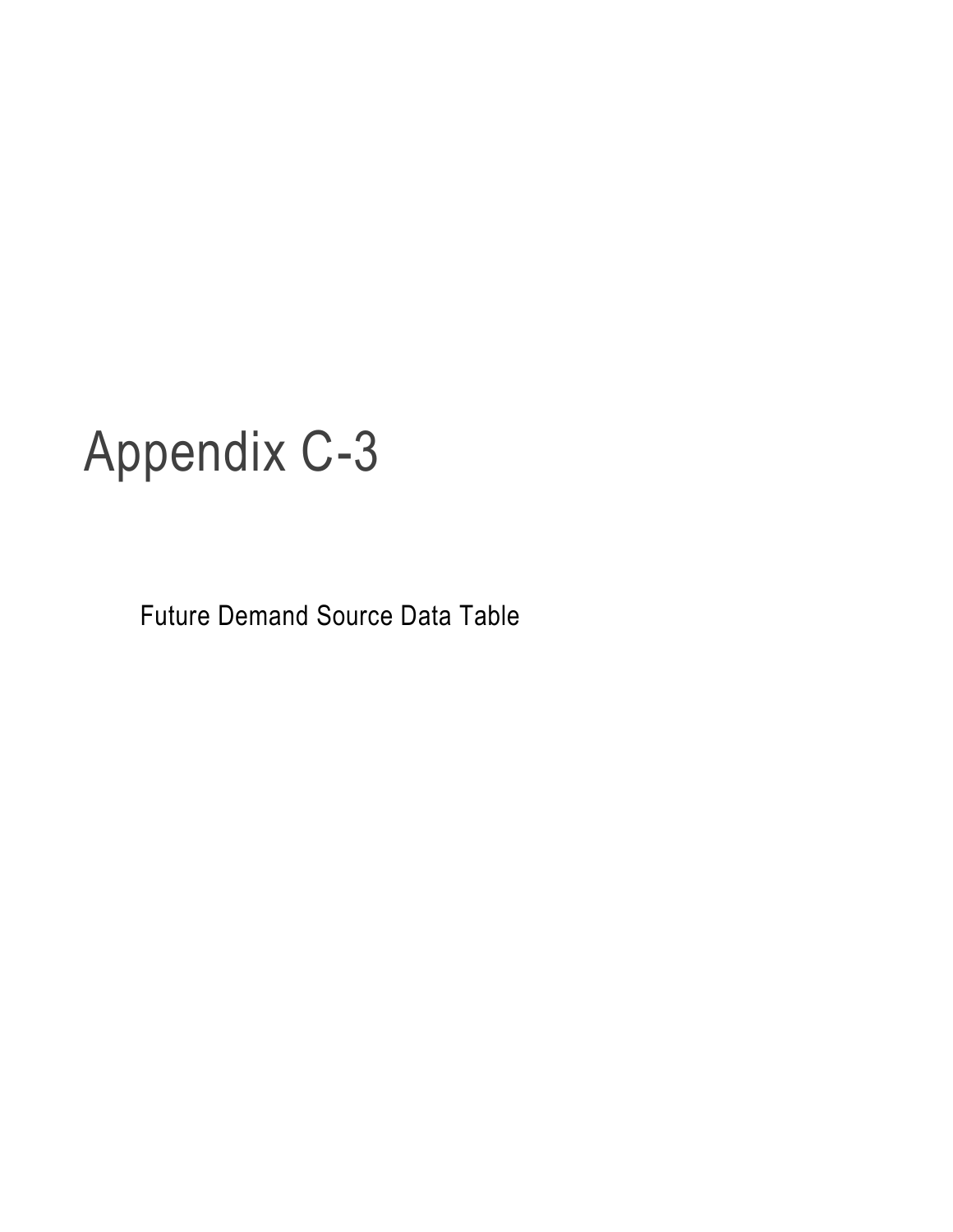| <b>Community Plan Area</b>    | <b>CPA Population - 2010</b><br><b>Estimates</b>           | <b>2020 Population</b><br><b>Estimate</b><br>(97.60% of 2010 ACS<br>Estimates) | 2030 Population<br><b>Estimate</b><br>(110.58% of 2010 ACS<br>Estimates) | <b>2040 Population</b><br><b>Estimate</b><br>(117.62% of 2010 ACS<br>Estimates) | <b>2050 Population</b><br><b>Estimate</b><br>(123.36% of 2010 ACS<br>Estimates) | <b>Curent Estimated Total</b><br><b>Daily Bicycle Trips</b><br>(Weekday) | <b>Curent Estimated Total</b><br><b>Daily Walking Trips</b><br>(Weekday)<br><b>Current</b><br>(from 2010 ACS) | <b>Combined Current Daily</b><br><b>Bicycle Trips and Daily</b><br><b>Walking Trips -</b><br>(Weekday, Current<br>Estimate) |
|-------------------------------|------------------------------------------------------------|--------------------------------------------------------------------------------|--------------------------------------------------------------------------|---------------------------------------------------------------------------------|---------------------------------------------------------------------------------|--------------------------------------------------------------------------|---------------------------------------------------------------------------------------------------------------|-----------------------------------------------------------------------------------------------------------------------------|
|                               | SANDAG-recoded                                             | County of San Diego                                                            | County of San Diego                                                      | County of San Diego                                                             | County of San Diego                                                             |                                                                          |                                                                                                               |                                                                                                                             |
| <b>Source and Methodology</b> | <b>American Community</b><br><b>Survey Estimates (ACS)</b> | Estimate/Share of<br>Population by CPA                                         | Estimate/Share of<br>Population by CPA                                   | Estimate/Share of<br>Population by CPA                                          | Estimate/Share of<br>Population by CPA                                          | See detail hidden at right                                               | See detail hidden at right                                                                                    | Daily Bicycle Trips + Daily<br><b>Walking Trips</b>                                                                         |
| <b>Alpine</b>                 | 17,734                                                     | 17,309                                                                         | 19,611                                                                   | 20,858                                                                          | 21,877                                                                          | 324                                                                      | 1,825                                                                                                         | 2,149                                                                                                                       |
| <b>Barona</b>                 | 546                                                        | 533                                                                            | 604                                                                      | 642                                                                             | 674                                                                             | 8                                                                        | 45                                                                                                            | 53                                                                                                                          |
| <b>Bonsall</b>                | 16,249                                                     | 15,859                                                                         | 17,969                                                                   | 19,111                                                                          | 20,045                                                                          | 223                                                                      | 1,203                                                                                                         | 1,425                                                                                                                       |
| <b>Central Mountain</b>       | 4,858                                                      | 4,742                                                                          | 5,372                                                                    | 5,714                                                                           | 5,993                                                                           | 55                                                                       | 293                                                                                                           | 347                                                                                                                         |
| <b>County Islands</b>         | 2,178                                                      | 2,126                                                                          | 2,409                                                                    | 2,562                                                                           | 2,687                                                                           | 64                                                                       | 283                                                                                                           | 347                                                                                                                         |
| <b>Crest-Dehesa</b>           | 10,048                                                     | 9,807                                                                          | 11,112                                                                   | 11,818                                                                          | 12,396                                                                          | 139                                                                      | 837                                                                                                           | 976                                                                                                                         |
| <b>Desert</b>                 | 5,251                                                      | 5,125                                                                          | 5,807                                                                    | 6,176                                                                           | 6,478                                                                           | 141                                                                      | 426                                                                                                           | 567                                                                                                                         |
| <b>Fallbrook</b>              | 43,148                                                     | 42,114                                                                         | 47,716                                                                   | 50,749                                                                          | 53,229                                                                          | 807                                                                      | 4,173                                                                                                         | 4,981                                                                                                                       |
| Jamul-Dulzura                 | 10,943                                                     | 10,681                                                                         | 12,101                                                                   | 12,871                                                                          | 13,500                                                                          | 157                                                                      | 802                                                                                                           | 959                                                                                                                         |
| Julian                        | 3,194                                                      | 3,117                                                                          | 3,532                                                                    | 3,757                                                                           | 3,940                                                                           | 81                                                                       | 480                                                                                                           | 561                                                                                                                         |
| Lakeside                      | 78,057                                                     | 76,186                                                                         | 86,320                                                                   | 91,808                                                                          | 96,294                                                                          | 1,066                                                                    | 6,279                                                                                                         | 7,345                                                                                                                       |
| <b>Mountain Empire</b>        | 7,530                                                      | 7,349                                                                          | 8,327                                                                    | 8,856                                                                           | 9,289                                                                           | 81                                                                       | 919                                                                                                           | 999                                                                                                                         |
| <b>North County Metro</b>     | 49,660                                                     | 48,469                                                                         | 54,917                                                                   | 58,408                                                                          | 61,262                                                                          | 708                                                                      | 3,433                                                                                                         | 4,141                                                                                                                       |
| <b>North Mountain</b>         | 3,270                                                      | 3,192                                                                          | 3,616                                                                    | 3,846                                                                           | 4,034                                                                           | 28                                                                       | 281                                                                                                           | 309                                                                                                                         |
| Otay                          | 7,448                                                      | 7,269                                                                          | 8,236                                                                    | 8,760                                                                           | 9,188                                                                           | 17                                                                       | 124                                                                                                           | 141                                                                                                                         |
| Pala-Pauma                    | 6,676                                                      | 6,516                                                                          | 7,383                                                                    | 7,852                                                                           | 8,236                                                                           | 125                                                                      | 851                                                                                                           | 976                                                                                                                         |
| Pendleton-De Luz              | 36,739                                                     | 35,858                                                                         | 40,628                                                                   | 43,211                                                                          | 45,323                                                                          | 1,049                                                                    | 17,851                                                                                                        | 18,900                                                                                                                      |
| Rainbow                       | 2,230                                                      | 2,177                                                                          | 2,466                                                                    | 2,623                                                                           | 2,751                                                                           | 24                                                                       | 162                                                                                                           | 186                                                                                                                         |
| Ramona                        | 40,261                                                     | 39,296                                                                         | 44,523                                                                   | 47,353                                                                          | 49,667                                                                          | 811                                                                      | 3,395                                                                                                         | 4,207                                                                                                                       |
| <b>San Dieguito</b>           | 23,210                                                     | 22,654                                                                         | 25,667                                                                   | 27,299                                                                          | 28,633                                                                          | 695                                                                      | 3,134                                                                                                         | 3,829                                                                                                                       |
| <b>Spring Valley</b>          | 62,958                                                     | 61,449                                                                         | 69,623                                                                   | 74,049                                                                          | 77,667                                                                          | 832                                                                      | 5,794                                                                                                         | 6,626                                                                                                                       |
| Sweetwater                    | 13,979                                                     | 13,644                                                                         | 15,459                                                                   | 16,442                                                                          | 17,245                                                                          | 127                                                                      | 812                                                                                                           | 939                                                                                                                         |
| <b>Valle De Oro</b>           | 43,851                                                     | 42,800                                                                         | 48,493                                                                   | 51,576                                                                          | 54,096                                                                          | 661                                                                      | 3,175                                                                                                         | 3,836                                                                                                                       |
| <b>Valley Center</b>          | 20,757                                                     | 20,259                                                                         | 22,954                                                                   | 24,414                                                                          | 25,607                                                                          | 326                                                                      | 1,875                                                                                                         | 2,201                                                                                                                       |
| <b>TOTALS</b>                 | 510,775                                                    | 498,529                                                                        | 564,845                                                                  | 600,753                                                                         | 630,110                                                                         | 8,548                                                                    | 58,453                                                                                                        | 67,001                                                                                                                      |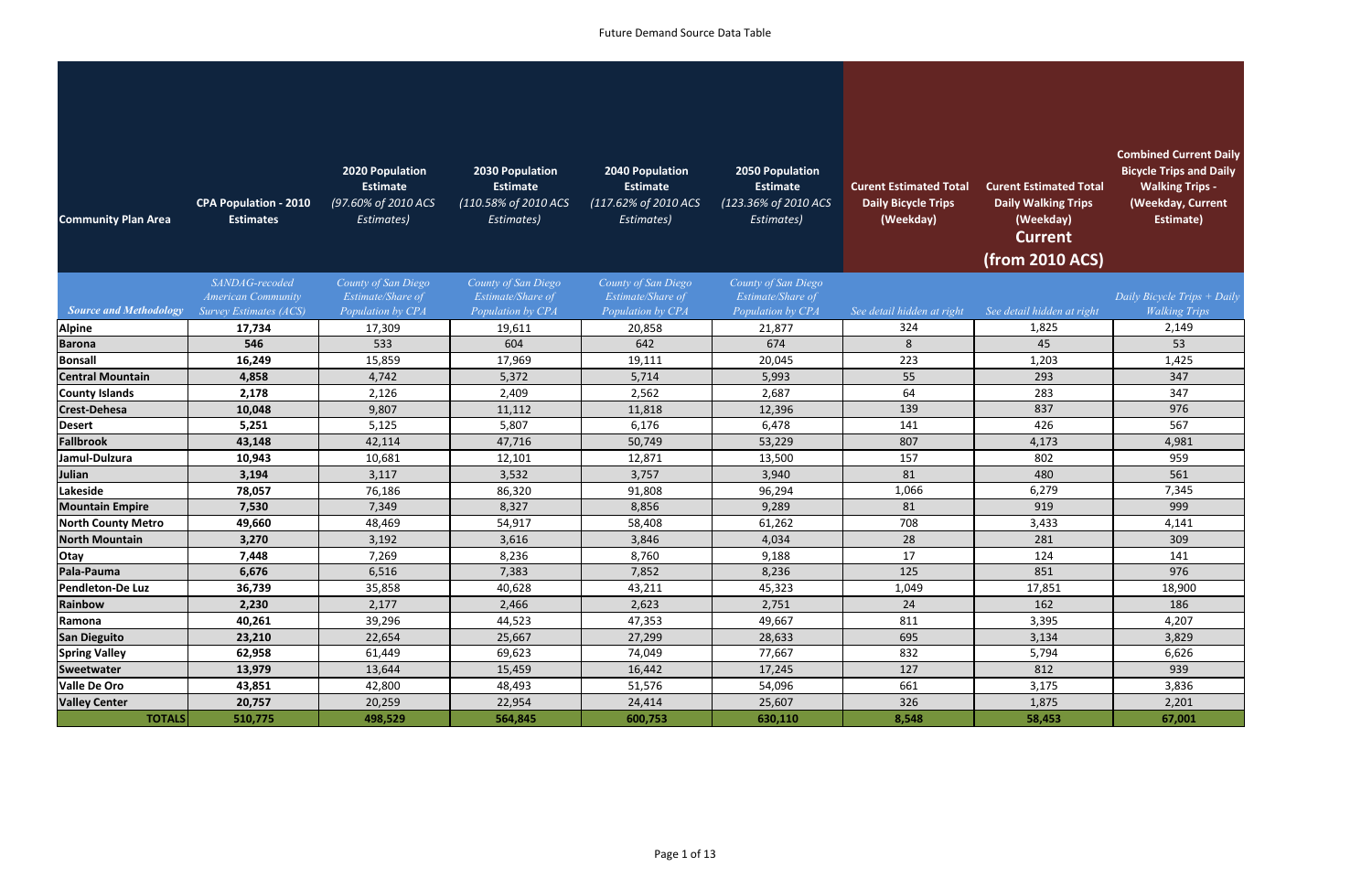| <b>Community Plan Area</b>      | <b>CPA Population - 2010</b><br><b>Estimates</b> | <b>2020 Population</b><br><b>Estimate</b><br>(97.60% of 2010 ACS<br>Estimates) | 2030 Population<br><b>Estimate</b><br>(110.58% of 2010 ACS<br>Estimates) | 2040 Population<br><b>Estimate</b><br>(117.62% of 2010 ACS<br>Estimates) | <b>2050 Population</b><br><b>Estimate</b><br>(123.36% of 2010 ACS<br>Estimates) | <b>Curent Estimated Total</b><br><b>Daily Bicycle Trips</b><br>(Weekday) | <b>Curent Estimated Total</b><br><b>Daily Walking Trips</b><br>(Weekday)<br><b>Current</b><br>(from 2010 ACS) | <b>2020 Estimated Total</b><br><b>Daily Bicycle Trips</b><br>(weekday, no-build) |
|---------------------------------|--------------------------------------------------|--------------------------------------------------------------------------------|--------------------------------------------------------------------------|--------------------------------------------------------------------------|---------------------------------------------------------------------------------|--------------------------------------------------------------------------|---------------------------------------------------------------------------------------------------------------|----------------------------------------------------------------------------------|
|                                 | SANDAG-recoded                                   | County of San Diego                                                            | County of San Diego                                                      | County of San Diego                                                      | County of San Diego                                                             |                                                                          |                                                                                                               | 2010 Estimated Daily                                                             |
|                                 | <b>American Community</b>                        | Estimate/Share of                                                              | Estimate/Share of                                                        | Estimate/Share of                                                        | Estimate/Share of                                                               |                                                                          |                                                                                                               | Bicycle Trips * 2020                                                             |
| <b>Source and Methodology</b>   | <b>Survey Estimates (ACS)</b>                    | Population by CPA                                                              | Population by CPA                                                        | Population by CPA                                                        | Population by CPA                                                               | See detail hidden at right                                               | See detail hidden at right                                                                                    | Growth Factor (0.9760)                                                           |
| <b>Alpine</b>                   | 17,734<br>546                                    | 17,309                                                                         | 19,611<br>604                                                            | 20,858<br>642                                                            | 21,877<br>674                                                                   | 324<br>8                                                                 | 1,825<br>45                                                                                                   | 317<br>8                                                                         |
| <b>Barona</b><br><b>Bonsall</b> | 16,249                                           | 533<br>15,859                                                                  | 17,969                                                                   | 19,111                                                                   | 20,045                                                                          | 223                                                                      | 1,203                                                                                                         | 217                                                                              |
| <b>Central Mountain</b>         | 4,858                                            | 4,742                                                                          | 5,372                                                                    | 5,714                                                                    | 5,993                                                                           | 55                                                                       | 293                                                                                                           | 53                                                                               |
| <b>County Islands</b>           | 2,178                                            | 2,126                                                                          | 2,409                                                                    | 2,562                                                                    | 2,687                                                                           | 64                                                                       | 283                                                                                                           | 62                                                                               |
| <b>Crest-Dehesa</b>             | 10,048                                           | 9,807                                                                          | 11,112                                                                   | 11,818                                                                   | 12,396                                                                          | 139                                                                      | 837                                                                                                           | 135                                                                              |
| <b>Desert</b>                   | 5,251                                            | 5,125                                                                          | 5,807                                                                    | 6,176                                                                    | 6,478                                                                           | 141                                                                      | 426                                                                                                           | 138                                                                              |
| <b>Fallbrook</b>                | 43,148                                           | 42,114                                                                         | 47,716                                                                   | 50,749                                                                   | 53,229                                                                          | 807                                                                      | 4,173                                                                                                         | 788                                                                              |
| Jamul-Dulzura                   | 10,943                                           | 10,681                                                                         | 12,101                                                                   | 12,871                                                                   | 13,500                                                                          | 157                                                                      | 802                                                                                                           | 154                                                                              |
| Julian                          | 3,194                                            | 3,117                                                                          | 3,532                                                                    | 3,757                                                                    | 3,940                                                                           | 81                                                                       | 480                                                                                                           | 79                                                                               |
| Lakeside                        | 78,057                                           | 76,186                                                                         | 86,320                                                                   | 91,808                                                                   | 96,294                                                                          | 1,066                                                                    | 6,279                                                                                                         | 1,040                                                                            |
| <b>Mountain Empire</b>          | 7,530                                            | 7,349                                                                          | 8,327                                                                    | 8,856                                                                    | 9,289                                                                           | 81                                                                       | 919                                                                                                           | 79                                                                               |
| <b>North County Metro</b>       | 49,660                                           | 48,469                                                                         | 54,917                                                                   | 58,408                                                                   | 61,262                                                                          | 708                                                                      | 3,433                                                                                                         | 691                                                                              |
| <b>North Mountain</b>           | 3,270                                            | 3,192                                                                          | 3,616                                                                    | 3,846                                                                    | 4,034                                                                           | 28                                                                       | 281                                                                                                           | 27                                                                               |
| Otay                            | 7,448                                            | 7,269                                                                          | 8,236                                                                    | 8,760                                                                    | 9,188                                                                           | 17                                                                       | 124                                                                                                           | 17                                                                               |
| Pala-Pauma                      | 6,676                                            | 6,516                                                                          | 7,383                                                                    | 7,852                                                                    | 8,236                                                                           | 125                                                                      | 851                                                                                                           | 122                                                                              |
| Pendleton-De Luz                | 36,739                                           | 35,858                                                                         | 40,628                                                                   | 43,211                                                                   | 45,323                                                                          | 1,049                                                                    | 17,851                                                                                                        | 1,024                                                                            |
| Rainbow                         | 2,230                                            | 2,177                                                                          | 2,466                                                                    | 2,623                                                                    | 2,751                                                                           | 24                                                                       | 162                                                                                                           | 23                                                                               |
| Ramona                          | 40,261                                           | 39,296                                                                         | 44,523                                                                   | 47,353                                                                   | 49,667                                                                          | 811                                                                      | 3,395                                                                                                         | 792                                                                              |
| <b>San Dieguito</b>             | 23,210                                           | 22,654                                                                         | 25,667                                                                   | 27,299                                                                   | 28,633                                                                          | 695                                                                      | 3,134                                                                                                         | 678                                                                              |
| <b>Spring Valley</b>            | 62,958                                           | 61,449                                                                         | 69,623                                                                   | 74,049                                                                   | 77,667                                                                          | 832                                                                      | 5,794                                                                                                         | 812                                                                              |
| Sweetwater                      | 13,979                                           | 13,644                                                                         | 15,459                                                                   | 16,442                                                                   | 17,245                                                                          | 127                                                                      | 812                                                                                                           | 124                                                                              |
| <b>Valle De Oro</b>             | 43,851                                           | 42,800                                                                         | 48,493                                                                   | 51,576                                                                   | 54,096                                                                          | 661                                                                      | 3,175                                                                                                         | 645                                                                              |
| <b>Valley Center</b>            | 20,757                                           | 20,259                                                                         | 22,954                                                                   | 24,414                                                                   | 25,607                                                                          | 326                                                                      | 1,875                                                                                                         | 318                                                                              |
| <b>TOTALS</b>                   | 510,775                                          | 498,529                                                                        | 564,845                                                                  | 600,753                                                                  | 630,110                                                                         | 8,548                                                                    | 58,453                                                                                                        | 8,343                                                                            |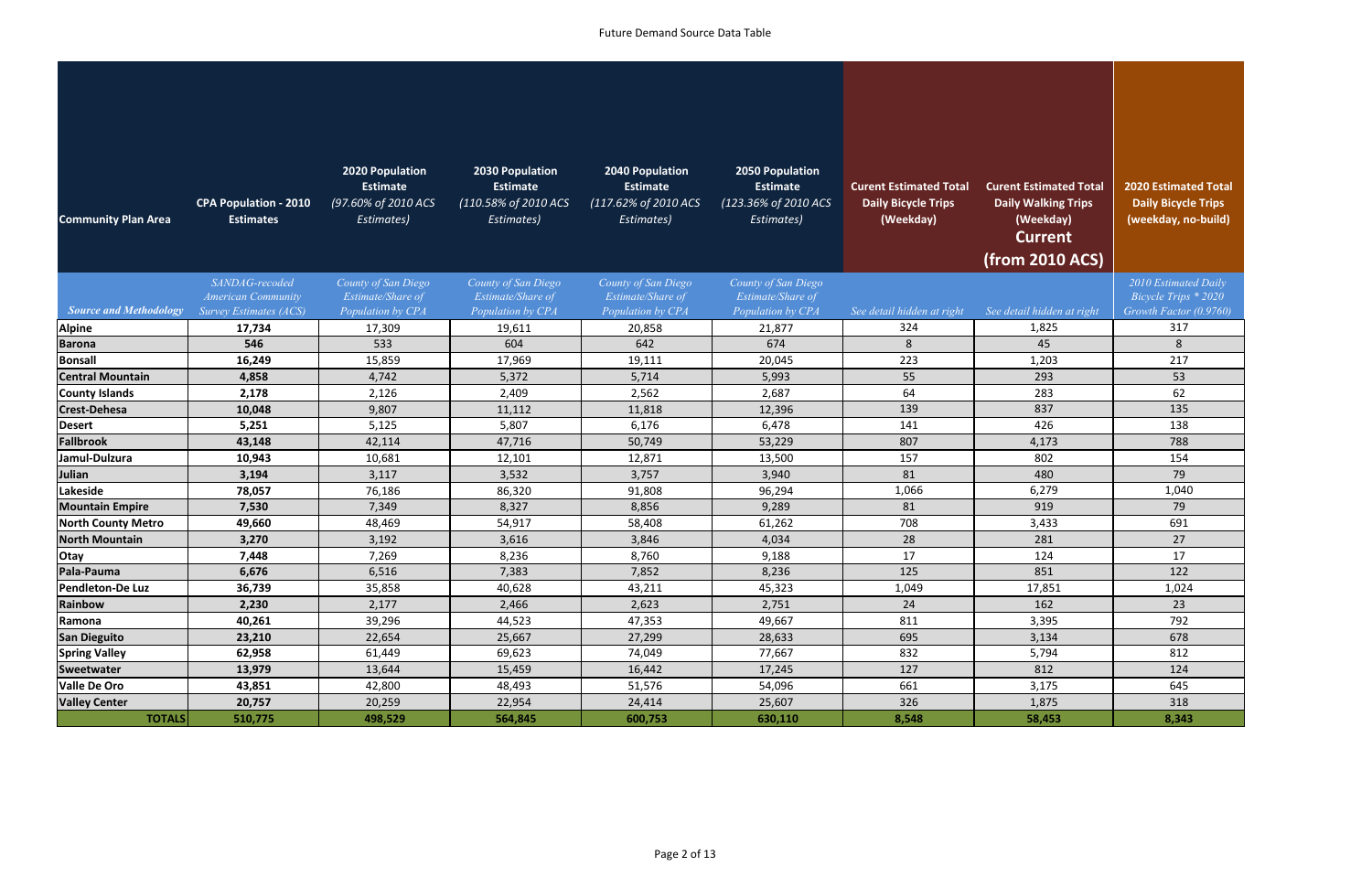| <b>Community Plan Area</b>    | <b>CPA Population - 2010</b><br><b>Estimates</b>                             | <b>2020 Population</b><br><b>Estimate</b><br>(97.60% of 2010 ACS<br>Estimates) | <b>2030 Population</b><br><b>Estimate</b><br>(110.58% of 2010 ACS<br>Estimates) | <b>2040 Population</b><br><b>Estimate</b><br>(117.62% of 2010 ACS<br>Estimates) | <b>2050 Population</b><br><b>Estimate</b><br>(123.36% of 2010 ACS<br>Estimates) | <b>Curent Estimated Total</b><br><b>Daily Bicycle Trips</b><br>(Weekday) | <b>Curent Estimated Total</b><br><b>Daily Walking Trips</b><br>(Weekday)<br><b>Current</b> | <b>2020 Estimated Total</b><br><b>Daily Walking Trips</b><br>(weekday, no-build) |
|-------------------------------|------------------------------------------------------------------------------|--------------------------------------------------------------------------------|---------------------------------------------------------------------------------|---------------------------------------------------------------------------------|---------------------------------------------------------------------------------|--------------------------------------------------------------------------|--------------------------------------------------------------------------------------------|----------------------------------------------------------------------------------|
|                               |                                                                              |                                                                                |                                                                                 |                                                                                 |                                                                                 |                                                                          | (from 2010 ACS)                                                                            | 2020                                                                             |
| <b>Source and Methodology</b> | SANDAG-recoded<br><b>American Community</b><br><b>Survey Estimates (ACS)</b> | County of San Diego<br>Estimate/Share of<br>Population by CPA                  | County of San Diego<br>Estimate/Share of<br>Population by CPA                   | County of San Diego<br>Estimate/Share of<br>Population by CPA                   | County of San Diego<br>Estimate/Share of<br>Population by CPA                   | See detail hidden at right                                               | See detail hidden at right                                                                 | 2010 Estimated Daily<br><b>Walking Trips * 2020</b><br>Growth Factor (0.9760)    |
| <b>Alpine</b>                 | 17,734                                                                       | 17,309                                                                         | 19,611                                                                          | 20,858                                                                          | 21,877                                                                          | 324                                                                      | 1,825                                                                                      | 1,781                                                                            |
| <b>Barona</b>                 | 546                                                                          | 533                                                                            | 604                                                                             | 642                                                                             | 674                                                                             | 8                                                                        | 45                                                                                         | 44                                                                               |
| <b>Bonsall</b>                | 16,249                                                                       | 15,859                                                                         | 17,969                                                                          | 19,111                                                                          | 20,045                                                                          | 223                                                                      | 1,203                                                                                      | 1,174                                                                            |
| <b>Central Mountain</b>       | 4,858                                                                        | 4,742                                                                          | 5,372                                                                           | 5,714                                                                           | 5,993                                                                           | 55                                                                       | 293                                                                                        | 286                                                                              |
| <b>County Islands</b>         | 2,178                                                                        | 2,126                                                                          | 2,409                                                                           | 2,562                                                                           | 2,687                                                                           | 64                                                                       | 283                                                                                        | 276                                                                              |
| <b>Crest-Dehesa</b>           | 10,048                                                                       | 9,807                                                                          | 11,112                                                                          | 11,818                                                                          | 12,396                                                                          | 139                                                                      | 837                                                                                        | 817                                                                              |
| <b>Desert</b>                 | 5,251                                                                        | 5,125                                                                          | 5,807                                                                           | 6,176                                                                           | 6,478                                                                           | 141                                                                      | 426                                                                                        | 416                                                                              |
| <b>Fallbrook</b>              | 43,148                                                                       | 42,114                                                                         | 47,716                                                                          | 50,749                                                                          | 53,229                                                                          | 807                                                                      | 4,173                                                                                      | 4,073                                                                            |
| Jamul-Dulzura                 | 10,943                                                                       | 10,681                                                                         | 12,101                                                                          | 12,871                                                                          | 13,500                                                                          | 157                                                                      | 802                                                                                        | 783                                                                              |
| Julian                        | 3,194                                                                        | 3,117                                                                          | 3,532                                                                           | 3,757                                                                           | 3,940                                                                           | 81                                                                       | 480                                                                                        | 469                                                                              |
| Lakeside                      | 78,057                                                                       | 76,186                                                                         | 86,320                                                                          | 91,808                                                                          | 96,294                                                                          | 1,066                                                                    | 6,279                                                                                      | 6,129                                                                            |
| <b>Mountain Empire</b>        | 7,530                                                                        | 7,349                                                                          | 8,327                                                                           | 8,856                                                                           | 9,289                                                                           | 81                                                                       | 919                                                                                        | 897                                                                              |
| <b>North County Metro</b>     | 49,660                                                                       | 48,469                                                                         | 54,917                                                                          | 58,408                                                                          | 61,262                                                                          | 708                                                                      | 3,433                                                                                      | 3,351                                                                            |
| <b>North Mountain</b>         | 3,270                                                                        | 3,192                                                                          | 3,616                                                                           | 3,846                                                                           | 4,034                                                                           | 28                                                                       | 281                                                                                        | 274                                                                              |
| Otay                          | 7,448                                                                        | 7,269                                                                          | 8,236                                                                           | 8,760                                                                           | 9,188                                                                           | 17                                                                       | 124                                                                                        | 121                                                                              |
| Pala-Pauma                    | 6,676                                                                        | 6,516                                                                          | 7,383                                                                           | 7,852                                                                           | 8,236                                                                           | 125                                                                      | 851                                                                                        | 830                                                                              |
| Pendleton-De Luz              | 36,739                                                                       | 35,858                                                                         | 40,628                                                                          | 43,211                                                                          | 45,323                                                                          | 1,049                                                                    | 17,851                                                                                     | 17,422                                                                           |
| Rainbow                       | 2,230                                                                        | 2,177                                                                          | 2,466                                                                           | 2,623                                                                           | 2,751                                                                           | 24                                                                       | 162                                                                                        | 158                                                                              |
| Ramona                        | 40,261                                                                       | 39,296                                                                         | 44,523                                                                          | 47,353                                                                          | 49,667                                                                          | 811                                                                      | 3,395                                                                                      | 3,314                                                                            |
| <b>San Dieguito</b>           | 23,210                                                                       | 22,654                                                                         | 25,667                                                                          | 27,299                                                                          | 28,633                                                                          | 695                                                                      | 3,134                                                                                      | 3,059                                                                            |
| <b>Spring Valley</b>          | 62,958                                                                       | 61,449                                                                         | 69,623                                                                          | 74,049                                                                          | 77,667                                                                          | 832                                                                      | 5,794                                                                                      | 5,655                                                                            |
| Sweetwater                    | 13,979                                                                       | 13,644                                                                         | 15,459                                                                          | 16,442                                                                          | 17,245                                                                          | 127                                                                      | 812                                                                                        | 793                                                                              |
| <b>Valle De Oro</b>           | 43,851                                                                       | 42,800                                                                         | 48,493                                                                          | 51,576                                                                          | 54,096                                                                          | 661                                                                      | 3,175                                                                                      | 3,098                                                                            |
| <b>Valley Center</b>          | 20,757                                                                       | 20,259                                                                         | 22,954                                                                          | 24,414                                                                          | 25,607                                                                          | 326                                                                      | 1,875                                                                                      | 1,830                                                                            |
| <b>TOTALS</b>                 | 510,775                                                                      | 498,529                                                                        | 564,845                                                                         | 600,753                                                                         | 630,110                                                                         | 8,548                                                                    | 58,453                                                                                     | 57,050                                                                           |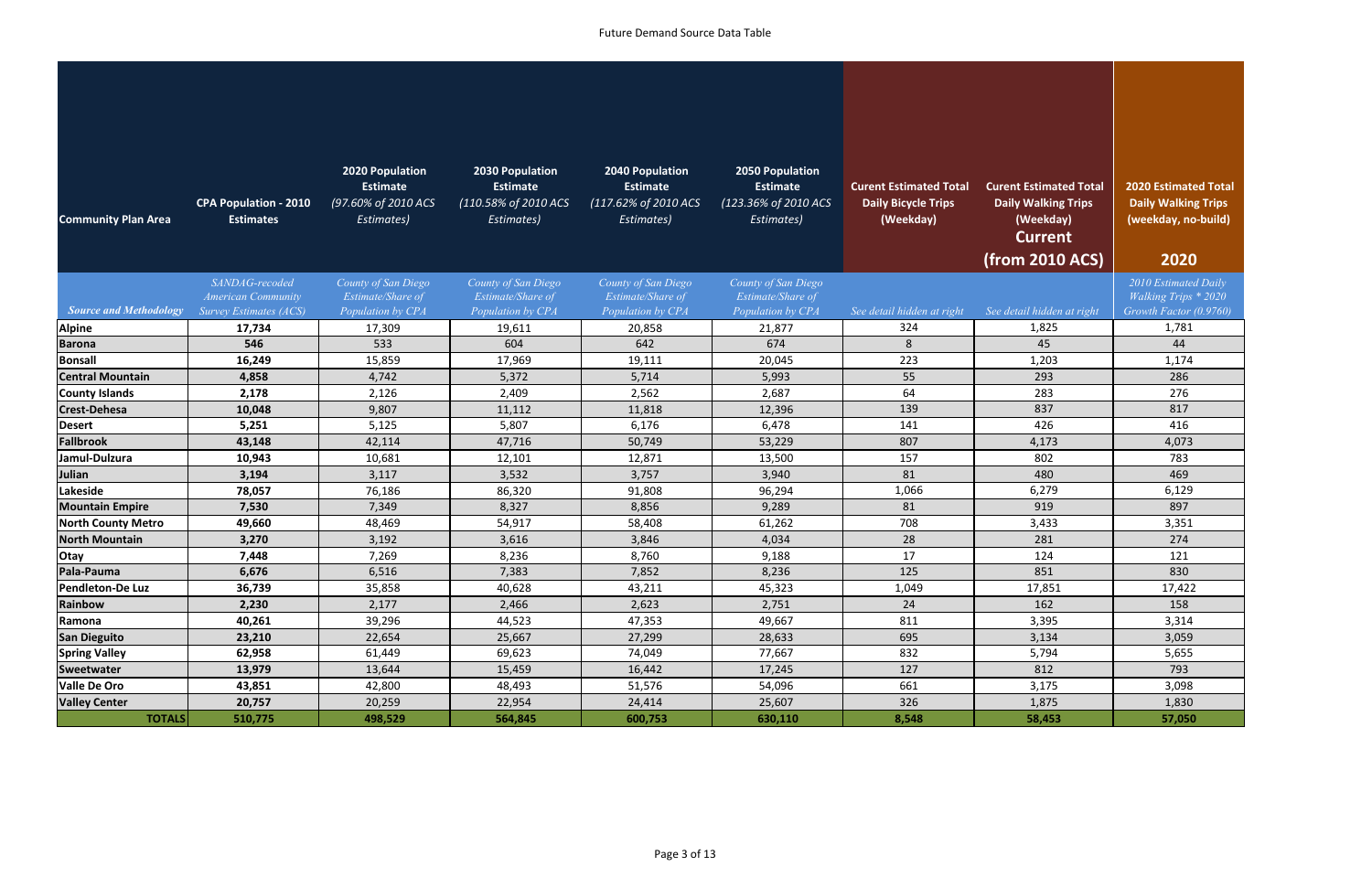| <b>Community Plan Area</b>    | <b>CPA Population - 2010</b><br><b>Estimates</b>           | <b>2020 Population</b><br><b>Estimate</b><br>(97.60% of 2010 ACS<br>Estimates) | <b>2030 Population</b><br><b>Estimate</b><br>(110.58% of 2010 ACS<br>Estimates) | 2040 Population<br><b>Estimate</b><br>(117.62% of 2010 ACS<br><b>Estimates</b> ) | <b>2050 Population</b><br><b>Estimate</b><br>(123.36% of 2010 ACS<br>Estimates) | <b>Curent Estimated Total</b><br><b>Daily Bicycle Trips</b><br>(Weekday) | <b>Curent Estimated Total</b><br><b>Daily Walking Trips</b><br>(Weekday)<br><b>Current</b><br>(from 2010 ACS) | <b>Combined 2020 Daily</b><br><b>Bicycle Trips and Daily</b><br><b>Walking Trips -</b><br>(Weekday, Current<br><b>Estimate)</b> |
|-------------------------------|------------------------------------------------------------|--------------------------------------------------------------------------------|---------------------------------------------------------------------------------|----------------------------------------------------------------------------------|---------------------------------------------------------------------------------|--------------------------------------------------------------------------|---------------------------------------------------------------------------------------------------------------|---------------------------------------------------------------------------------------------------------------------------------|
|                               | SANDAG-recoded                                             | County of San Diego                                                            | County of San Diego                                                             | County of San Diego                                                              | County of San Diego                                                             |                                                                          |                                                                                                               |                                                                                                                                 |
| <b>Source and Methodology</b> | <b>American Community</b><br><b>Survey Estimates (ACS)</b> | Estimate/Share of<br>Population by CPA                                         | Estimate/Share of<br>Population by CPA                                          | Estimate/Share of<br>Population by CPA                                           | Estimate/Share of<br>Population by CPA                                          | See detail hidden at right                                               | See detail hidden at right                                                                                    | Daily Bicycle Trips + Daily<br><b>Walking Trips</b>                                                                             |
| <b>Alpine</b>                 | 17,734                                                     | 17,309                                                                         | 19,611                                                                          | 20,858                                                                           | 21,877                                                                          | 324                                                                      | 1,825                                                                                                         | 2,098                                                                                                                           |
| <b>Barona</b>                 | 546                                                        | 533                                                                            | 604                                                                             | 642                                                                              | 674                                                                             | 8                                                                        | 45                                                                                                            | 52                                                                                                                              |
| <b>Bonsall</b>                | 16,249                                                     | 15,859                                                                         | 17,969                                                                          | 19,111                                                                           | 20,045                                                                          | 223                                                                      | 1,203                                                                                                         | 1,391                                                                                                                           |
| <b>Central Mountain</b>       | 4,858                                                      | 4,742                                                                          | 5,372                                                                           | 5,714                                                                            | 5,993                                                                           | 55                                                                       | 293                                                                                                           | 339                                                                                                                             |
| <b>County Islands</b>         | 2,178                                                      | 2,126                                                                          | 2,409                                                                           | 2,562                                                                            | 2,687                                                                           | 64                                                                       | 283                                                                                                           | 339                                                                                                                             |
| <b>Crest-Dehesa</b>           | 10,048                                                     | 9,807                                                                          | 11,112                                                                          | 11,818                                                                           | 12,396                                                                          | 139                                                                      | 837                                                                                                           | 953                                                                                                                             |
| <b>Desert</b>                 | 5,251                                                      | 5,125                                                                          | 5,807                                                                           | 6,176                                                                            | 6,478                                                                           | 141                                                                      | 426                                                                                                           | 553                                                                                                                             |
| <b>Fallbrook</b>              | 43,148                                                     | 42,114                                                                         | 47,716                                                                          | 50,749                                                                           | 53,229                                                                          | 807                                                                      | 4,173                                                                                                         | 4,861                                                                                                                           |
| Jamul-Dulzura                 | 10,943                                                     | 10,681                                                                         | 12,101                                                                          | 12,871                                                                           | 13,500                                                                          | 157                                                                      | 802                                                                                                           | 936                                                                                                                             |
| Julian                        | 3,194                                                      | 3,117                                                                          | 3,532                                                                           | 3,757                                                                            | 3,940                                                                           | 81                                                                       | 480                                                                                                           | 548                                                                                                                             |
| Lakeside                      | 78,057                                                     | 76,186                                                                         | 86,320                                                                          | 91,808                                                                           | 96,294                                                                          | 1,066                                                                    | 6,279                                                                                                         | 7,169                                                                                                                           |
| <b>Mountain Empire</b>        | 7,530                                                      | 7,349                                                                          | 8,327                                                                           | 8,856                                                                            | 9,289                                                                           | 81                                                                       | 919                                                                                                           | 975                                                                                                                             |
| <b>North County Metro</b>     | 49,660                                                     | 48,469                                                                         | 54,917                                                                          | 58,408                                                                           | 61,262                                                                          | 708                                                                      | 3,433                                                                                                         | 4,041                                                                                                                           |
| <b>North Mountain</b>         | 3,270                                                      | 3,192                                                                          | 3,616                                                                           | 3,846                                                                            | 4,034                                                                           | 28                                                                       | 281                                                                                                           | 301                                                                                                                             |
| Otay                          | 7,448                                                      | 7,269                                                                          | 8,236                                                                           | 8,760                                                                            | 9,188                                                                           | 17                                                                       | 124                                                                                                           | 137                                                                                                                             |
| Pala-Pauma                    | 6,676                                                      | 6,516                                                                          | 7,383                                                                           | 7,852                                                                            | 8,236                                                                           | 125                                                                      | 851                                                                                                           | 953                                                                                                                             |
| Pendleton-De Luz              | 36,739                                                     | 35,858                                                                         | 40,628                                                                          | 43,211                                                                           | 45,323                                                                          | 1,049                                                                    | 17,851                                                                                                        | 18,446                                                                                                                          |
| Rainbow                       | 2,230                                                      | 2,177                                                                          | 2,466                                                                           | 2,623                                                                            | 2,751                                                                           | 24                                                                       | 162                                                                                                           | 181                                                                                                                             |
| Ramona                        | 40,261                                                     | 39,296                                                                         | 44,523                                                                          | 47,353                                                                           | 49,667                                                                          | 811                                                                      | 3,395                                                                                                         | 4,106                                                                                                                           |
| <b>San Dieguito</b>           | 23,210                                                     | 22,654                                                                         | 25,667                                                                          | 27,299                                                                           | 28,633                                                                          | 695                                                                      | 3,134                                                                                                         | 3,737                                                                                                                           |
| <b>Spring Valley</b>          | 62,958                                                     | 61,449                                                                         | 69,623                                                                          | 74,049                                                                           | 77,667                                                                          | 832                                                                      | 5,794                                                                                                         | 6,467                                                                                                                           |
| Sweetwater                    | 13,979                                                     | 13,644                                                                         | 15,459                                                                          | 16,442                                                                           | 17,245                                                                          | 127                                                                      | 812                                                                                                           | 917                                                                                                                             |
| <b>Valle De Oro</b>           | 43,851                                                     | 42,800                                                                         | 48,493                                                                          | 51,576                                                                           | 54,096                                                                          | 661                                                                      | 3,175                                                                                                         | 3,744                                                                                                                           |
| <b>Valley Center</b>          | 20,757                                                     | 20,259                                                                         | 22,954                                                                          | 24,414                                                                           | 25,607                                                                          | 326                                                                      | 1,875                                                                                                         | 2,149                                                                                                                           |
| <b>TOTALS</b>                 | 510,775                                                    | 498,529                                                                        | 564,845                                                                         | 600,753                                                                          | 630,110                                                                         | 8,548                                                                    | 58,453                                                                                                        | 65,393                                                                                                                          |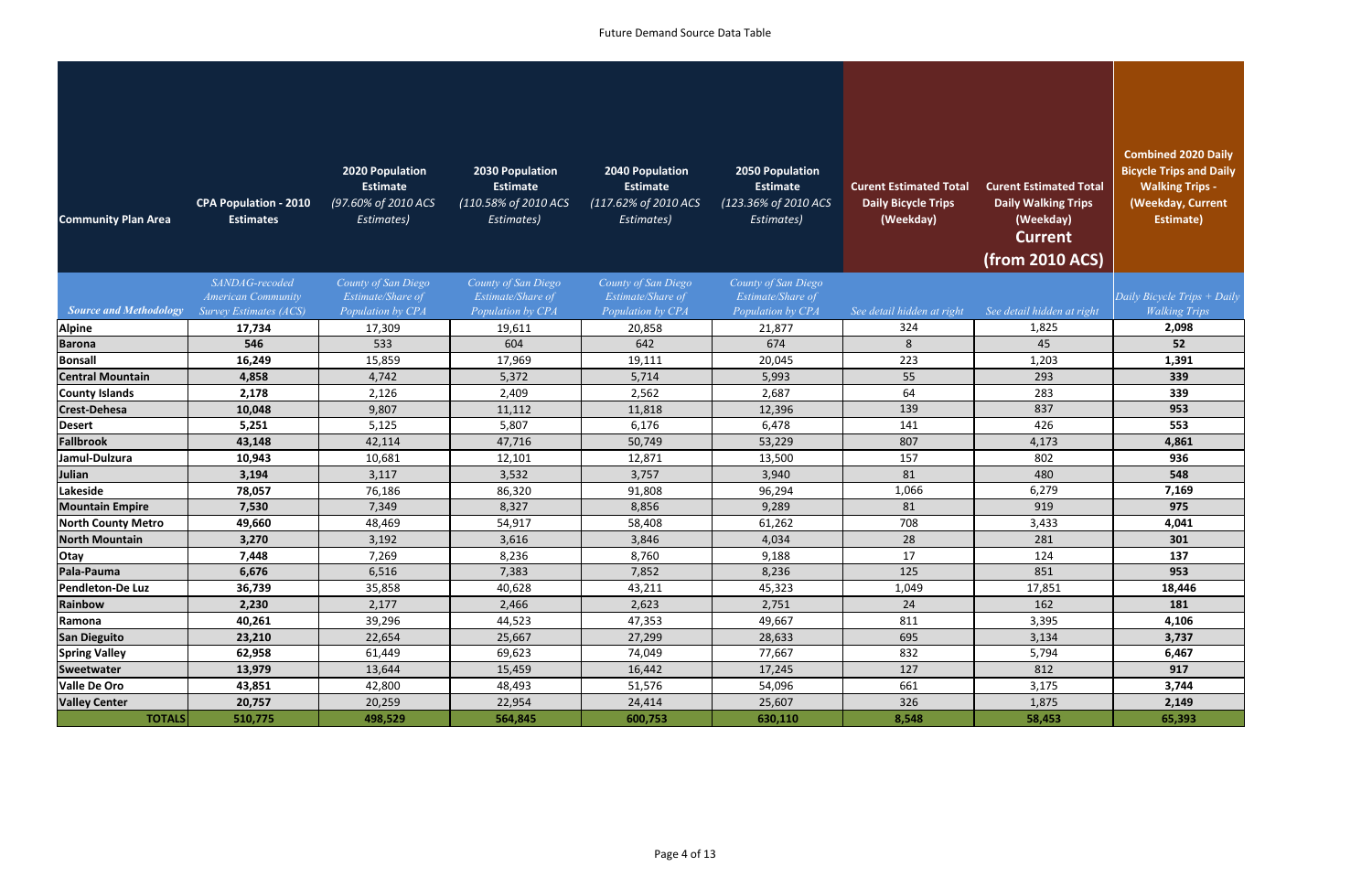| <b>Community Plan Area</b>    | <b>CPA Population - 2010</b><br><b>Estimates</b>           | <b>2020 Population</b><br><b>Estimate</b><br>(97.60% of 2010 ACS<br>Estimates) | <b>2030 Population</b><br><b>Estimate</b><br>(110.58% of 2010 ACS<br>Estimates) | <b>2040 Population</b><br><b>Estimate</b><br>(117.62% of 2010 ACS<br>Estimates) | 2050 Population<br><b>Estimate</b><br>(123.36% of 2010 ACS<br>Estimates) | <b>Curent Estimated Total</b><br><b>Daily Bicycle Trips</b><br>(Weekday) | <b>Curent Estimated Total</b><br><b>Daily Walking Trips</b><br>(Weekday)<br><b>Current</b><br>(from 2010 ACS) |
|-------------------------------|------------------------------------------------------------|--------------------------------------------------------------------------------|---------------------------------------------------------------------------------|---------------------------------------------------------------------------------|--------------------------------------------------------------------------|--------------------------------------------------------------------------|---------------------------------------------------------------------------------------------------------------|
|                               | SANDAG-recoded                                             | County of San Diego                                                            | County of San Diego                                                             | County of San Diego                                                             | County of San Diego                                                      |                                                                          |                                                                                                               |
| <b>Source and Methodology</b> | <b>American Community</b><br><b>Survey Estimates (ACS)</b> | Estimate/Share of<br>Population by CPA                                         | Estimate/Share of<br>Population by CPA                                          | Estimate/Share of<br>Population by CPA                                          | Estimate/Share of<br>Population by CPA                                   | See detail hidden at right                                               | See detail hidden at right                                                                                    |
| <b>Alpine</b>                 | 17,734                                                     | 17,309                                                                         | 19,611                                                                          | 20,858                                                                          | 21,877                                                                   | 324                                                                      | 1,825                                                                                                         |
| <b>Barona</b>                 | 546                                                        | 533                                                                            | 604                                                                             | 642                                                                             | 674                                                                      | 8                                                                        | 45                                                                                                            |
| <b>Bonsall</b>                | 16,249                                                     | 15,859                                                                         | 17,969                                                                          | 19,111                                                                          | 20,045                                                                   | 223                                                                      | 1,203                                                                                                         |
| <b>Central Mountain</b>       | 4,858                                                      | 4,742                                                                          | 5,372                                                                           | 5,714                                                                           | 5,993                                                                    | 55                                                                       | 293                                                                                                           |
| <b>County Islands</b>         | 2,178                                                      | 2,126                                                                          | 2,409                                                                           | 2,562                                                                           | 2,687                                                                    | 64                                                                       | 283                                                                                                           |
| <b>Crest-Dehesa</b>           | 10,048                                                     | 9,807                                                                          | 11,112                                                                          | 11,818                                                                          | 12,396                                                                   | 139                                                                      | 837                                                                                                           |
| <b>Desert</b>                 | 5,251                                                      | 5,125                                                                          | 5,807                                                                           | 6,176                                                                           | 6,478                                                                    | 141                                                                      | 426                                                                                                           |
| <b>Fallbrook</b>              | 43,148                                                     | 42,114                                                                         | 47,716                                                                          | 50,749                                                                          | 53,229                                                                   | 807                                                                      | 4,173                                                                                                         |
| Jamul-Dulzura                 | 10,943                                                     | 10,681                                                                         | 12,101                                                                          | 12,871                                                                          | 13,500                                                                   | 157                                                                      | 802                                                                                                           |
| Julian                        | 3,194                                                      | 3,117                                                                          | 3,532                                                                           | 3,757                                                                           | 3,940                                                                    | 81                                                                       | 480                                                                                                           |
| Lakeside                      | 78,057                                                     | 76,186                                                                         | 86,320                                                                          | 91,808                                                                          | 96,294                                                                   | 1,066                                                                    | 6,279                                                                                                         |
| <b>Mountain Empire</b>        | 7,530                                                      | 7,349                                                                          | 8,327                                                                           | 8,856                                                                           | 9,289                                                                    | 81                                                                       | 919                                                                                                           |
| <b>North County Metro</b>     | 49,660                                                     | 48,469                                                                         | 54,917                                                                          | 58,408                                                                          | 61,262                                                                   | 708                                                                      | 3,433                                                                                                         |
| <b>North Mountain</b>         | 3,270                                                      | 3,192                                                                          | 3,616                                                                           | 3,846                                                                           | 4,034                                                                    | 28                                                                       | 281                                                                                                           |
| Otay                          | 7,448                                                      | 7,269                                                                          | 8,236                                                                           | 8,760                                                                           | 9,188                                                                    | 17                                                                       | 124                                                                                                           |
| Pala-Pauma                    | 6,676                                                      | 6,516                                                                          | 7,383                                                                           | 7,852                                                                           | 8,236                                                                    | 125                                                                      | 851                                                                                                           |
| Pendleton-De Luz              | 36,739                                                     | 35,858                                                                         | 40,628                                                                          | 43,211                                                                          | 45,323                                                                   | 1,049                                                                    | 17,851                                                                                                        |
| Rainbow                       | 2,230                                                      | 2,177                                                                          | 2,466                                                                           | 2,623                                                                           | 2,751                                                                    | 24                                                                       | 162                                                                                                           |
| Ramona                        | 40,261                                                     | 39,296                                                                         | 44,523                                                                          | 47,353                                                                          | 49,667                                                                   | 811                                                                      | 3,395                                                                                                         |
| <b>San Dieguito</b>           | 23,210                                                     | 22,654                                                                         | 25,667                                                                          | 27,299                                                                          | 28,633                                                                   | 695                                                                      | 3,134                                                                                                         |
| <b>Spring Valley</b>          | 62,958                                                     | 61,449                                                                         | 69,623                                                                          | 74,049                                                                          | 77,667                                                                   | 832                                                                      | 5,794                                                                                                         |
| <b>Sweetwater</b>             | 13,979                                                     | 13,644                                                                         | 15,459                                                                          | 16,442                                                                          | 17,245                                                                   | 127                                                                      | 812                                                                                                           |
| <b>Valle De Oro</b>           | 43,851                                                     | 42,800                                                                         | 48,493                                                                          | 51,576                                                                          | 54,096                                                                   | 661                                                                      | 3,175                                                                                                         |
| <b>Valley Center</b>          | 20,757                                                     | 20,259                                                                         | 22,954                                                                          | 24,414                                                                          | 25,607                                                                   | 326                                                                      | 1,875                                                                                                         |
| <b>TOTALS</b>                 | 510,775                                                    | 498,529                                                                        | 564,845                                                                         | 600,753                                                                         | 630,110                                                                  | 8,548                                                                    | 58,453                                                                                                        |

 **2030 Estimated Total Daily Bicycle Trips (weekday, no-build)**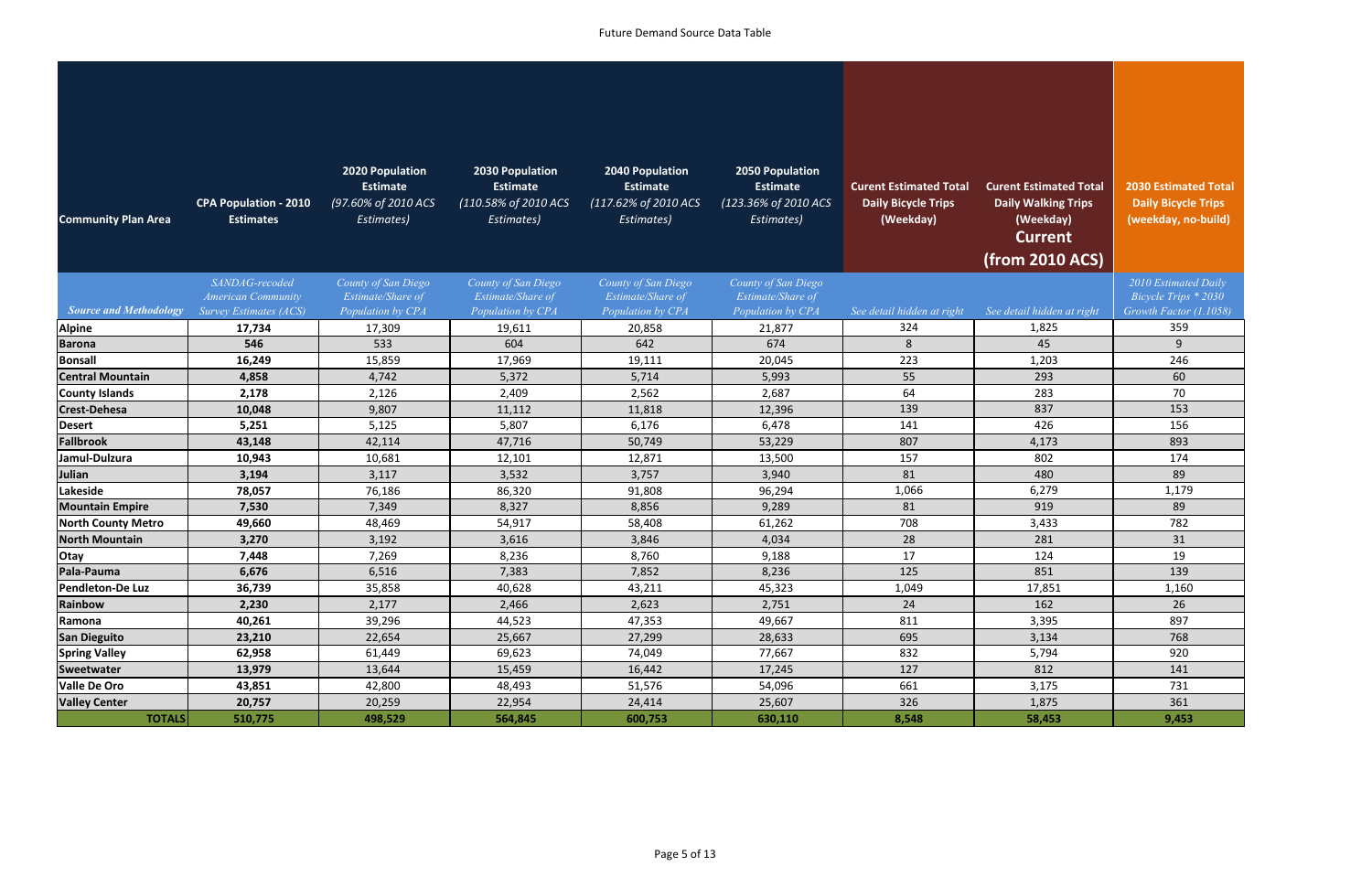|                               |                                                            | <b>2020 Population</b>                               | 2030 Population                                       | <b>2040 Population</b>                                | <b>2050 Population</b>                                |                                                                          |                                                                                            |                                                                                  |
|-------------------------------|------------------------------------------------------------|------------------------------------------------------|-------------------------------------------------------|-------------------------------------------------------|-------------------------------------------------------|--------------------------------------------------------------------------|--------------------------------------------------------------------------------------------|----------------------------------------------------------------------------------|
| <b>Community Plan Area</b>    | <b>CPA Population - 2010</b><br><b>Estimates</b>           | <b>Estimate</b><br>(97.60% of 2010 ACS<br>Estimates) | <b>Estimate</b><br>(110.58% of 2010 ACS<br>Estimates) | <b>Estimate</b><br>(117.62% of 2010 ACS<br>Estimates) | <b>Estimate</b><br>(123.36% of 2010 ACS<br>Estimates) | <b>Curent Estimated Total</b><br><b>Daily Bicycle Trips</b><br>(Weekday) | <b>Curent Estimated Total</b><br><b>Daily Walking Trips</b><br>(Weekday)<br><b>Current</b> | <b>2030 Estimated Total</b><br><b>Daily Walking Trips</b><br>(weekday, no-build) |
|                               |                                                            |                                                      |                                                       |                                                       |                                                       |                                                                          | (from 2010 ACS)                                                                            | 2030                                                                             |
|                               | SANDAG-recoded                                             | County of San Diego                                  | County of San Diego                                   | County of San Diego                                   | County of San Diego                                   |                                                                          |                                                                                            | 2010 Estimated Daily                                                             |
| <b>Source and Methodology</b> | <b>American Community</b><br><b>Survey Estimates (ACS)</b> | Estimate/Share of<br>Population by CPA               | Estimate/Share of<br>Population by CPA                | Estimate/Share of<br>Population by CPA                | Estimate/Share of<br>Population by CPA                | See detail hidden at right                                               | See detail hidden at right                                                                 | <b>Walking Trips * 2030</b><br>Growth Factor (1.1058)                            |
| <b>Alpine</b>                 | 17,734                                                     | 17,309                                               | 19,611                                                | 20,858                                                | 21,877                                                | 324                                                                      | 1,825                                                                                      | 2,018                                                                            |
| <b>Barona</b>                 | 546                                                        | 533                                                  | 604                                                   | 642                                                   | 674                                                   | 8                                                                        | 45                                                                                         | 50                                                                               |
| <b>Bonsall</b>                | 16,249                                                     | 15,859                                               | 17,969                                                | 19,111                                                | 20,045                                                | 223                                                                      | 1,203                                                                                      | 1,330                                                                            |
| <b>Central Mountain</b>       | 4,858                                                      | 4,742                                                | 5,372                                                 | 5,714                                                 | 5,993                                                 | 55                                                                       | 293                                                                                        | 324                                                                              |
| <b>County Islands</b>         | 2,178                                                      | 2,126                                                | 2,409                                                 | 2,562                                                 | 2,687                                                 | 64                                                                       | 283                                                                                        | 313                                                                              |
| <b>Crest-Dehesa</b>           | 10,048                                                     | 9,807                                                | 11,112                                                | 11,818                                                | 12,396                                                | 139                                                                      | 837                                                                                        | 926                                                                              |
| <b>Desert</b>                 | 5,251                                                      | 5,125                                                | 5,807                                                 | 6,176                                                 | 6,478                                                 | 141                                                                      | 426                                                                                        | 471                                                                              |
| <b>Fallbrook</b>              | 43,148                                                     | 42,114                                               | 47,716                                                | 50,749                                                | 53,229                                                | 807                                                                      | 4,173                                                                                      | 4,615                                                                            |
| Jamul-Dulzura                 | 10,943                                                     | 10,681                                               | 12,101                                                | 12,871                                                | 13,500                                                | 157                                                                      | 802                                                                                        | 887                                                                              |
| Julian                        | 3,194                                                      | 3,117                                                | 3,532                                                 | 3,757                                                 | 3,940                                                 | 81                                                                       | 480                                                                                        | 531                                                                              |
| Lakeside                      | 78,057                                                     | 76,186                                               | 86,320                                                | 91,808                                                | 96,294                                                | 1,066                                                                    | 6,279                                                                                      | 6,944                                                                            |
| <b>Mountain Empire</b>        | 7,530                                                      | 7,349                                                | 8,327                                                 | 8,856                                                 | 9,289                                                 | 81                                                                       | 919                                                                                        | 1,016                                                                            |
| <b>North County Metro</b>     | 49,660                                                     | 48,469                                               | 54,917                                                | 58,408                                                | 61,262                                                | 708                                                                      | 3,433                                                                                      | 3,796                                                                            |
| <b>North Mountain</b>         | 3,270                                                      | 3,192                                                | 3,616                                                 | 3,846                                                 | 4,034                                                 | 28                                                                       | 281                                                                                        | 311                                                                              |
| Otay                          | 7,448                                                      | 7,269                                                | 8,236                                                 | 8,760                                                 | 9,188                                                 | 17                                                                       | 124                                                                                        | 137                                                                              |
| Pala-Pauma                    | 6,676                                                      | 6,516                                                | 7,383                                                 | 7,852                                                 | 8,236                                                 | 125                                                                      | 851                                                                                        | 941                                                                              |
| Pendleton-De Luz              | 36,739                                                     | 35,858                                               | 40,628                                                | 43,211                                                | 45,323                                                | 1,049                                                                    | 17,851                                                                                     | 19,739                                                                           |
| Rainbow                       | 2,230                                                      | 2,177                                                | 2,466                                                 | 2,623                                                 | 2,751                                                 | 24                                                                       | 162                                                                                        | 179                                                                              |
| Ramona                        | 40,261                                                     | 39,296                                               | 44,523                                                | 47,353                                                | 49,667                                                | 811                                                                      | 3,395                                                                                      | 3,755                                                                            |
| <b>San Dieguito</b>           | 23,210                                                     | 22,654                                               | 25,667                                                | 27,299                                                | 28,633                                                | 695                                                                      | 3,134                                                                                      | 3,466                                                                            |
| <b>Spring Valley</b>          | 62,958                                                     | 61,449                                               | 69,623                                                | 74,049                                                | 77,667                                                | 832                                                                      | 5,794                                                                                      | 6,407                                                                            |
| Sweetwater                    | 13,979                                                     | 13,644                                               | 15,459                                                | 16,442                                                | 17,245                                                | 127                                                                      | 812                                                                                        | 898                                                                              |
| <b>Valle De Oro</b>           | 43,851                                                     | 42,800                                               | 48,493                                                | 51,576                                                | 54,096                                                | 661                                                                      | 3,175                                                                                      | 3,511                                                                            |
| <b>Valley Center</b>          | 20,757                                                     | 20,259                                               | 22,954                                                | 24,414                                                | 25,607                                                | 326                                                                      | 1,875                                                                                      | 2,074                                                                            |
| <b>TOTALS</b>                 | 510,775                                                    | 498,529                                              | 564,845                                               | 600,753                                               | 630,110                                               | 8,548                                                                    | 58,453                                                                                     | 64,637                                                                           |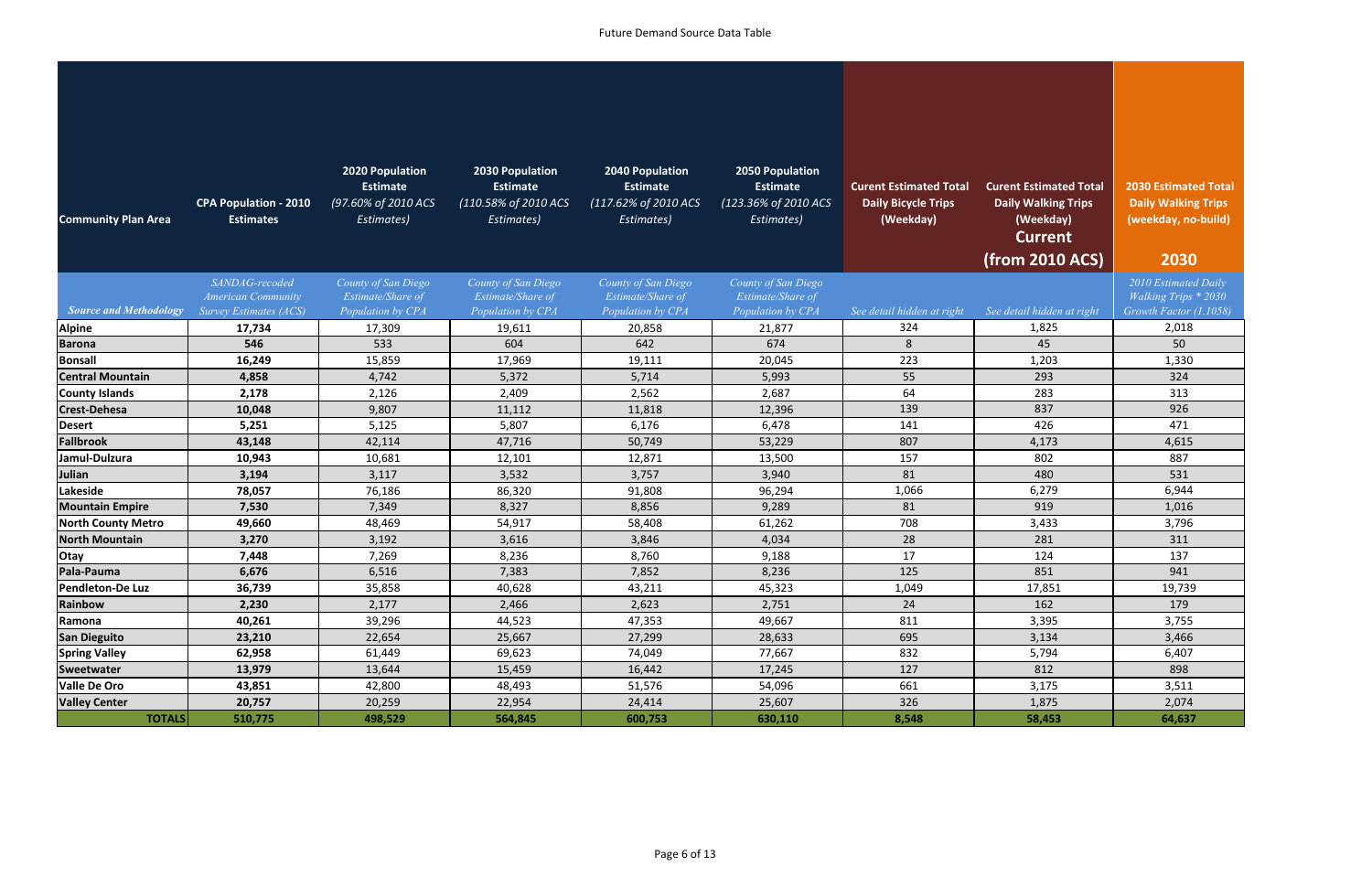| <b>Community Plan Area</b>    | <b>CPA Population - 2010</b><br><b>Estimates</b>           | 2020 Population<br><b>Estimate</b><br>(97.60% of 2010 ACS<br>Estimates) | 2030 Population<br><b>Estimate</b><br>(110.58% of 2010 ACS<br>Estimates) | <b>2040 Population</b><br><b>Estimate</b><br>(117.62% of 2010 ACS<br>Estimates) | <b>2050 Population</b><br><b>Estimate</b><br>(123.36% of 2010 ACS<br>Estimates) | <b>Curent Estimated Total</b><br><b>Daily Bicycle Trips</b><br>(Weekday) | <b>Curent Estimated Total</b><br><b>Daily Walking Trips</b><br>(Weekday)<br><b>Current</b><br>(from 2010 ACS) | <b>Combined 2030 Daily</b><br><b>Bicycle Trips and Daily</b><br><b>Walking Trips -</b><br>(Weekday, no-build) |
|-------------------------------|------------------------------------------------------------|-------------------------------------------------------------------------|--------------------------------------------------------------------------|---------------------------------------------------------------------------------|---------------------------------------------------------------------------------|--------------------------------------------------------------------------|---------------------------------------------------------------------------------------------------------------|---------------------------------------------------------------------------------------------------------------|
|                               | SANDAG-recoded                                             | County of San Diego                                                     | County of San Diego                                                      | County of San Diego                                                             | County of San Diego                                                             |                                                                          |                                                                                                               |                                                                                                               |
| <b>Source and Methodology</b> | <b>American Community</b><br><b>Survey Estimates (ACS)</b> | Estimate/Share of<br>Population by CPA                                  | Estimate/Share of<br>Population by CPA                                   | Estimate/Share of<br>Population by CPA                                          | Estimate/Share of<br>Population by CPA                                          | See detail hidden at right                                               | See detail hidden at right                                                                                    | Daily Bicycle Trips + Daily<br><b>Walking Trips</b>                                                           |
| <b>Alpine</b>                 | 17,734                                                     | 17,309                                                                  | 19,611                                                                   | 20,858                                                                          | 21,877                                                                          | 324                                                                      | 1,825                                                                                                         | 2,377                                                                                                         |
| <b>Barona</b>                 | 546                                                        | 533                                                                     | 604                                                                      | 642                                                                             | 674                                                                             | 8                                                                        | 45                                                                                                            | 58                                                                                                            |
| <b>Bonsall</b>                | 16,249                                                     | 15,859                                                                  | 17,969                                                                   | 19,111                                                                          | 20,045                                                                          | 223                                                                      | 1,203                                                                                                         | 1,576                                                                                                         |
| <b>Central Mountain</b>       | 4,858                                                      | 4,742                                                                   | 5,372                                                                    | 5,714                                                                           | 5,993                                                                           | 55                                                                       | 293                                                                                                           | 384                                                                                                           |
| <b>County Islands</b>         | 2,178                                                      | 2,126                                                                   | 2,409                                                                    | 2,562                                                                           | 2,687                                                                           | 64                                                                       | 283                                                                                                           | 384                                                                                                           |
| <b>Crest-Dehesa</b>           | 10,048                                                     | 9,807                                                                   | 11,112                                                                   | 11,818                                                                          | 12,396                                                                          | 139                                                                      | 837                                                                                                           | 1,079                                                                                                         |
| <b>Desert</b>                 | 5,251                                                      | 5,125                                                                   | 5,807                                                                    | 6,176                                                                           | 6,478                                                                           | 141                                                                      | 426                                                                                                           | 627                                                                                                           |
| <b>Fallbrook</b>              | 43,148                                                     | 42,114                                                                  | 47,716                                                                   | 50,749                                                                          | 53,229                                                                          | 807                                                                      | 4,173                                                                                                         | 5,508                                                                                                         |
| Jamul-Dulzura                 | 10,943                                                     | 10,681                                                                  | 12,101                                                                   | 12,871                                                                          | 13,500                                                                          | 157                                                                      | 802                                                                                                           | 1,061                                                                                                         |
| Julian                        | 3,194                                                      | 3,117                                                                   | 3,532                                                                    | 3,757                                                                           | 3,940                                                                           | 81                                                                       | 480                                                                                                           | 620                                                                                                           |
| Lakeside                      | 78,057                                                     | 76,186                                                                  | 86,320                                                                   | 91,808                                                                          | 96,294                                                                          | 1,066                                                                    | 6,279                                                                                                         | 8,122                                                                                                         |
| <b>Mountain Empire</b>        | 7,530                                                      | 7,349                                                                   | 8,327                                                                    | 8,856                                                                           | 9,289                                                                           | 81                                                                       | 919                                                                                                           | 1,105                                                                                                         |
| <b>North County Metro</b>     | 49,660                                                     | 48,469                                                                  | 54,917                                                                   | 58,408                                                                          | 61,262                                                                          | 708                                                                      | 3,433                                                                                                         | 4,579                                                                                                         |
| <b>North Mountain</b>         | 3,270                                                      | 3,192                                                                   | 3,616                                                                    | 3,846                                                                           | 4,034                                                                           | 28                                                                       | 281                                                                                                           | 342                                                                                                           |
| Otay                          | 7,448                                                      | 7,269                                                                   | 8,236                                                                    | 8,760                                                                           | 9,188                                                                           | 17                                                                       | 124                                                                                                           | 155                                                                                                           |
| Pala-Pauma                    | 6,676                                                      | 6,516                                                                   | 7,383                                                                    | 7,852                                                                           | 8,236                                                                           | 125                                                                      | 851                                                                                                           | 1,079                                                                                                         |
| Pendleton-De Luz              | 36,739                                                     | 35,858                                                                  | 40,628                                                                   | 43,211                                                                          | 45,323                                                                          | 1,049                                                                    | 17,851                                                                                                        | 20,900                                                                                                        |
| Rainbow                       | 2,230                                                      | 2,177                                                                   | 2,466                                                                    | 2,623                                                                           | 2,751                                                                           | 24                                                                       | 162                                                                                                           | 206                                                                                                           |
| Ramona                        | 40,261                                                     | 39,296                                                                  | 44,523                                                                   | 47,353                                                                          | 49,667                                                                          | 811                                                                      | 3,395                                                                                                         | 4,652                                                                                                         |
| <b>San Dieguito</b>           | 23,210                                                     | 22,654                                                                  | 25,667                                                                   | 27,299                                                                          | 28,633                                                                          | 695                                                                      | 3,134                                                                                                         | 4,234                                                                                                         |
| <b>Spring Valley</b>          | 62,958                                                     | 61,449                                                                  | 69,623                                                                   | 74,049                                                                          | 77,667                                                                          | 832                                                                      | 5,794                                                                                                         | 7,327                                                                                                         |
| Sweetwater                    | 13,979                                                     | 13,644                                                                  | 15,459                                                                   | 16,442                                                                          | 17,245                                                                          | 127                                                                      | 812                                                                                                           | 1,039                                                                                                         |
| <b>Valle De Oro</b>           | 43,851                                                     | 42,800                                                                  | 48,493                                                                   | 51,576                                                                          | 54,096                                                                          | 661                                                                      | 3,175                                                                                                         | 4,242                                                                                                         |
| <b>Valley Center</b>          | 20,757                                                     | 20,259                                                                  | 22,954                                                                   | 24,414                                                                          | 25,607                                                                          | 326                                                                      | 1,875                                                                                                         | 2,434                                                                                                         |
| <b>TOTALS</b>                 | 510,775                                                    | 498,529                                                                 | 564,845                                                                  | 600,753                                                                         | 630,110                                                                         | 8,548                                                                    | 58,453                                                                                                        | 74,090                                                                                                        |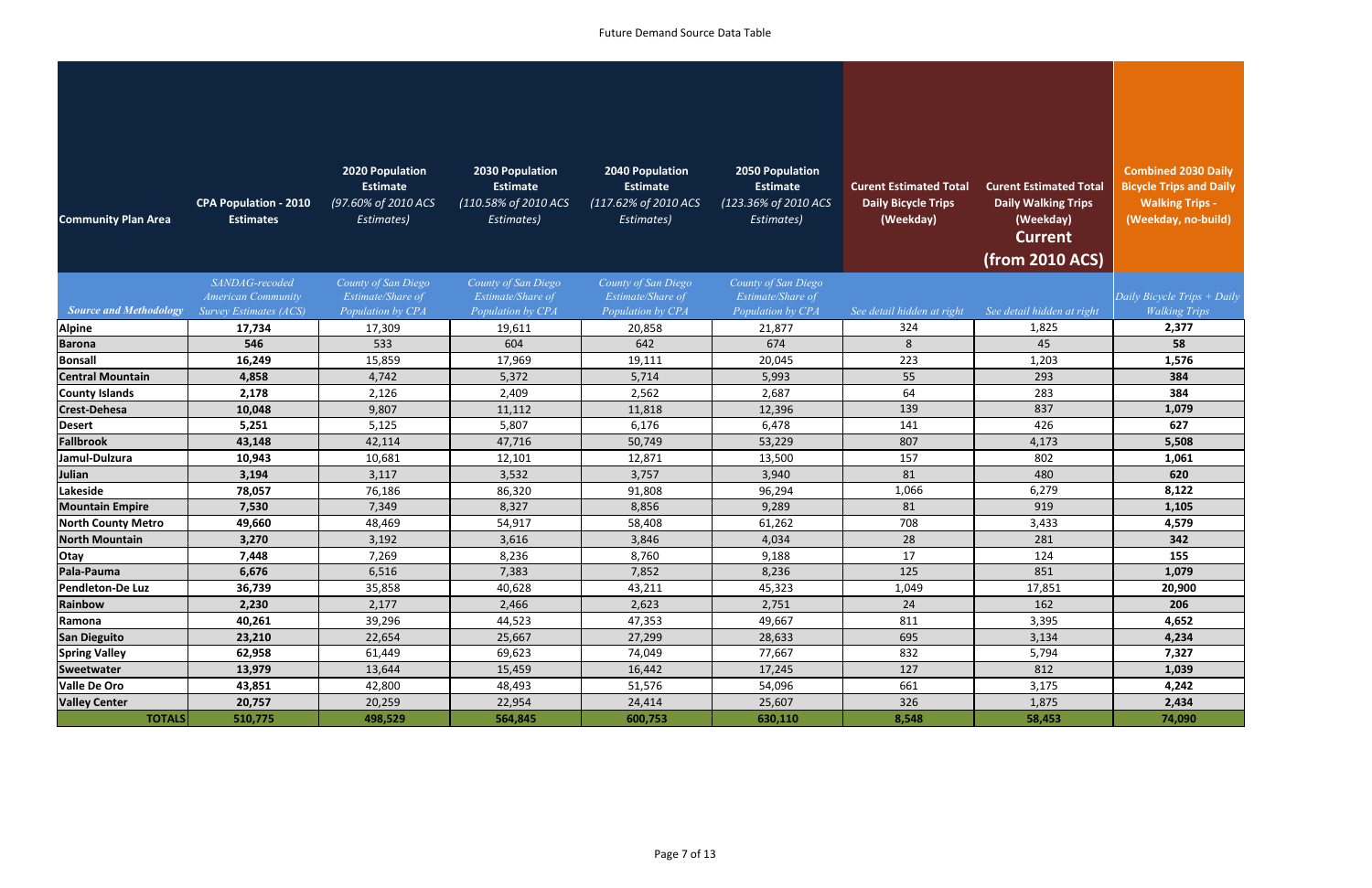| <b>Community Plan Area</b>    | <b>CPA Population - 2010</b><br><b>Estimates</b>           | <b>2020 Population</b><br><b>Estimate</b><br>(97.60% of 2010 ACS<br>Estimates) | 2030 Population<br><b>Estimate</b><br>(110.58% of 2010 ACS<br>Estimates) | <b>2040 Population</b><br>Estimate<br>(117.62% of 2010 ACS<br>Estimates) | 2050 Population<br><b>Estimate</b><br>(123.36% of 2010 ACS<br>Estimates) | <b>Curent Estimated Total</b><br><b>Daily Bicycle Trips</b><br>(Weekday) | <b>Curent Estimated Total</b><br><b>Daily Walking Trips</b><br>(Weekday)<br><b>Current</b><br>(from 2010 ACS) | <b>2040 Estimated Total</b><br><b>Daily Bicycle Trips</b><br>(weekday, no-build) |
|-------------------------------|------------------------------------------------------------|--------------------------------------------------------------------------------|--------------------------------------------------------------------------|--------------------------------------------------------------------------|--------------------------------------------------------------------------|--------------------------------------------------------------------------|---------------------------------------------------------------------------------------------------------------|----------------------------------------------------------------------------------|
|                               | SANDAG-recoded                                             | County of San Diego                                                            | County of San Diego                                                      | County of San Diego                                                      | County of San Diego                                                      |                                                                          |                                                                                                               | 2010 Estimated Daily                                                             |
| <b>Source and Methodology</b> | <b>American Community</b><br><b>Survey Estimates (ACS)</b> | Estimate/Share of<br>Population by CPA                                         | Estimate/Share of<br>Population by CPA                                   | Estimate/Share of<br>Population by CPA                                   | Estimate/Share of<br>Population by CPA                                   | See detail hidden at right                                               | See detail hidden at right                                                                                    | Bicycle Trips * 2040<br>Growth Factor (1.1762)                                   |
| <b>Alpine</b>                 | 17,734                                                     | 17,309                                                                         | 19,611                                                                   | 20,858                                                                   | 21,877                                                                   | 324                                                                      | 1,825                                                                                                         | 382                                                                              |
| <b>Barona</b>                 | 546                                                        | 533                                                                            | 604                                                                      | 642                                                                      | 674                                                                      | 8                                                                        | 45                                                                                                            | 9                                                                                |
| <b>Bonsall</b>                | 16,249                                                     | 15,859                                                                         | 17,969                                                                   | 19,111                                                                   | 20,045                                                                   | 223                                                                      | 1,203                                                                                                         | 262                                                                              |
| <b>Central Mountain</b>       | 4,858                                                      | 4,742                                                                          | 5,372                                                                    | 5,714                                                                    | 5,993                                                                    | 55                                                                       | 293                                                                                                           | 64                                                                               |
| <b>County Islands</b>         | 2,178                                                      | 2,126                                                                          | 2,409                                                                    | 2,562                                                                    | 2,687                                                                    | 64                                                                       | 283                                                                                                           | 75                                                                               |
| <b>Crest-Dehesa</b>           | 10,048                                                     | 9,807                                                                          | 11,112                                                                   | 11,818                                                                   | 12,396                                                                   | 139                                                                      | 837                                                                                                           | 163                                                                              |
| <b>Desert</b>                 | 5,251                                                      | 5,125                                                                          | 5,807                                                                    | 6,176                                                                    | 6,478                                                                    | 141                                                                      | 426                                                                                                           | 166                                                                              |
| <b>Fallbrook</b>              | 43,148                                                     | 42,114                                                                         | 47,716                                                                   | 50,749                                                                   | 53,229                                                                   | 807                                                                      | 4,173                                                                                                         | 950                                                                              |
| Jamul-Dulzura                 | 10,943                                                     | 10,681                                                                         | 12,101                                                                   | 12,871                                                                   | 13,500                                                                   | 157                                                                      | 802                                                                                                           | 185                                                                              |
| Julian                        | 3,194                                                      | 3,117                                                                          | 3,532                                                                    | 3,757                                                                    | 3,940                                                                    | 81                                                                       | 480                                                                                                           | 95                                                                               |
| Lakeside                      | 78,057                                                     | 76,186                                                                         | 86,320                                                                   | 91,808                                                                   | 96,294                                                                   | 1,066                                                                    | 6,279                                                                                                         | 1,254                                                                            |
| <b>Mountain Empire</b>        | 7,530                                                      | 7,349                                                                          | 8,327                                                                    | 8,856                                                                    | 9,289                                                                    | 81                                                                       | 919                                                                                                           | 95                                                                               |
| <b>North County Metro</b>     | 49,660                                                     | 48,469                                                                         | 54,917                                                                   | 58,408                                                                   | 61,262                                                                   | 708                                                                      | 3,433                                                                                                         | 832                                                                              |
| <b>North Mountain</b>         | 3,270                                                      | 3,192                                                                          | 3,616                                                                    | 3,846                                                                    | 4,034                                                                    | 28                                                                       | 281                                                                                                           | 33                                                                               |
| Otay                          | 7,448                                                      | 7,269                                                                          | 8,236                                                                    | 8,760                                                                    | 9,188                                                                    | 17                                                                       | 124                                                                                                           | 20                                                                               |
| Pala-Pauma                    | 6,676                                                      | 6,516                                                                          | 7,383                                                                    | 7,852                                                                    | 8,236                                                                    | 125                                                                      | 851                                                                                                           | 147                                                                              |
| Pendleton-De Luz              | 36,739                                                     | 35,858                                                                         | 40,628                                                                   | 43,211                                                                   | 45,323                                                                   | 1,049                                                                    | 17,851                                                                                                        | 1,234                                                                            |
| Rainbow                       | 2,230                                                      | 2,177                                                                          | 2,466                                                                    | 2,623                                                                    | 2,751                                                                    | 24                                                                       | 162                                                                                                           | 28                                                                               |
| Ramona                        | 40,261                                                     | 39,296                                                                         | 44,523                                                                   | 47,353                                                                   | 49,667                                                                   | 811                                                                      | 3,395                                                                                                         | 954                                                                              |
| <b>San Dieguito</b>           | 23,210                                                     | 22,654                                                                         | 25,667                                                                   | 27,299                                                                   | 28,633                                                                   | 695                                                                      | 3,134                                                                                                         | 817                                                                              |
| <b>Spring Valley</b>          | 62,958                                                     | 61,449                                                                         | 69,623                                                                   | 74,049                                                                   | 77,667                                                                   | 832                                                                      | 5,794                                                                                                         | 978                                                                              |
| Sweetwater                    | 13,979                                                     | 13,644                                                                         | 15,459                                                                   | 16,442                                                                   | 17,245                                                                   | 127                                                                      | 812                                                                                                           | 150                                                                              |
| <b>Valle De Oro</b>           | 43,851                                                     | 42,800                                                                         | 48,493                                                                   | 51,576                                                                   | 54,096                                                                   | 661                                                                      | 3,175                                                                                                         | 778                                                                              |
| <b>Valley Center</b>          | 20,757                                                     | 20,259                                                                         | 22,954                                                                   | 24,414                                                                   | 25,607                                                                   | 326                                                                      | 1,875                                                                                                         | 384                                                                              |
| <b>TOTALS</b>                 | 510,775                                                    | 498,529                                                                        | 564,845                                                                  | 600,753                                                                  | 630,110                                                                  | 8,548                                                                    | 58,453                                                                                                        | 10,055                                                                           |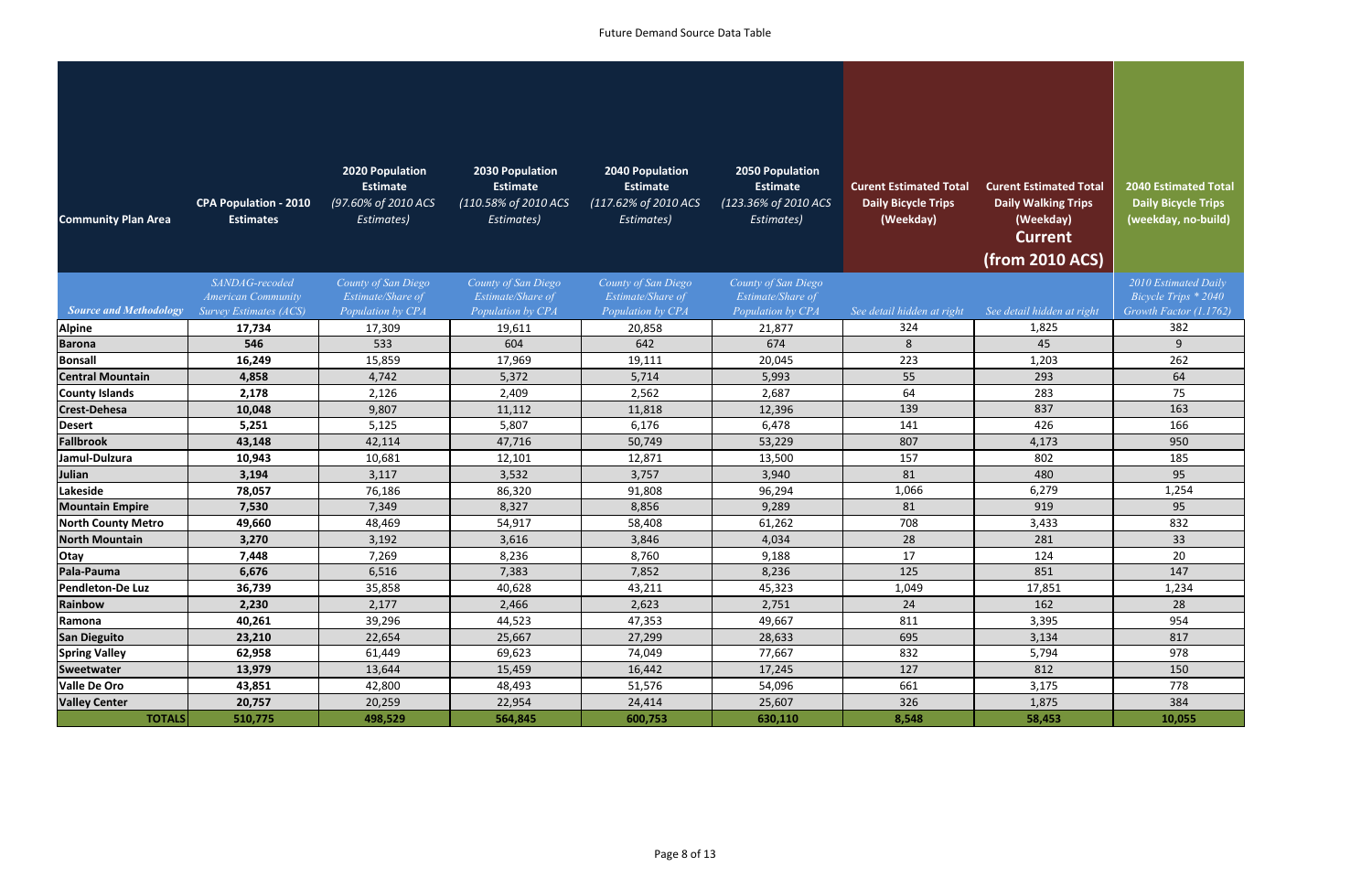|                               | <b>CPA Population - 2010</b>                               | <b>2020 Population</b><br><b>Estimate</b><br>(97.60% of 2010 ACS | 2030 Population<br><b>Estimate</b><br>(110.58% of 2010 ACS | <b>2040 Population</b><br><b>Estimate</b><br>(117.62% of 2010 ACS | <b>2050 Population</b><br><b>Estimate</b><br>(123.36% of 2010 ACS | <b>Curent Estimated Total</b><br><b>Daily Bicycle Trips</b> | <b>Curent Estimated Total</b><br><b>Daily Walking Trips</b> | <b>2040 Estimated Total</b><br><b>Daily Walking Trips</b> |
|-------------------------------|------------------------------------------------------------|------------------------------------------------------------------|------------------------------------------------------------|-------------------------------------------------------------------|-------------------------------------------------------------------|-------------------------------------------------------------|-------------------------------------------------------------|-----------------------------------------------------------|
| <b>Community Plan Area</b>    | <b>Estimates</b>                                           | Estimates)                                                       | Estimates)                                                 | Estimates)                                                        | Estimates)                                                        | (Weekday)                                                   | (Weekday)<br><b>Current</b>                                 | (weekday, no-build)                                       |
|                               |                                                            |                                                                  |                                                            |                                                                   |                                                                   |                                                             | (from 2010 ACS)                                             | 2040                                                      |
|                               | SANDAG-recoded                                             | County of San Diego                                              | County of San Diego                                        | County of San Diego                                               | County of San Diego                                               |                                                             |                                                             | 2010 Estimated Daily                                      |
| <b>Source and Methodology</b> | <b>American Community</b><br><b>Survey Estimates (ACS)</b> | Estimate/Share of                                                | Estimate/Share of<br>Population by CPA                     | Estimate/Share of                                                 | Estimate/Share of                                                 | See detail hidden at right                                  | See detail hidden at right                                  | <b>Walking Trips * 2040</b><br>Growth Factor (1.1762)     |
| <b>Alpine</b>                 | 17,734                                                     | Population by CPA<br>17,309                                      | 19,611                                                     | Population by CPA<br>20,858                                       | Population by CPA<br>21,877                                       | 324                                                         | 1,825                                                       | 2,146                                                     |
| <b>Barona</b>                 | 546                                                        | 533                                                              | 604                                                        | 642                                                               | 674                                                               | 8                                                           | 45                                                          | 53                                                        |
| <b>Bonsall</b>                | 16,249                                                     | 15,859                                                           | 17,969                                                     | 19,111                                                            | 20,045                                                            | 223                                                         | 1,203                                                       | 1,415                                                     |
| <b>Central Mountain</b>       | 4,858                                                      | 4,742                                                            | 5,372                                                      | 5,714                                                             | 5,993                                                             | 55                                                          | 293                                                         | 344                                                       |
| <b>County Islands</b>         | 2,178                                                      | 2,126                                                            | 2,409                                                      | 2,562                                                             | 2,687                                                             | 64                                                          | 283                                                         | 333                                                       |
| <b>Crest-Dehesa</b>           | 10,048                                                     | 9,807                                                            | 11,112                                                     | 11,818                                                            | 12,396                                                            | 139                                                         | 837                                                         | 985                                                       |
| <b>Desert</b>                 | 5,251                                                      | 5,125                                                            | 5,807                                                      | 6,176                                                             | 6,478                                                             | 141                                                         | 426                                                         | 501                                                       |
| <b>Fallbrook</b>              | 43,148                                                     | 42,114                                                           | 47,716                                                     | 50,749                                                            | 53,229                                                            | 807                                                         | 4,173                                                       | 4,909                                                     |
| Jamul-Dulzura                 | 10,943                                                     | 10,681                                                           | 12,101                                                     | 12,871                                                            | 13,500                                                            | 157                                                         | 802                                                         | 944                                                       |
| Julian                        | 3,194                                                      | 3,117                                                            | 3,532                                                      | 3,757                                                             | 3,940                                                             | 81                                                          | 480                                                         | 565                                                       |
| Lakeside                      | 78,057                                                     | 76,186                                                           | 86,320                                                     | 91,808                                                            | 96,294                                                            | 1,066                                                       | 6,279                                                       | 7,386                                                     |
| <b>Mountain Empire</b>        | 7,530                                                      | 7,349                                                            | 8,327                                                      | 8,856                                                             | 9,289                                                             | 81                                                          | 919                                                         | 1,080                                                     |
| <b>North County Metro</b>     | 49,660                                                     | 48,469                                                           | 54,917                                                     | 58,408                                                            | 61,262                                                            | 708                                                         | 3,433                                                       | 4,038                                                     |
| <b>North Mountain</b>         | 3,270                                                      | 3,192                                                            | 3,616                                                      | 3,846                                                             | 4,034                                                             | 28                                                          | 281                                                         | 330                                                       |
| Otay                          | 7,448                                                      | 7,269                                                            | 8,236                                                      | 8,760                                                             | 9,188                                                             | 17                                                          | 124                                                         | 145                                                       |
| Pala-Pauma                    | 6,676                                                      | 6,516                                                            | 7,383                                                      | 7,852                                                             | 8,236                                                             | 125                                                         | 851                                                         | 1,000                                                     |
| Pendleton-De Luz              | 36,739                                                     | 35,858                                                           | 40,628                                                     | 43,211                                                            | 45,323                                                            | 1,049                                                       | 17,851                                                      | 20,996                                                    |
| Rainbow                       | 2,230                                                      | 2,177                                                            | 2,466                                                      | 2,623                                                             | 2,751                                                             | 24                                                          | 162                                                         | 191                                                       |
| Ramona                        | 40,261                                                     | 39,296                                                           | 44,523                                                     | 47,353                                                            | 49,667                                                            | 811                                                         | 3,395                                                       | 3,994                                                     |
| <b>San Dieguito</b>           | 23,210                                                     | 22,654                                                           | 25,667                                                     | 27,299                                                            | 28,633                                                            | 695                                                         | 3,134                                                       | 3,687                                                     |
| <b>Spring Valley</b>          | 62,958                                                     | 61,449                                                           | 69,623                                                     | 74,049                                                            | 77,667                                                            | 832                                                         | 5,794                                                       | 6,815                                                     |
| Sweetwater                    | 13,979                                                     | 13,644                                                           | 15,459                                                     | 16,442                                                            | 17,245                                                            | 127                                                         | 812                                                         | 955                                                       |
| <b>Valle De Oro</b>           | 43,851                                                     | 42,800                                                           | 48,493                                                     | 51,576                                                            | 54,096                                                            | 661                                                         | 3,175                                                       | 3,734                                                     |
| <b>Valley Center</b>          | 20,757                                                     | 20,259                                                           | 22,954                                                     | 24,414                                                            | 25,607                                                            | 326                                                         | 1,875                                                       | 2,206                                                     |
| <b>TOTALS</b>                 | 510,775                                                    | 498,529                                                          | 564,845                                                    | 600,753                                                           | 630,110                                                           | 8,548                                                       | 58,453                                                      | 68,752                                                    |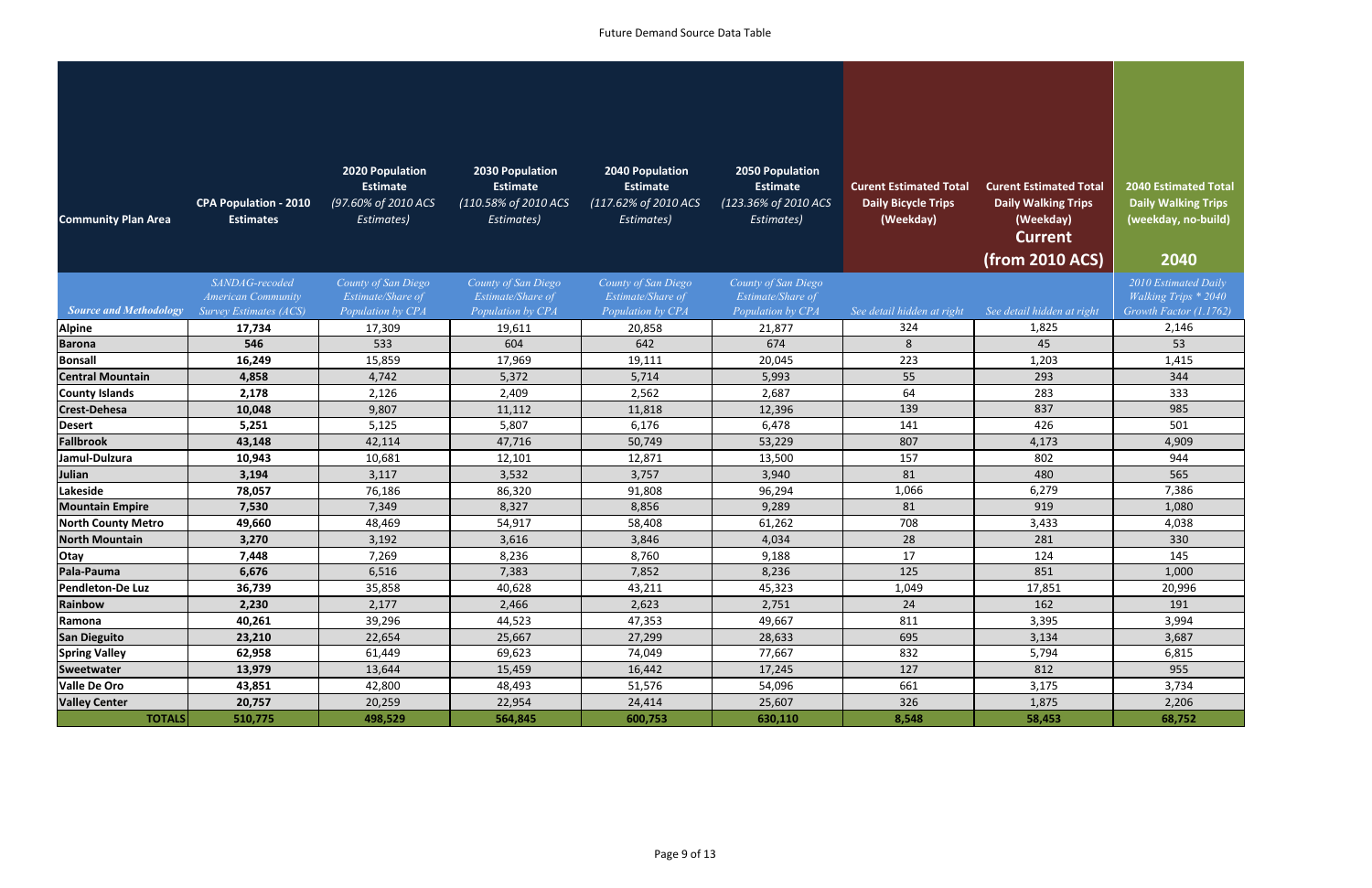| <b>Community Plan Area</b>    | <b>CPA Population - 2010</b><br><b>Estimates</b> | <b>2020 Population</b><br><b>Estimate</b><br>(97.60% of 2010 ACS<br>Estimates) | <b>2030 Population</b><br><b>Estimate</b><br>(110.58% of 2010 ACS<br>Estimates) | 2040 Population<br><b>Estimate</b><br>(117.62% of 2010 ACS<br>Estimates) | <b>2050 Population</b><br><b>Estimate</b><br>(123.36% of 2010 ACS<br>Estimates) | <b>Curent Estimated Total</b><br><b>Daily Bicycle Trips</b><br>(Weekday) | <b>Curent Estimated Total</b><br><b>Daily Walking Trips</b><br>(Weekday)<br><b>Current</b><br>(from 2010 ACS) | <b>Combined 2040 Daily</b><br><b>Bicycle Trips and Daily</b><br><b>Walking Trips -</b><br>(Weekday, no-build) |
|-------------------------------|--------------------------------------------------|--------------------------------------------------------------------------------|---------------------------------------------------------------------------------|--------------------------------------------------------------------------|---------------------------------------------------------------------------------|--------------------------------------------------------------------------|---------------------------------------------------------------------------------------------------------------|---------------------------------------------------------------------------------------------------------------|
|                               | SANDAG-recoded                                   | County of San Diego                                                            | County of San Diego                                                             | County of San Diego                                                      | County of San Diego                                                             |                                                                          |                                                                                                               |                                                                                                               |
|                               | <b>American Community</b>                        | Estimate/Share of                                                              | Estimate/Share of                                                               | Estimate/Share of                                                        | Estimate/Share of                                                               |                                                                          |                                                                                                               | Daily Bicycle Trips + Daily                                                                                   |
| <b>Source and Methodology</b> | <b>Survey Estimates (ACS)</b>                    | Population by CPA                                                              | Population by CPA                                                               | Population by CPA                                                        | Population by CPA                                                               | See detail hidden at right                                               | See detail hidden at right                                                                                    | <b>Walking Trips</b>                                                                                          |
| <b>Alpine</b>                 | 17,734                                           | 17,309                                                                         | 19,611                                                                          | 20,858                                                                   | 21,877                                                                          | 324                                                                      | 1,825                                                                                                         | 2,528                                                                                                         |
| <b>Barona</b>                 | 546                                              | 533                                                                            | 604                                                                             | 642                                                                      | 674                                                                             | 8                                                                        | 45                                                                                                            | 62                                                                                                            |
| <b>Bonsall</b>                | 16,249                                           | 15,859                                                                         | 17,969                                                                          | 19,111                                                                   | 20,045                                                                          | 223                                                                      | 1,203                                                                                                         | 1,676                                                                                                         |
| <b>Central Mountain</b>       | 4,858                                            | 4,742                                                                          | 5,372                                                                           | 5,714                                                                    | 5,993                                                                           | 55                                                                       | 293                                                                                                           | 408                                                                                                           |
| <b>County Islands</b>         | 2,178                                            | 2,126                                                                          | 2,409                                                                           | 2,562                                                                    | 2,687                                                                           | 64                                                                       | 283                                                                                                           | 408                                                                                                           |
| <b>Crest-Dehesa</b>           | 10,048                                           | 9,807                                                                          | 11,112                                                                          | 11,818                                                                   | 12,396                                                                          | 139                                                                      | 837                                                                                                           | 1,148                                                                                                         |
| <b>Desert</b>                 | 5,251                                            | 5,125                                                                          | 5,807                                                                           | 6,176                                                                    | 6,478                                                                           | 141                                                                      | 426                                                                                                           | 667                                                                                                           |
| <b>Fallbrook</b>              | 43,148                                           | 42,114                                                                         | 47,716                                                                          | 50,749                                                                   | 53,229                                                                          | 807                                                                      | 4,173                                                                                                         | 5,859                                                                                                         |
| Jamul-Dulzura                 | 10,943                                           | 10,681                                                                         | 12,101                                                                          | 12,871                                                                   | 13,500                                                                          | 157                                                                      | 802                                                                                                           | 1,129                                                                                                         |
| <b>Julian</b>                 | 3,194                                            | 3,117                                                                          | 3,532                                                                           | 3,757                                                                    | 3,940                                                                           | 81                                                                       | 480                                                                                                           | 660                                                                                                           |
| Lakeside                      | 78,057                                           | 76,186                                                                         | 86,320                                                                          | 91,808                                                                   | 96,294                                                                          | 1,066                                                                    | 6,279                                                                                                         | 8,639                                                                                                         |
| <b>Mountain Empire</b>        | 7,530                                            | 7,349                                                                          | 8,327                                                                           | 8,856                                                                    | 9,289                                                                           | 81                                                                       | 919                                                                                                           | 1,176                                                                                                         |
| <b>North County Metro</b>     | 49,660                                           | 48,469                                                                         | 54,917                                                                          | 58,408                                                                   | 61,262                                                                          | 708                                                                      | 3,433                                                                                                         | 4,870                                                                                                         |
| <b>North Mountain</b>         | 3,270                                            | 3,192                                                                          | 3,616                                                                           | 3,846                                                                    | 4,034                                                                           | 28                                                                       | 281                                                                                                           | 363                                                                                                           |
| Otay                          | 7,448                                            | 7,269                                                                          | 8,236                                                                           | 8,760                                                                    | 9,188                                                                           | 17                                                                       | 124                                                                                                           | 165                                                                                                           |
| Pala-Pauma                    | 6,676                                            | 6,516                                                                          | 7,383                                                                           | 7,852                                                                    | 8,236                                                                           | 125                                                                      | 851                                                                                                           | 1,148                                                                                                         |
| Pendleton-De Luz              | 36,739                                           | 35,858                                                                         | 40,628                                                                          | 43,211                                                                   | 45,323                                                                          | 1,049                                                                    | 17,851                                                                                                        | 22,230                                                                                                        |
| Rainbow                       | 2,230                                            | 2,177                                                                          | 2,466                                                                           | 2,623                                                                    | 2,751                                                                           | 24                                                                       | 162                                                                                                           | 219                                                                                                           |
| Ramona                        | 40,261                                           | 39,296                                                                         | 44,523                                                                          | 47,353                                                                   | 49,667                                                                          | 811                                                                      | 3,395                                                                                                         | 4,948                                                                                                         |
| <b>San Dieguito</b>           | 23,210                                           | 22,654                                                                         | 25,667                                                                          | 27,299                                                                   | 28,633                                                                          | 695                                                                      | 3,134                                                                                                         | 4,504                                                                                                         |
| <b>Spring Valley</b>          | 62,958                                           | 61,449                                                                         | 69,623                                                                          | 74,049                                                                   | 77,667                                                                          | 832                                                                      | 5,794                                                                                                         | 7,793                                                                                                         |
| <b>Sweetwater</b>             | 13,979                                           | 13,644                                                                         | 15,459                                                                          | 16,442                                                                   | 17,245                                                                          | 127                                                                      | 812                                                                                                           | 1,105                                                                                                         |
| <b>Valle De Oro</b>           | 43,851                                           | 42,800                                                                         | 48,493                                                                          | 51,576                                                                   | 54,096                                                                          | 661                                                                      | 3,175                                                                                                         | 4,512                                                                                                         |
| <b>Valley Center</b>          | 20,757                                           | 20,259                                                                         | 22,954                                                                          | 24,414                                                                   | 25,607                                                                          | 326                                                                      | 1,875                                                                                                         | 2,589                                                                                                         |
| <b>TOTALS</b>                 | 510,775                                          | 498,529                                                                        | 564,845                                                                         | 600,753                                                                  | 630,110                                                                         | 8,548                                                                    | 58,453                                                                                                        | 78,807                                                                                                        |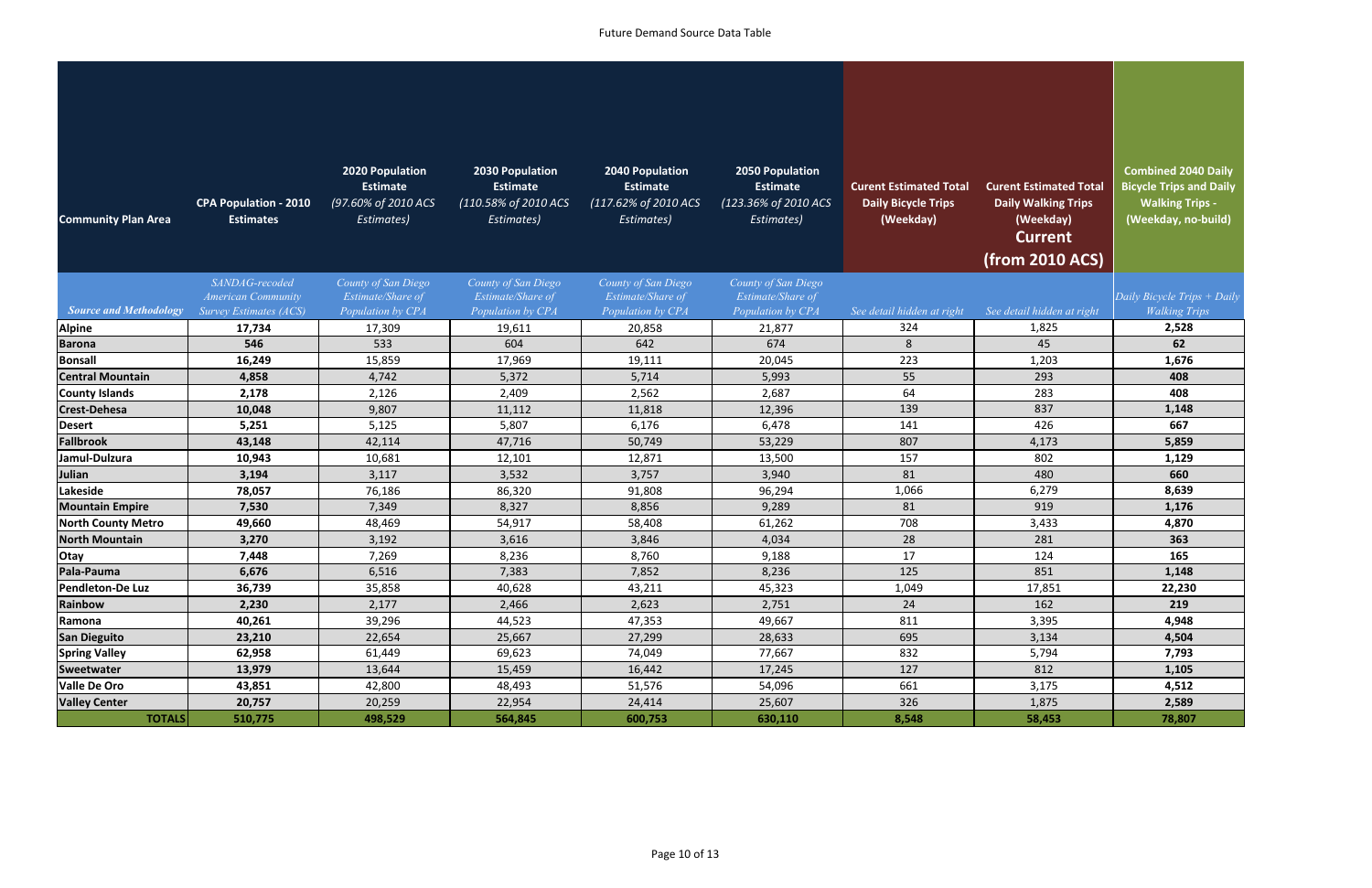| <b>Community Plan Area</b>    | <b>CPA Population - 2010</b><br><b>Estimates</b>           | <b>2020 Population</b><br><b>Estimate</b><br>(97.60% of 2010 ACS<br>Estimates) | 2030 Population<br><b>Estimate</b><br>(110.58% of 2010 ACS<br>Estimates) | <b>2040 Population</b><br>Estimate<br>(117.62% of 2010 ACS<br>Estimates) | 2050 Population<br><b>Estimate</b><br>(123.36% of 2010 ACS<br>Estimates) | <b>Curent Estimated Total</b><br><b>Daily Bicycle Trips</b><br>(Weekday) | <b>Curent Estimated Total</b><br><b>Daily Walking Trips</b><br>(Weekday)<br><b>Current</b> | <b>2050 Estimated Total</b><br><b>Daily Bicycle Trips</b><br>(weekday, no-build) |
|-------------------------------|------------------------------------------------------------|--------------------------------------------------------------------------------|--------------------------------------------------------------------------|--------------------------------------------------------------------------|--------------------------------------------------------------------------|--------------------------------------------------------------------------|--------------------------------------------------------------------------------------------|----------------------------------------------------------------------------------|
|                               |                                                            |                                                                                |                                                                          |                                                                          |                                                                          |                                                                          | (from 2010 ACS)                                                                            |                                                                                  |
|                               | SANDAG-recoded                                             | County of San Diego                                                            | County of San Diego                                                      | County of San Diego                                                      | County of San Diego                                                      |                                                                          |                                                                                            | 2010 Estimated Daily                                                             |
| <b>Source and Methodology</b> | <b>American Community</b><br><b>Survey Estimates (ACS)</b> | Estimate/Share of<br>Population by CPA                                         | Estimate/Share of<br>Population by CPA                                   | Estimate/Share of<br>Population by CPA                                   | Estimate/Share of<br>Population by CPA                                   | See detail hidden at right                                               | See detail hidden at right                                                                 | Bicycle Trips * 2050<br>Growth Factor (1.2336)                                   |
| <b>Alpine</b>                 | 17,734                                                     | 17,309                                                                         | 19,611                                                                   | 20,858                                                                   | 21,877                                                                   | 324                                                                      | 1,825                                                                                      | 400                                                                              |
| <b>Barona</b>                 | 546                                                        | 533                                                                            | 604                                                                      | 642                                                                      | 674                                                                      | 8                                                                        | 45                                                                                         | 10                                                                               |
| <b>Bonsall</b>                | 16,249                                                     | 15,859                                                                         | 17,969                                                                   | 19,111                                                                   | 20,045                                                                   | 223                                                                      | 1,203                                                                                      | 275                                                                              |
| <b>Central Mountain</b>       | 4,858                                                      | 4,742                                                                          | 5,372                                                                    | 5,714                                                                    | 5,993                                                                    | 55                                                                       | 293                                                                                        | 67                                                                               |
| <b>County Islands</b>         | 2,178                                                      | 2,126                                                                          | 2,409                                                                    | 2,562                                                                    | 2,687                                                                    | 64                                                                       | 283                                                                                        | 78                                                                               |
| <b>Crest-Dehesa</b>           | 10,048                                                     | 9,807                                                                          | 11,112                                                                   | 11,818                                                                   | 12,396                                                                   | 139                                                                      | 837                                                                                        | 171                                                                              |
| <b>Desert</b>                 | 5,251                                                      | 5,125                                                                          | 5,807                                                                    | 6,176                                                                    | 6,478                                                                    | 141                                                                      | 426                                                                                        | 174                                                                              |
| <b>Fallbrook</b>              | 43,148                                                     | 42,114                                                                         | 47,716                                                                   | 50,749                                                                   | 53,229                                                                   | 807                                                                      | 4,173                                                                                      | 996                                                                              |
| Jamul-Dulzura                 | 10,943                                                     | 10,681                                                                         | 12,101                                                                   | 12,871                                                                   | 13,500                                                                   | 157                                                                      | 802                                                                                        | 194                                                                              |
| <b>Julian</b>                 | 3,194                                                      | 3,117                                                                          | 3,532                                                                    | 3,757                                                                    | 3,940                                                                    | 81                                                                       | 480                                                                                        | 99                                                                               |
| Lakeside                      | 78,057                                                     | 76,186                                                                         | 86,320                                                                   | 91,808                                                                   | 96,294                                                                   | 1,066                                                                    | 6,279                                                                                      | 1,315                                                                            |
| <b>Mountain Empire</b>        | 7,530                                                      | 7,349                                                                          | 8,327                                                                    | 8,856                                                                    | 9,289                                                                    | 81                                                                       | 919                                                                                        | 100                                                                              |
| <b>North County Metro</b>     | 49,660                                                     | 48,469                                                                         | 54,917                                                                   | 58,408                                                                   | 61,262                                                                   | 708                                                                      | 3,433                                                                                      | 873                                                                              |
| <b>North Mountain</b>         | 3,270                                                      | 3,192                                                                          | 3,616                                                                    | 3,846                                                                    | 4,034                                                                    | 28                                                                       | 281                                                                                        | 35                                                                               |
| Otay                          | 7,448                                                      | 7,269                                                                          | 8,236                                                                    | 8,760                                                                    | 9,188                                                                    | 17                                                                       | 124                                                                                        | 21                                                                               |
| Pala-Pauma                    | 6,676                                                      | 6,516                                                                          | 7,383                                                                    | 7,852                                                                    | 8,236                                                                    | 125                                                                      | 851                                                                                        | 155                                                                              |
| Pendleton-De Luz              | 36,739                                                     | 35,858                                                                         | 40,628                                                                   | 43,211                                                                   | 45,323                                                                   | 1,049                                                                    | 17,851                                                                                     | 1,294                                                                            |
| Rainbow                       | 2,230                                                      | 2,177                                                                          | 2,466                                                                    | 2,623                                                                    | 2,751                                                                    | 24                                                                       | 162                                                                                        | 29                                                                               |
| Ramona                        | 40,261                                                     | 39,296                                                                         | 44,523                                                                   | 47,353                                                                   | 49,667                                                                   | 811                                                                      | 3,395                                                                                      | 1,001                                                                            |
| <b>San Dieguito</b>           | 23,210                                                     | 22,654                                                                         | 25,667                                                                   | 27,299                                                                   | 28,633                                                                   | 695                                                                      | 3,134                                                                                      | 857                                                                              |
| <b>Spring Valley</b>          | 62,958                                                     | 61,449                                                                         | 69,623                                                                   | 74,049                                                                   | 77,667                                                                   | 832                                                                      | 5,794                                                                                      | 1,026                                                                            |
| Sweetwater                    | 13,979                                                     | 13,644                                                                         | 15,459                                                                   | 16,442                                                                   | 17,245                                                                   | 127                                                                      | 812                                                                                        | 157                                                                              |
| <b>Valle De Oro</b>           | 43,851                                                     | 42,800                                                                         | 48,493                                                                   | 51,576                                                                   | 54,096                                                                   | 661                                                                      | 3,175                                                                                      | 816                                                                              |
| <b>Valley Center</b>          | 20,757                                                     | 20,259                                                                         | 22,954                                                                   | 24,414                                                                   | 25,607                                                                   | 326                                                                      | 1,875                                                                                      | 402                                                                              |
| <b>TOTALS</b>                 | 510,775                                                    | 498,529                                                                        | 564,845                                                                  | 600,753                                                                  | 630,110                                                                  | 8,548                                                                    | 58,453                                                                                     | 10,545                                                                           |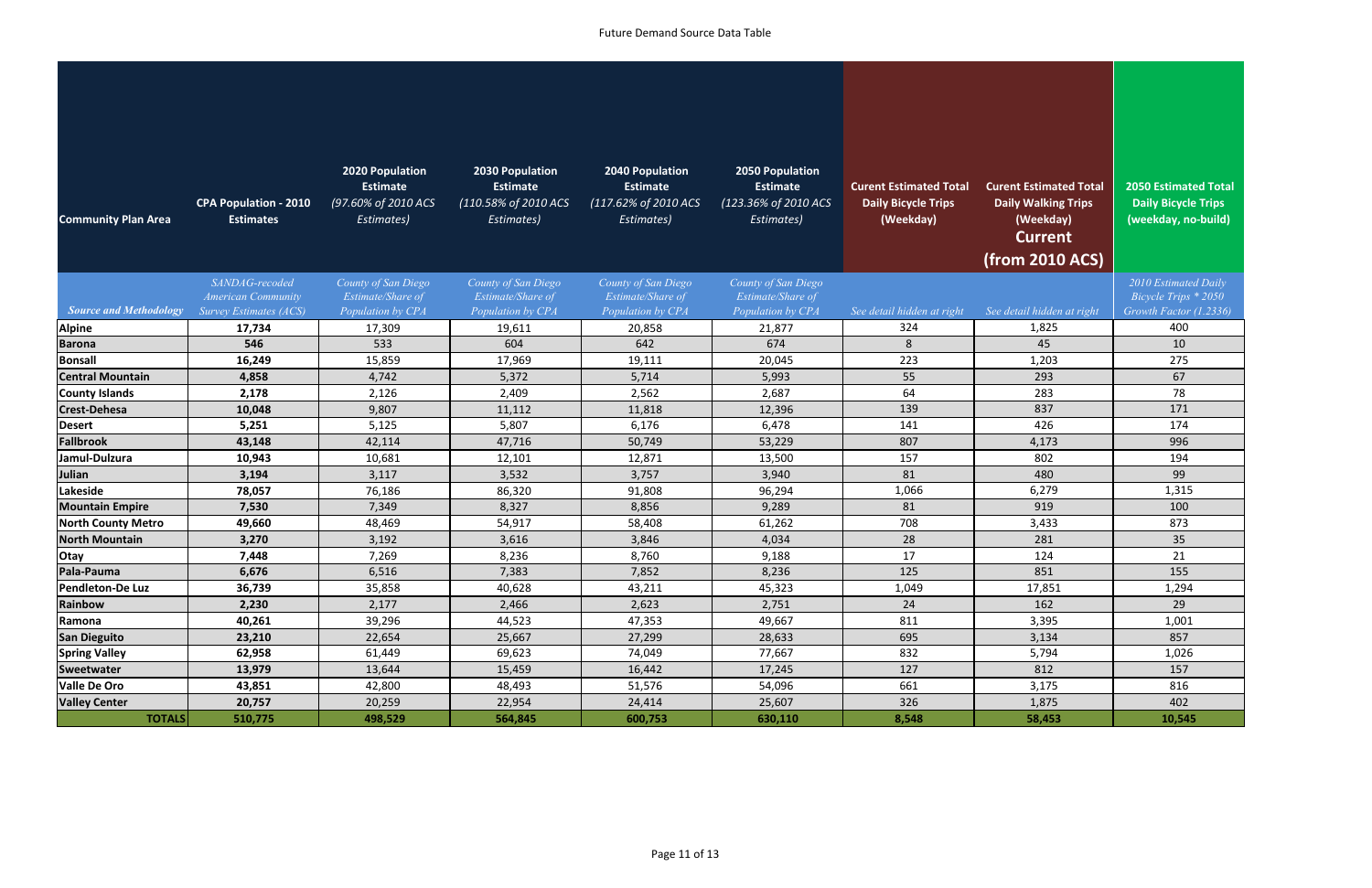| <b>Community Plan Area</b>    | <b>CPA Population - 2010</b><br><b>Estimates</b> | <b>2020 Population</b><br><b>Estimate</b><br>(97.60% of 2010 ACS<br>Estimates) | <b>2030 Population</b><br><b>Estimate</b><br>(110.58% of 2010 ACS<br>Estimates) | 2040 Population<br>Estimate<br>(117.62% of 2010 ACS<br>Estimates) | <b>2050 Population</b><br><b>Estimate</b><br>(123.36% of 2010 ACS<br>Estimates) | <b>Curent Estimated Total</b><br><b>Daily Bicycle Trips</b><br>(Weekday) | <b>Curent Estimated Total</b><br><b>Daily Walking Trips</b><br>(Weekday)<br><b>Current</b><br>(from 2010 ACS) | <b>2050 Estimated Total</b><br><b>Daily Walking Trips</b><br>(Weekday, no-build)<br>2050 |
|-------------------------------|--------------------------------------------------|--------------------------------------------------------------------------------|---------------------------------------------------------------------------------|-------------------------------------------------------------------|---------------------------------------------------------------------------------|--------------------------------------------------------------------------|---------------------------------------------------------------------------------------------------------------|------------------------------------------------------------------------------------------|
|                               | SANDAG-recoded                                   | County of San Diego                                                            | County of San Diego                                                             | County of San Diego                                               | County of San Diego                                                             |                                                                          |                                                                                                               | 2010 Estimated Daily                                                                     |
|                               | <b>American Community</b>                        | Estimate/Share of                                                              | Estimate/Share of                                                               | Estimate/Share of                                                 | Estimate/Share of                                                               |                                                                          |                                                                                                               | <b>Walking Trips * 2050</b>                                                              |
| <b>Source and Methodology</b> | <b>Survey Estimates (ACS)</b>                    | Population by CPA                                                              | Population by CPA                                                               | Population by CPA                                                 | Population by CPA                                                               | See detail hidden at right                                               | See detail hidden at right                                                                                    | Growth Factor (1.2336)                                                                   |
| <b>Alpine</b>                 | 17,734                                           | 17,309                                                                         | 19,611                                                                          | 20,858                                                            | 21,877                                                                          | 324                                                                      | 1,825                                                                                                         | 2,251                                                                                    |
| <b>Barona</b>                 | 546                                              | 533                                                                            | 604                                                                             | 642                                                               | 674                                                                             | 8                                                                        | 45                                                                                                            | 56                                                                                       |
| <b>Bonsall</b>                | 16,249                                           | 15,859                                                                         | 17,969                                                                          | 19,111                                                            | 20,045                                                                          | 223                                                                      | 1,203                                                                                                         | 1,484                                                                                    |
| <b>Central Mountain</b>       | 4,858                                            | 4,742                                                                          | 5,372                                                                           | 5,714                                                             | 5,993                                                                           | 55                                                                       | 293                                                                                                           | 361                                                                                      |
| <b>County Islands</b>         | 2,178                                            | 2,126                                                                          | 2,409                                                                           | 2,562                                                             | 2,687                                                                           | 64                                                                       | 283                                                                                                           | 349                                                                                      |
| <b>Crest-Dehesa</b>           | 10,048                                           | 9,807                                                                          | 11,112                                                                          | 11,818                                                            | 12,396                                                                          | 139                                                                      | 837                                                                                                           | 1,033                                                                                    |
| <b>Desert</b>                 | 5,251                                            | 5,125                                                                          | 5,807                                                                           | 6,176                                                             | 6,478                                                                           | 141                                                                      | 426                                                                                                           | 526                                                                                      |
| <b>Fallbrook</b>              | 43,148                                           | 42,114                                                                         | 47,716                                                                          | 50,749                                                            | 53,229                                                                          | 807                                                                      | 4,173                                                                                                         | 5,148                                                                                    |
| Jamul-Dulzura                 | 10,943                                           | 10,681                                                                         | 12,101                                                                          | 12,871                                                            | 13,500                                                                          | 157                                                                      | 802                                                                                                           | 990                                                                                      |
| <b>Julian</b>                 | 3,194                                            | 3,117                                                                          | 3,532                                                                           | 3,757                                                             | 3,940                                                                           | 81                                                                       | 480                                                                                                           | 593                                                                                      |
| Lakeside                      | 78,057                                           | 76,186                                                                         | 86,320                                                                          | 91,808                                                            | 96,294                                                                          | 1,066                                                                    | 6,279                                                                                                         | 7,746                                                                                    |
| <b>Mountain Empire</b>        | 7,530                                            | 7,349                                                                          | 8,327                                                                           | 8,856                                                             | 9,289                                                                           | 81                                                                       | 919                                                                                                           | 1,133                                                                                    |
| <b>North County Metro</b>     | 49,660                                           | 48,469                                                                         | 54,917                                                                          | 58,408                                                            | 61,262                                                                          | 708                                                                      | 3,433                                                                                                         | 4,235                                                                                    |
| <b>North Mountain</b>         | 3,270                                            | 3,192                                                                          | 3,616                                                                           | 3,846                                                             | 4,034                                                                           | 28                                                                       | 281                                                                                                           | 346                                                                                      |
| Otay                          | 7,448                                            | 7,269                                                                          | 8,236                                                                           | 8,760                                                             | 9,188                                                                           | 17                                                                       | 124                                                                                                           | 152                                                                                      |
| Pala-Pauma                    | 6,676                                            | 6,516                                                                          | 7,383                                                                           | 7,852                                                             | 8,236                                                                           | 125                                                                      | 851                                                                                                           | 1,049                                                                                    |
| Pendleton-De Luz              | 36,739                                           | 35,858                                                                         | 40,628                                                                          | 43,211                                                            | 45,323                                                                          | 1,049                                                                    | 17,851                                                                                                        | 22,021                                                                                   |
| Rainbow                       | 2,230                                            | 2,177                                                                          | 2,466                                                                           | 2,623                                                             | 2,751                                                                           | 24                                                                       | 162                                                                                                           | 200                                                                                      |
| Ramona                        | 40,261                                           | 39,296                                                                         | 44,523                                                                          | 47,353                                                            | 49,667                                                                          | 811                                                                      | 3,395                                                                                                         | 4,189                                                                                    |
| <b>San Dieguito</b>           | 23,210                                           | 22,654                                                                         | 25,667                                                                          | 27,299                                                            | 28,633                                                                          | 695                                                                      | 3,134                                                                                                         | 3,867                                                                                    |
| <b>Spring Valley</b>          | 62,958                                           | 61,449                                                                         | 69,623                                                                          | 74,049                                                            | 77,667                                                                          | 832                                                                      | 5,794                                                                                                         | 7,148                                                                                    |
| Sweetwater                    | 13,979                                           | 13,644                                                                         | 15,459                                                                          | 16,442                                                            | 17,245                                                                          | 127                                                                      | 812                                                                                                           | 1,002                                                                                    |
| <b>Valle De Oro</b>           | 43,851                                           | 42,800                                                                         | 48,493                                                                          | 51,576                                                            | 54,096                                                                          | 661                                                                      | 3,175                                                                                                         | 3,916                                                                                    |
| <b>Valley Center</b>          | 20,757                                           | 20,259                                                                         | 22,954                                                                          | 24,414                                                            | 25,607                                                                          | 326                                                                      | 1,875                                                                                                         | 2,313                                                                                    |
| <b>TOTALS</b>                 | 510,775                                          | 498,529                                                                        | 564,845                                                                         | 600,753                                                           | 630,110                                                                         | 8,548                                                                    | 58,453                                                                                                        | 72,108                                                                                   |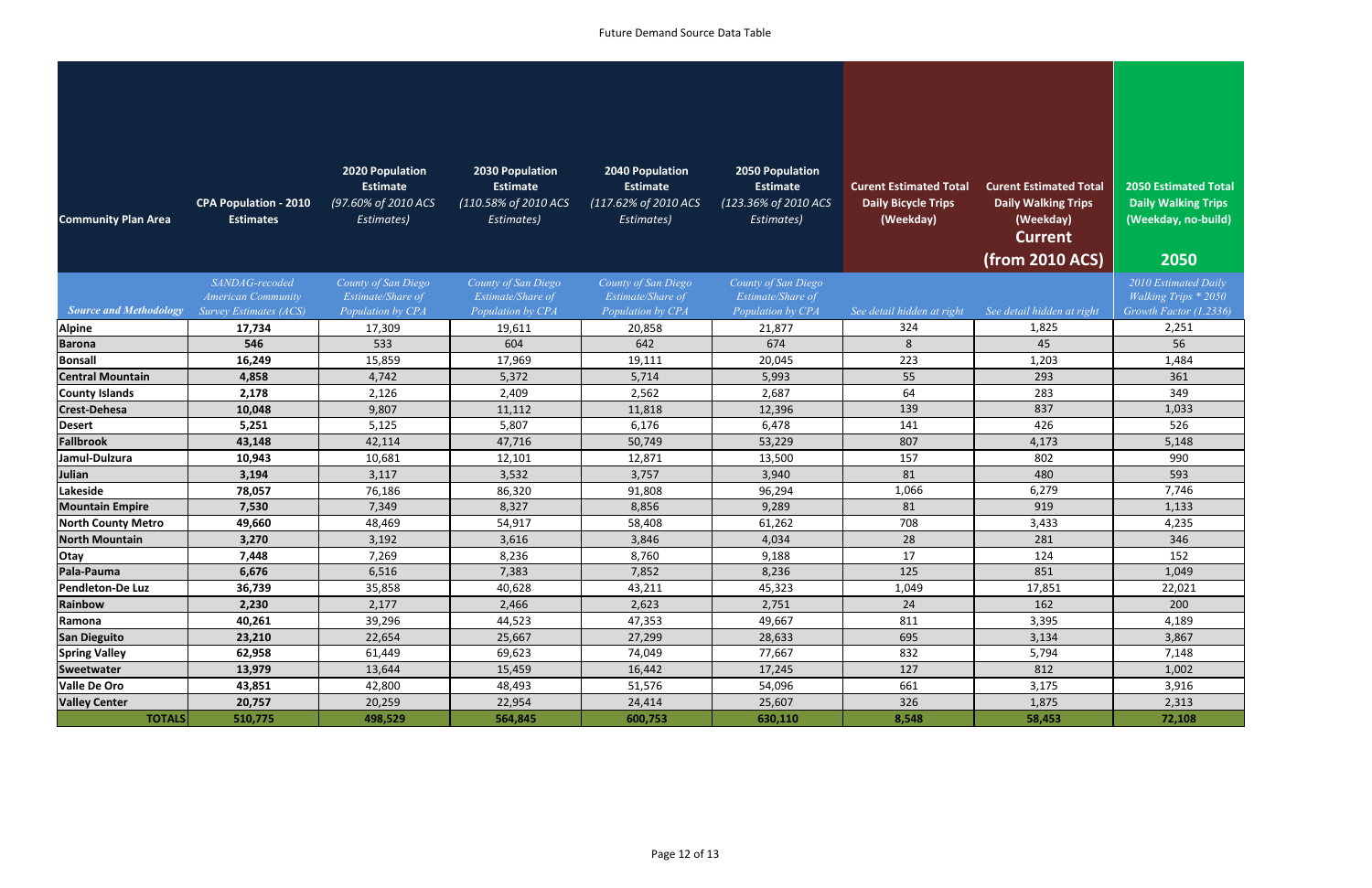| <b>Community Plan Area</b>    | <b>CPA Population - 2010</b><br><b>Estimates</b>           | 2020 Population<br><b>Estimate</b><br>(97.60% of 2010 ACS<br>Estimates) | <b>2030 Population</b><br><b>Estimate</b><br>(110.58% of 2010 ACS<br>Estimates) | <b>2040 Population</b><br><b>Estimate</b><br>(117.62% of 2010 ACS<br><b>Estimates</b> ) | <b>2050 Population</b><br><b>Estimate</b><br>(123.36% of 2010 ACS<br>Estimates) | <b>Curent Estimated Total</b><br><b>Daily Bicycle Trips</b><br>(Weekday) | <b>Curent Estimated Total</b><br><b>Daily Walking Trips</b><br>(Weekday)<br><b>Current</b><br>(from 2010 ACS) | <b>Combined 2050 Daily</b><br><b>Bicycle Trips and Daily</b><br><b>Walking Trips -</b><br>(Weekday, no-build) |
|-------------------------------|------------------------------------------------------------|-------------------------------------------------------------------------|---------------------------------------------------------------------------------|-----------------------------------------------------------------------------------------|---------------------------------------------------------------------------------|--------------------------------------------------------------------------|---------------------------------------------------------------------------------------------------------------|---------------------------------------------------------------------------------------------------------------|
|                               | SANDAG-recoded                                             | County of San Diego                                                     | County of San Diego                                                             | County of San Diego                                                                     | County of San Diego                                                             |                                                                          |                                                                                                               |                                                                                                               |
| <b>Source and Methodology</b> | <b>American Community</b><br><b>Survey Estimates (ACS)</b> | Estimate/Share of<br>Population by CPA                                  | Estimate/Share of<br>Population by CPA                                          | Estimate/Share of<br>Population by CPA                                                  | Estimate/Share of<br>Population by CPA                                          | See detail hidden at right                                               | See detail hidden at right                                                                                    | Daily Bicycle Trips + Daily<br><b>Walking Trips</b>                                                           |
| <b>Alpine</b>                 | 17,734                                                     | 17,309                                                                  | 19,611                                                                          | 20,858                                                                                  | 21,877                                                                          | 324                                                                      | 1,825                                                                                                         | 2,651                                                                                                         |
| <b>Barona</b>                 | 546                                                        | 533                                                                     | 604                                                                             | 642                                                                                     | 674                                                                             | -8                                                                       | 45                                                                                                            | 65                                                                                                            |
| <b>Bonsall</b>                | 16,249                                                     | 15,859                                                                  | 17,969                                                                          | 19,111                                                                                  | 20,045                                                                          | 223                                                                      | 1,203                                                                                                         | 1,758                                                                                                         |
| <b>Central Mountain</b>       | 4,858                                                      | 4,742                                                                   | 5,372                                                                           | 5,714                                                                                   | 5,993                                                                           | 55                                                                       | 293                                                                                                           | 428                                                                                                           |
| <b>County Islands</b>         | 2,178                                                      | 2,126                                                                   | 2,409                                                                           | 2,562                                                                                   | 2,687                                                                           | 64                                                                       | 283                                                                                                           | 428                                                                                                           |
| <b>Crest-Dehesa</b>           | 10,048                                                     | 9,807                                                                   | 11,112                                                                          | 11,818                                                                                  | 12,396                                                                          | 139                                                                      | 837                                                                                                           | 1,204                                                                                                         |
| <b>Desert</b>                 | 5,251                                                      | 5,125                                                                   | 5,807                                                                           | 6,176                                                                                   | 6,478                                                                           | 141                                                                      | 426                                                                                                           | 700                                                                                                           |
| <b>Fallbrook</b>              | 43,148                                                     | 42,114                                                                  | 47,716                                                                          | 50,749                                                                                  | 53,229                                                                          | 807                                                                      | 4,173                                                                                                         | 6,144                                                                                                         |
| Jamul-Dulzura                 | 10,943                                                     | 10,681                                                                  | 12,101                                                                          | 12,871                                                                                  | 13,500                                                                          | 157                                                                      | 802                                                                                                           | 1,184                                                                                                         |
| <b>Julian</b>                 | 3,194                                                      | 3,117                                                                   | 3,532                                                                           | 3,757                                                                                   | 3,940                                                                           | 81                                                                       | 480                                                                                                           | 692                                                                                                           |
| Lakeside                      | 78,057                                                     | 76,186                                                                  | 86,320                                                                          | 91,808                                                                                  | 96,294                                                                          | 1,066                                                                    | 6,279                                                                                                         | 9,061                                                                                                         |
| <b>Mountain Empire</b>        | 7,530                                                      | 7,349                                                                   | 8,327                                                                           | 8,856                                                                                   | 9,289                                                                           | 81                                                                       | 919                                                                                                           | 1,233                                                                                                         |
| <b>North County Metro</b>     | 49,660                                                     | 48,469                                                                  | 54,917                                                                          | 58,408                                                                                  | 61,262                                                                          | 708                                                                      | 3,433                                                                                                         | 5,108                                                                                                         |
| <b>North Mountain</b>         | 3,270                                                      | 3,192                                                                   | 3,616                                                                           | 3,846                                                                                   | 4,034                                                                           | 28                                                                       | 281                                                                                                           | 381                                                                                                           |
| Otay                          | 7,448                                                      | 7,269                                                                   | 8,236                                                                           | 8,760                                                                                   | 9,188                                                                           | 17                                                                       | 124                                                                                                           | 173                                                                                                           |
| Pala-Pauma                    | 6,676                                                      | 6,516                                                                   | 7,383                                                                           | 7,852                                                                                   | 8,236                                                                           | 125                                                                      | 851                                                                                                           | 1,204                                                                                                         |
| Pendleton-De Luz              | 36,739                                                     | 35,858                                                                  | 40,628                                                                          | 43,211                                                                                  | 45,323                                                                          | 1,049                                                                    | 17,851                                                                                                        | 23,315                                                                                                        |
| Rainbow                       | 2,230                                                      | 2,177                                                                   | 2,466                                                                           | 2,623                                                                                   | 2,751                                                                           | 24                                                                       | 162                                                                                                           | 229                                                                                                           |
| Ramona                        | 40,261                                                     | 39,296                                                                  | 44,523                                                                          | 47,353                                                                                  | 49,667                                                                          | 811                                                                      | 3,395                                                                                                         | 5,190                                                                                                         |
| <b>San Dieguito</b>           | 23,210                                                     | 22,654                                                                  | 25,667                                                                          | 27,299                                                                                  | 28,633                                                                          | 695                                                                      | 3,134                                                                                                         | 4,724                                                                                                         |
| <b>Spring Valley</b>          | 62,958                                                     | 61,449                                                                  | 69,623                                                                          | 74,049                                                                                  | 77,667                                                                          | 832                                                                      | 5,794                                                                                                         | 8,174                                                                                                         |
| <b>Sweetwater</b>             | 13,979                                                     | 13,644                                                                  | 15,459                                                                          | 16,442                                                                                  | 17,245                                                                          | 127                                                                      | 812                                                                                                           | 1,159                                                                                                         |
| <b>Valle De Oro</b>           | 43,851                                                     | 42,800                                                                  | 48,493                                                                          | 51,576                                                                                  | 54,096                                                                          | 661                                                                      | 3,175                                                                                                         | 4,732                                                                                                         |
| <b>Valley Center</b>          | 20,757                                                     | 20,259                                                                  | 22,954                                                                          | 24,414                                                                                  | 25,607                                                                          | 326                                                                      | 1,875                                                                                                         | 2,716                                                                                                         |
| <b>TOTALS</b>                 | 510,775                                                    | 498,529                                                                 | 564,845                                                                         | 600,753                                                                                 | 630,110                                                                         | 8,548                                                                    | 58,453                                                                                                        | 82,653                                                                                                        |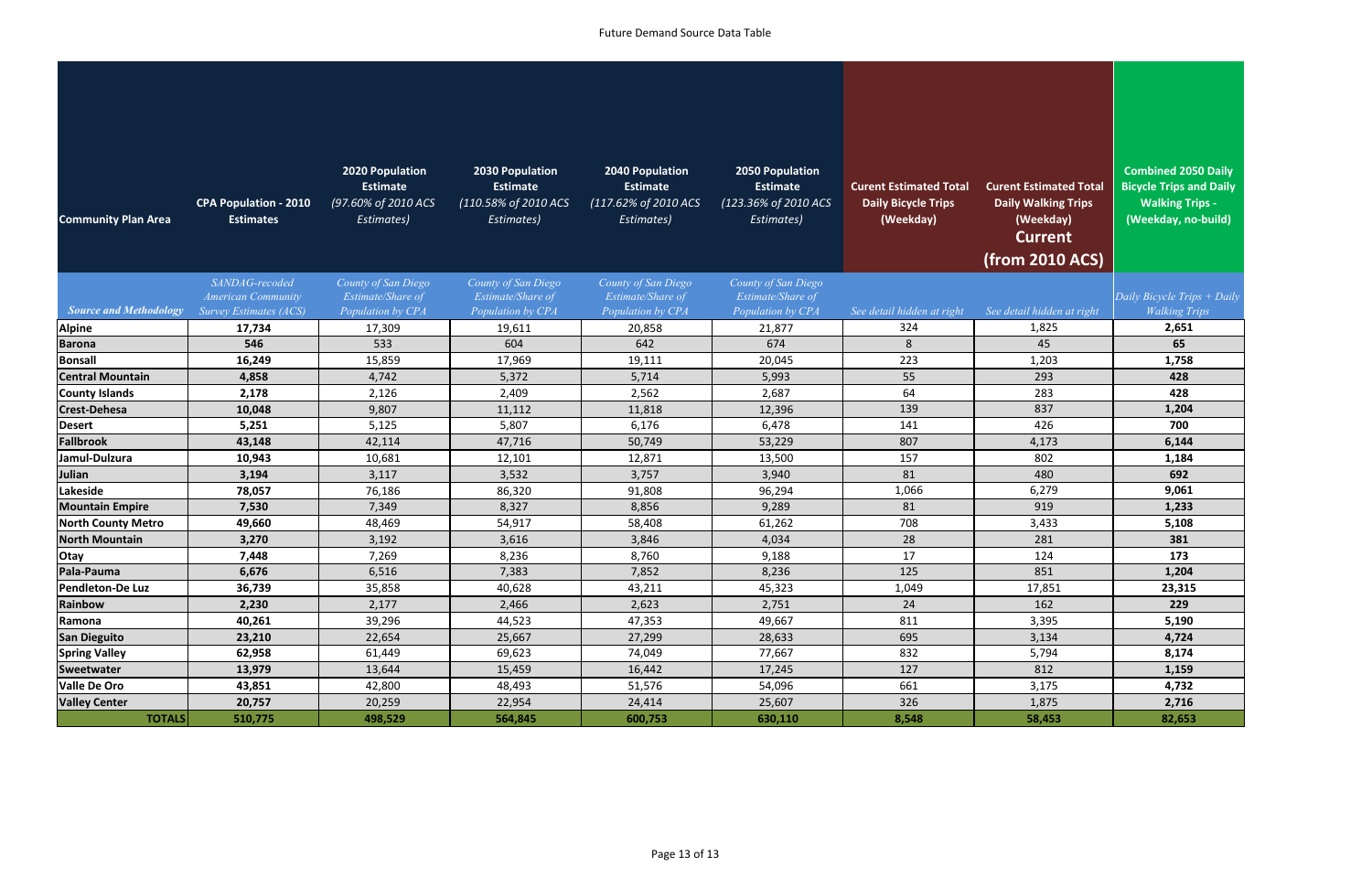Future Adjusted Demand Source Data Table Key and Data Table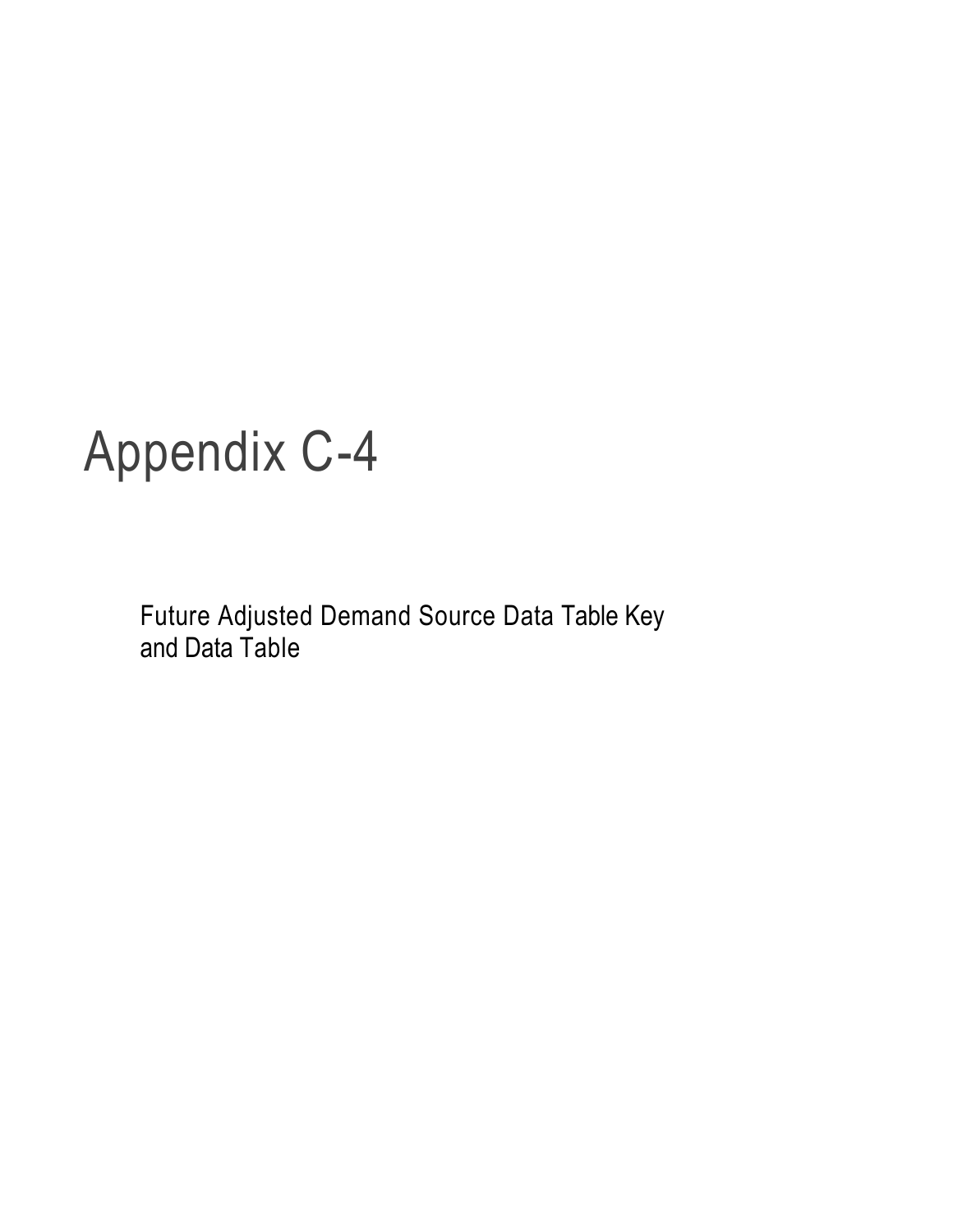| <b>Attribute Name</b>                                          | <b>Source or Methodology</b>                                | <b>Description</b>                                                                                                                                                                                                                                                                                                                                                                                      |
|----------------------------------------------------------------|-------------------------------------------------------------|---------------------------------------------------------------------------------------------------------------------------------------------------------------------------------------------------------------------------------------------------------------------------------------------------------------------------------------------------------------------------------------------------------|
| <b>Community Plan Area</b>                                     | SANDAG                                                      | Community Planning Areas (CPA) represent the boundaries of the county's jurisdictions. The collected data was organized to<br>represent the attributes of the CPAs in San Diego County.                                                                                                                                                                                                                 |
| <b>CPA Population</b>                                          | SANDAG-recoded American<br>Community Survey Estimates (ACS) | This attribute gives the ATP the ability to analyze the population the population in each CPA. The population of each the CPAs<br>was obtained from SANDAG. SANDAG recoded 2010 American Community Survey (ACS) population data to align with the<br>CPA boundaries.                                                                                                                                    |
| <b>Total Commuters</b>                                         | <b>Taken from ACS</b>                                       | This attribute gives the ATP the ability to analyze commuters that utilize active transportation. The total number of commuters<br>in each of the CPAs was obtained from the 2010 ACS. SANDAG recoded 2010 American Community Survey (ACS) commuter<br>data to align with the CPA boundaries.                                                                                                           |
| <b>Total Public Transportation</b><br>Commuters                | Taken from ACS                                              | This attribute gives the ATP the ability to analyze the utilization of public transportation in each CPA. The total number of public<br>transportation commuters in each of the CPAs was obtained from the 2010 ACS. SANDAG recoded 2010 American Community<br>Survey (ACS) public transportation commuter data to align with the CPA boundaries.                                                       |
| <b>Bicycle Commuters</b>                                       | <b>Taken from ACS</b>                                       | This attribute gives the ATP the ability to analyze the number of residents who commute with bicycles. The total number of<br>bicycle commuters in each of the CPAs was obtained from the 2010 ACS. SANDAG recoded 2010 American Community<br>Survey (ACS) bicycle commuter data to align with the CPA boundaries.                                                                                      |
| <b>Bus Commuters</b>                                           | Taken from ACS                                              | This attribute gives the ATP the ability to analyze the utilization of buses in each CPA. The total number of bus commuters in<br>each of the CPAs was obtained from the 2010 ACS. SANDAG recoded 2010 American Community Survey (ACS) bus commuter<br>data to align with the CPA boundaries.                                                                                                           |
| Car, Truck, Van Commuters                                      | Taken from ACS                                              | This attribute gives the ATP the ability to analyze commuters that drive. The total number of car, truck, and van commuters in<br>each of the CPAs was obtained from the 2010 ACS. SANDAG recoded 2010 American Community Survey (ACS) car, truck, and<br>van commuter data to align with the CPA boundaries.                                                                                           |
| <b>Carpool Commuters</b>                                       | Taken from ACS                                              | This attribute gives the ATP the ability to analyze commuters that carpool. The total number of carpool commuters in each of<br>the CPAs was obtained from the 2010 ACS. SANDAG recoded 2010 American Community Survey (ACS) carpool commuter<br>data to align with the CPA boundaries.                                                                                                                 |
| <b>Drove Alone Commuters</b>                                   | Taken from ACS                                              | This attribute gives the ATP the ability to analyze commuters that drive alone. The total number of drove alone commuters in<br>each of the CPAs was obtained from the 2010 ACS. SANDAG recoded 2010 American Community Survey (ACS) drove alone<br>commuter data to align with the CPA boundaries.                                                                                                     |
| <b>Motorcycle Commuters</b>                                    | Taken from ACS                                              | This attribute gives the ATP the ability to analyze commuters that utilize motorcycles. The total number of motorcycle<br>commuters in each of the CPAs was obtained from the 2010 ACS. SANDAG recoded 2010 American Community Survey (ACS)<br>motorcycle commuter data to align with the CPA boundaries.                                                                                               |
| <b>Other Means Commuters</b>                                   | <b>Taken from ACS</b>                                       | This attribute gives the ATP the ability to analyze commuters that use other means to travel to work. The total number of other<br>means commuters in each of the CPAs was obtained from the 2010 ACS. SANDAG recoded 2010 American Community Survey<br>(ACS) other means commuter data to align with the CPA boundaries.                                                                               |
| <b>Other Means - Public</b><br><b>Transportation Commuters</b> | Taken from ACS                                              | This attribute gives the ATP the ability to analyze commuters that use other means of public transportation to travel to work.<br>The total number of other means of public transportation commuters in each of the CPAs was obtained from the 2010 ACS.<br>SANDAG recoded 2010 American Community Survey (ACS) other means of public transportation commuter data to align with<br>the CPA boundaries. |
| <b>Railroad Commuters</b>                                      | <b>Taken from ACS</b>                                       | This attribute gives the ATP the ability to analyze commuters that use trains to travel to work. The total number of railroad<br>commuters in each of the CPAs was obtained from the 2010 ACS. SANDAG recoded 2010 American Community Survey (ACS)<br>railroad commuter data to align with the CPA boundaries.                                                                                          |
| <b>Trolley Commuters</b>                                       | Taken from ACS                                              | This attribute gives the ATP the ability to analyze commuters that use the trolley to travel to work. The total number of trolley<br>commuters in each of the CPAs was obtained from the 2010 ACS. SANDAG recoded 2010 American Community Survey (ACS)<br>streetcar or trolley commuter data to align with the CPA boundaries.                                                                          |
| <b>Walking Commuters</b>                                       | Taken from ACS                                              | This attribute gives the ATP the ability to analyze commuters that walk to work. The total number of walking commuters in each<br>of the CPAs was obtained from the 2010 ACS. SANDAG recoded 2010 American Community Survey (ACS) walking commuter<br>data to align with the CPA boundaries.                                                                                                            |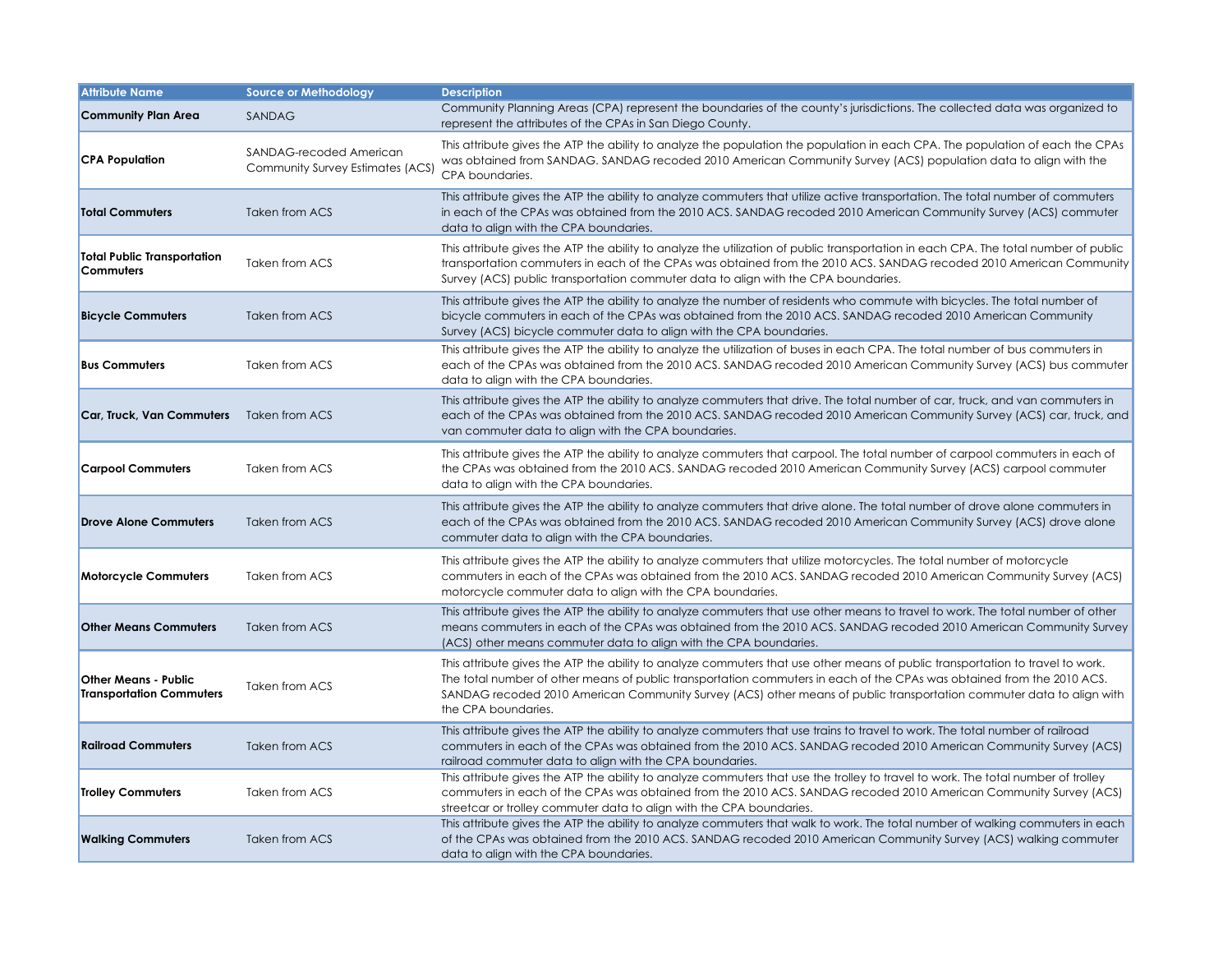| <b>Work from Home Commuters</b><br>Total                          | Taken from ACS                                                                            | This attribute gives the ATP the ability to analyze commuters who work at home. The total number of work from home<br>commuters in each of the CPAs was obtained from the 2010 ACS. SANDAG recoded 2010 American Community Survey (ACS)<br>work from home commuter data to align with the CPA boundaries.                                                                                                                                             |
|-------------------------------------------------------------------|-------------------------------------------------------------------------------------------|-------------------------------------------------------------------------------------------------------------------------------------------------------------------------------------------------------------------------------------------------------------------------------------------------------------------------------------------------------------------------------------------------------------------------------------------------------|
| <b>Walk Commute Percentage</b>                                    | Calculated by Walking<br>Commuters/Total All Commuters                                    | This percentage indicates to what degree commuters are walking to work. The mode share or percentage of commuters that<br>walk was generated by dividing the number of walking commuters by the total number of commuters in each CPA.                                                                                                                                                                                                                |
| <b>Bike Commute Percentage</b>                                    | Calculated by Bicycle<br>Commuters/Total All Commuters                                    | This percentage indicates to what degree commuters are bicycling to work. The mode share or percentage of commuters<br>that bike was generated by dividing the number of bicycle commuters by the total number of commuters in each CPA.                                                                                                                                                                                                              |
| <b>Total Non-motorized</b><br><b>Commuters</b>                    | Calculated by Walking<br>Commuters+ Bicycle Commuters                                     | This total indicates to how many commuters are not using a motorized means of commuting to work. The total number of non-<br>motorized commuters in each of the CPAs was generated by combining the total number of bicycle and walking commuters<br>in each CPA.                                                                                                                                                                                     |
| <b>Percent Non-Motorized</b><br>Commuters                         | Calculated by Non-motorized<br>Commuters/Total All Commuters                              | This percentage indicates to what degree commuters are walking and biking to work. The mode share or percentage of<br>commuters that utilize non-motorized means of transportation was generated by dividing the number of non-motorized<br>commuters by the total number of commuters in each CPA.                                                                                                                                                   |
| <b>Estimated Work-at-Home</b><br><b>Bicycle "commuters"</b>       | Calculated by assuming 15% of<br>work at home commuters make at<br>least one biking trip  | This attribute gives the ATP the ability to analyze an estimated number of bicyclists because those commuters that work at<br>home do not record commute information in the census. The estimated work-at-home bicycle commuters was generated by<br>assuming that 15 percent of at home commuters make at least one biking trip per day and multiplying .15 with the total<br>number of work-at-home commuters.                                      |
| <b>Estimated Work-at-Home</b><br><b>Walking Trips</b>             | Calculated by assuming 50% of<br>work at home commuters make at<br>least one walking trip | This attribute gives the ATP the ability to analyze an estimated number of residents that walk because those commuters that<br>work at home do not record commute information in the census. The estimated work-at-home walking commuters was<br>generated by assuming that 50 percent of at home commuters make at least one biking trip per day and multiplying .5 with<br>the total number of work-at-home commuters.                              |
| <b>Transit to Work Mode Share</b>                                 | Calculated by Total Public<br><b>Transportation Commuters/Total</b><br>All Commuters      | This percentage indicates to what degree commuters are taking transit to work. The mode share or percentage of commuters<br>that utilize transit to work was generated by dividing the total number of public transportation commuters by the total number<br>of commuters in each CPA.                                                                                                                                                               |
| <b>Estimated Transit Bicycle</b><br><b>Commuters</b>              | Calculated by assuming 10% of<br>transit users bike to transit (rail,<br>trolley, bus)    | This attribute gives the ATP the ability to analyze an estimated number of transit users that bike because transit commuters that<br>do not record travel to transit information in the census. The estimated number of transit bicycle commuters was produced by<br>assuming that 10 percent of transit commuters bike to or from transit. The estimate was generated by multiplying 1 with the<br>total number of public transportation commuters.  |
| <b>Estimated Transit Walking</b><br><b>Commuters</b>              | Calculated by assuming 85% of<br>transit users bike to transit (rail,<br>trolley, bus)    | This attribute gives the ATP the ability to analyze an estimated number of transit users that walk because transit commuters do<br>not record travel to transit information in the census. The estimated number of transit walking commuters was produced by<br>assuming that 85 percent of transit commuters walk to or from transit. The estimate was generated by multiplying .85 with the<br>total number of public transportation commuters.     |
| <b>School Children (Grades K-8)</b>                               | Taken from SANDAG Data Surfer 2010,<br>Census, CPA level[1]                               | Gathering information on school aged children is important to the ATP because students commute to school and that<br>information is not recorded in the census. The total number of school aged children (K-8) in each of the CPAs was produced<br>using 2010 ACS data that was recoded to the CPA level by SANDAG on SANDAG's Data Surfer website. The total number was<br>generated by adding the total number of children aged 5-9 and aged 10-14. |
| <b>Estimated Bicycle Mode</b><br><b>Share for School Children</b> | Taken from National Safe Routes to<br>School Survey, 2010[2]                              | This percentage is important to the ATP because it can provide an estimated total number of students that bike to school. The<br>estimated bicycle mode share for school age children was taken from a 2010 National Safe Routes to School study.                                                                                                                                                                                                     |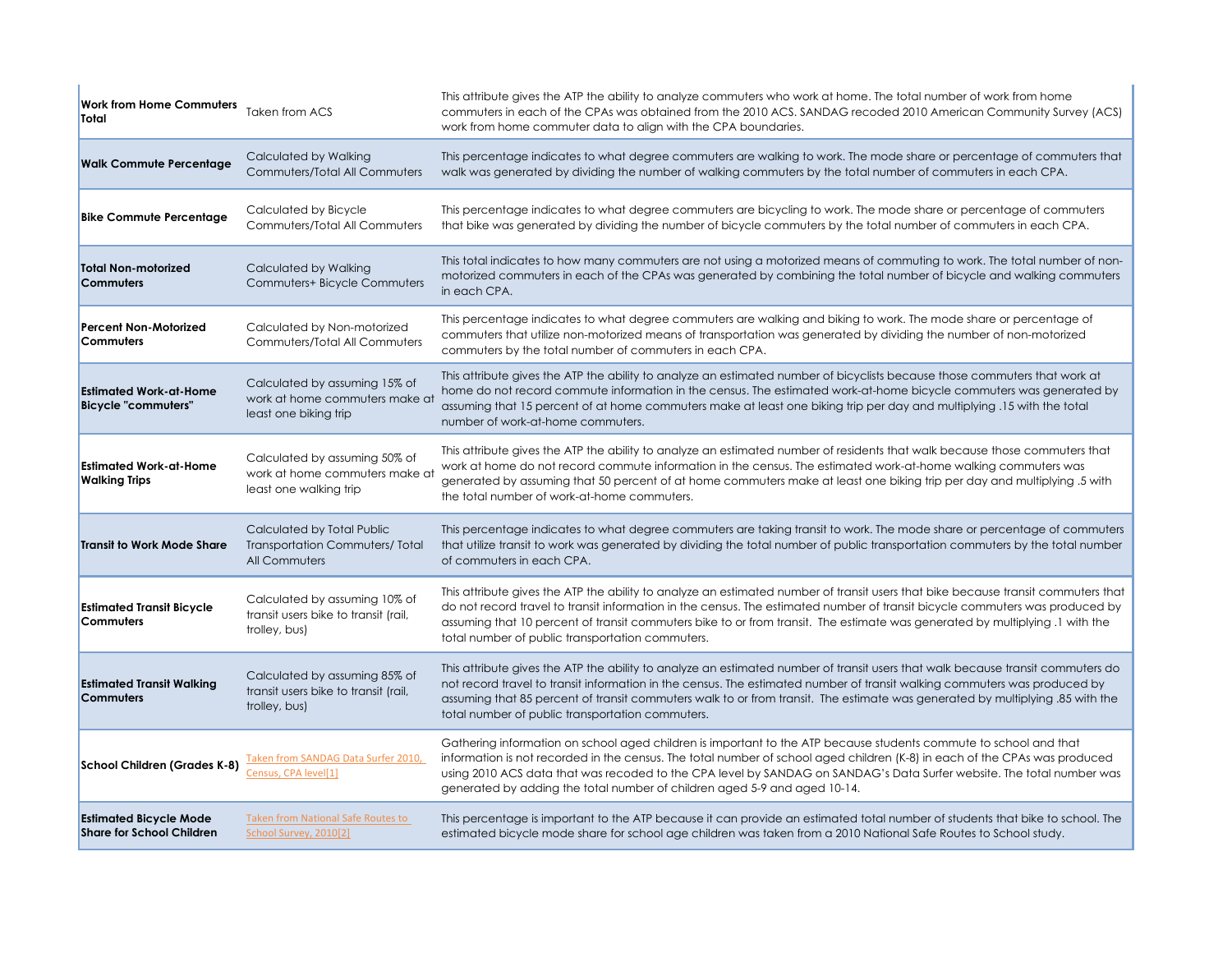| <b>Estimated Walking Mode</b><br><b>Share for School Children</b>                             | <b>Taken from National Safe Routes to</b><br>School Survey, 2010[3]                                                                                                                | This percentage is important to the ATP because it can provide an estimated total number of students that walk to school. The<br>estimated walking mode share for school age children was taken from a 2010 National Safe Routes to School study.                                                                                                                                                                                                                                                    |
|-----------------------------------------------------------------------------------------------|------------------------------------------------------------------------------------------------------------------------------------------------------------------------------------|------------------------------------------------------------------------------------------------------------------------------------------------------------------------------------------------------------------------------------------------------------------------------------------------------------------------------------------------------------------------------------------------------------------------------------------------------------------------------------------------------|
| <b>Estimated School Bicycle</b><br><b>Commuters</b>                                           | Calculated by Estimated Bicycle<br>Mode Share for School Children x<br><b>School Children</b>                                                                                      | This attribute gives the ATP the ability to analyze an estimated number of students that bike because student bicycle<br>commuters are not included in the census. The estimated number of school children biking to school was generated by<br>multiplying the estimated bicycle mode share for school children by the total number of school children in each CPA.                                                                                                                                 |
| <b>Estimated School Walking</b><br>Commuters                                                  | Calculated by Estimated Walking<br>Mode Share for School Children x<br>School Children                                                                                             | This attribute gives the ATP the ability to analyze an estimated number of students that walk because student walking<br>commuters are not included in the census. The estimated number of school children walking to school was generated by<br>multiplying the estimated walking mode share for school children by the total number of school children in each CPA.                                                                                                                                |
| <b>Adjusted Current Estimated</b><br><b>Total Number of Daily Bicycle</b><br><b>Commuters</b> | Calculated by Bicycle Commuters<br>+ Estimated School Bicycle<br>Commuters + Estimated Transit<br><b>Bicycle Commuters + Estimated</b><br>Work at Home Bicycle Commuter            | This attribute gives the ATP the ability to analyze an estimated total number of bicycle commuters because some bicycle<br>commuters are not included in the census. The adjusted current estimated total number of daily bicycle commuters was<br>generated by summing the number of bicycle commuters, the estimated number of school children bicycle commuters, the<br>estimated number of transit bicycle commuters, and the estimated number of work at home bicycle commuters in each CPA.    |
| <b>Adjusted Current Estimated</b><br><b>Total Daily Bicycle Trips</b><br>(weekday)            | Calculated by assuming Total<br>Bicycle Commuters x2 (for round<br>trips)                                                                                                          | This attribute gives the ATP the ability to analyze an estimated total number of bicycle trips instead of just the number of<br>commuters. The adjusted current estimated total daily bicycle trips (weekday) was produced by assuming that the number of<br>adjusted current estimated total number of daily bicycle commuters is doubled to represent the round trip to and from work.                                                                                                             |
| <b>Adjusted Current Estimated</b><br><b>Total Number of Daily</b><br><b>Walking Commuters</b> | Calculated by Walking<br>Commuters + Estimated School<br><b>Walking Commuters + Estimated</b><br><b>Transit Walking Commuters +</b><br>Estimated Work at Home Walking<br>Commuters | This attribute gives the ATP the ability to analyze an estimated total number of walking commuters because some walking<br>commuters are not included in the census. The adjusted current estimated total number of daily walking commuters was<br>generated by summing the number of walking commuters, the estimated number of school children walking commuters, the<br>estimated number of transit walking commuters, and the estimated number of work at home walking commuters in each<br>CPA. |
| <b>Adjusted Current Estimated</b><br><b>Total Daily Walking Trips</b><br>(weekday)            | Calculated by assuming Total<br>Walking Commuters x2 (for round<br>trips)                                                                                                          | This attribute gives the ATP the ability to analyze an estimated total number of walking trips instead of just the number of<br>commuters. The adjusted current estimated total daily walking trips (weekday) was produced by assuming that the number of<br>adjusted current estimated total number of daily walking commuters is doubled to represent the round trip to and from work.                                                                                                             |

[1] SANDAG Data Surfer, http://datasurfer.sandag.org/

 [2] National Safe Routes to School Survey, 2010, http://www.saferoutesinfo.org/sites/default/files/SRTS\_baseline\_data\_report.pdf[3] National Safe Routes to School Survey, et al.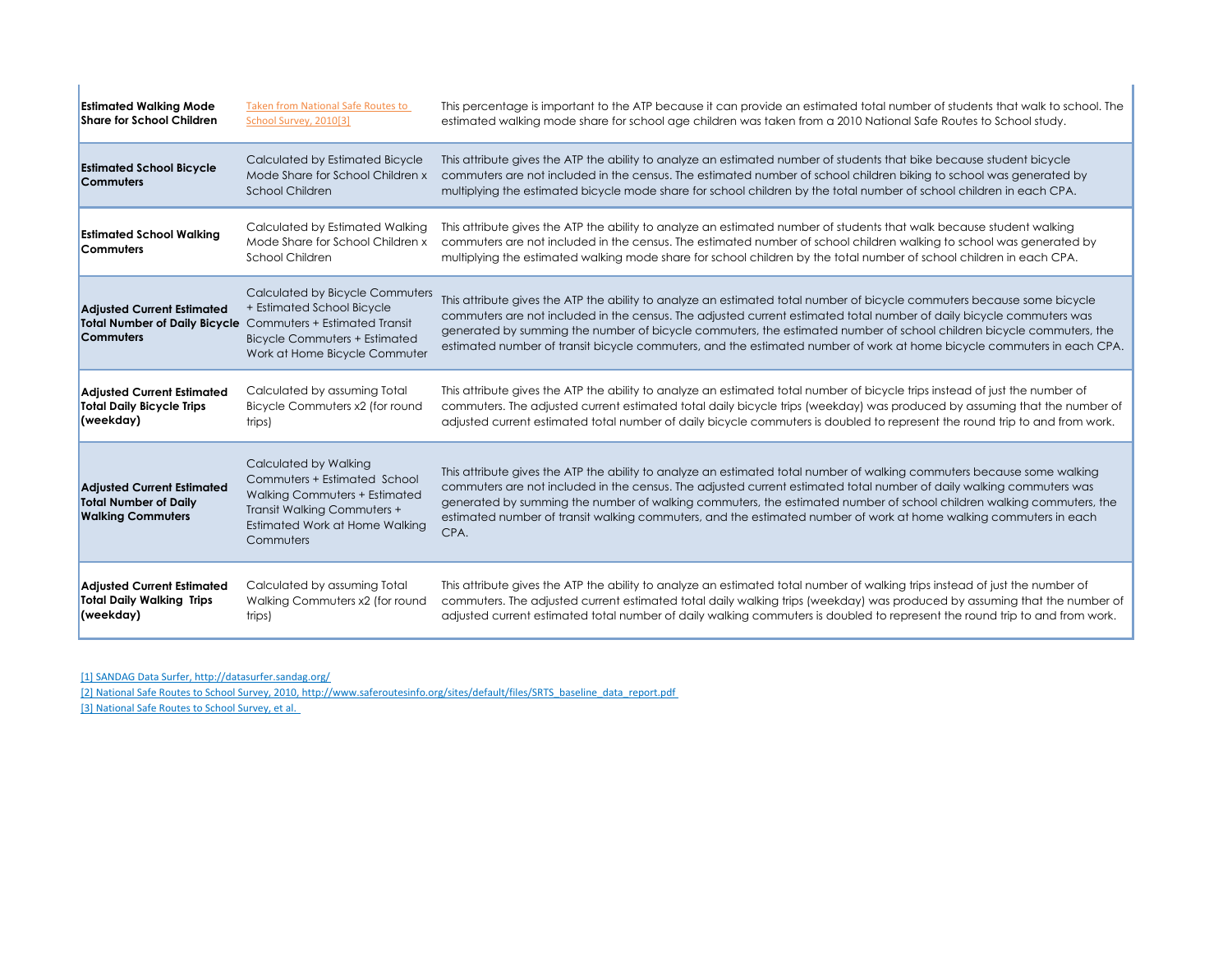| <b>Community Plan Area (CPA)</b> | <b>CPA Population</b><br>2010 Estimates                                      | <b>Combined 2010 Daily</b><br><b>Bicycle Trips and Daily</b><br><b>Walking Trips</b>                        | <b>Current Estimated Current Estimated Combined Daily</b><br><b>Total Daily</b><br><b>Bicycle Trips</b><br>(weekday) | Total Daily<br><b>Walking Trips</b><br>(weekday) | <b>Bicycle Trips and</b><br><b>Daily Walking</b><br>Trips (weekday) Total Commuters |                   | <b>Total Public</b><br><b>Transportation</b><br>Commuters | <b>Bicycle</b><br><b>Commuters</b> | <b>Bus Commuters</b> | Car, Truck, Van<br>Commuters | Carpool<br>Commuters | <b>Drove Alone</b><br><b>Commuters</b> | Motorcycle<br>Commuters | <b>Other Means</b><br><b>Commuters</b> |
|----------------------------------|------------------------------------------------------------------------------|-------------------------------------------------------------------------------------------------------------|----------------------------------------------------------------------------------------------------------------------|--------------------------------------------------|-------------------------------------------------------------------------------------|-------------------|-----------------------------------------------------------|------------------------------------|----------------------|------------------------------|----------------------|----------------------------------------|-------------------------|----------------------------------------|
| Source and Methodology           | <b>SANDAG-recoded American</b><br><b>Community Survey Estimates</b><br>(ACS) | 2010 Combined Daily<br>Walking and Biking Trips See detail at right See detail at right See detail at right |                                                                                                                      |                                                  |                                                                                     | <b>ACS Report</b> | <b>ACS</b><br>(Bus+Trollev+Railr<br>oad Commuters)        | <b>ACS Report</b>                  | <b>ACS Report</b>    | <b>ACS Report</b>            | <b>ACS Report</b>    | <b>ACS Report</b>                      | <b>ACS Report</b>       | <b>ACS Report</b>                      |
| <b>Alpine</b>                    | 17,734                                                                       | 2.149                                                                                                       | 324                                                                                                                  | 1,825                                            | 2,149                                                                               | 16,176            | 128                                                       | $\Omega$                           | 128                  | 7,549                        | 948                  | 6,601                                  | 11                      | $\Omega$                               |
| Barona*                          | 546                                                                          | 53                                                                                                          | 8                                                                                                                    | 45                                               | 53                                                                                  | 405               | $\overline{0}$                                            | $\Omega$                           | $\circ$              | 191                          | 18                   | 173                                    | $\overline{0}$          | $5\overline{)}$                        |
| Bonsall                          | 16.249                                                                       | 1.425                                                                                                       | 223                                                                                                                  | 1.203                                            | 1.425                                                                               | 8.768             | 23                                                        | $\Omega$                           | $\overline{4}$       | 3.998                        | 309                  | 3,689                                  | $\overline{7}$          | 25                                     |
| Central Mountain                 | 4,858                                                                        | 347                                                                                                         | 55                                                                                                                   | 293                                              | 347                                                                                 | 4.393             | $\Omega$                                                  | $\Omega$                           | $\Omega$             | 2,132                        | 348                  | 1,784                                  | $\Omega$                | $\overline{1}$                         |
| <b>County Islands</b>            | 2,178                                                                        | 347                                                                                                         | 64                                                                                                                   | 283                                              | 347                                                                                 | 1,514             | 58                                                        | 15                                 | 58                   | 659                          | 122                  | 537                                    | $\overline{0}$          | 16                                     |
| Crest-Dehesa                     | 10,048                                                                       | 976                                                                                                         | 139                                                                                                                  | 837                                              | 976                                                                                 | 9,168             |                                                           | $\Omega$                           |                      | 4,382                        | 416                  | 3,966                                  | $\overline{6}$          |                                        |
| <b>Desert</b>                    | 5,251                                                                        | 567                                                                                                         | 4                                                                                                                    | 426                                              | 567                                                                                 | 3,663             | $\Omega$                                                  | 36                                 | $\circ$              | 1,687                        | 229                  | 1,458                                  | $\circ$                 | 11                                     |
| Fallbrook                        | 43,148                                                                       | 4.981                                                                                                       | 807                                                                                                                  | 4.173                                            | 4,981                                                                               | 36,402            | 198                                                       | 62                                 | 103                  | 16.989                       | 2.774                | 14,215                                 | 54                      | 92                                     |
| Jamul-Dulzura                    | 10.943                                                                       | 959                                                                                                         | 157                                                                                                                  | 802                                              | 959                                                                                 | 8.481             | $\Omega$                                                  | 15                                 | $\Omega$             | 4.045                        | 522                  | 3.523                                  | 11                      | $\Omega$                               |
| Julian                           | 3,194                                                                        | 561                                                                                                         | 81                                                                                                                   | 480                                              | 561                                                                                 | 2.397             | $\Omega$                                                  | $\Omega$                           | $\overline{0}$       | 1.041                        | 71                   | 970                                    | $\overline{0}$          | $\overline{0}$                         |
| Lakeside                         | 78,057                                                                       | 7,345                                                                                                       | 1.066                                                                                                                | 6,279                                            | 7,345                                                                               | 67.278            | 808                                                       | 43                                 | 714                  | 31,771                       | 3.451                | 28,320                                 | 162                     | 165                                    |
| <b>Mountain Empire</b>           | 7,530                                                                        | 999                                                                                                         | 81                                                                                                                   | 919                                              | 999                                                                                 | 6,651             | 77                                                        | $\Omega$                           | 75                   | 3,050                        | 343                  | 2,707                                  | 40                      | 45                                     |
| <b>North County Metro</b>        | 49,660                                                                       | 4.141                                                                                                       | 708                                                                                                                  | 3,433                                            | 4,141                                                                               | 37,235            | 239                                                       | 28                                 | 192                  | 17.511                       | 1,898                | 15,613                                 | $\overline{73}$         | 153                                    |
| <b>North Mountain</b>            | 3,270                                                                        | 309                                                                                                         | 28                                                                                                                   | 281                                              | 309                                                                                 | 1,848             | $\Omega$                                                  | $\Omega$                           | $\Omega$             | 831                          | 99                   | 732                                    | 2                       | 53                                     |
| Otay                             | 7,448                                                                        | 4                                                                                                           | 17                                                                                                                   | 124                                              | 4                                                                                   | 3,208             | $\cap$                                                    | $\Omega$                           | $\overline{0}$       | 1,604                        | $\overline{0}$       | 1,604                                  | $\overline{0}$          | $\Omega$                               |
| Pala-Pauma                       | 6,676                                                                        | 976                                                                                                         | 125                                                                                                                  | 851                                              | 976                                                                                 | 4.974             | $\overline{a}$                                            | $\cap$                             | $\Omega$             | 2.270                        | 221                  | 2.049                                  | $\Omega$                | $\Omega$                               |
| Pendleton-De Luz**               | 36.739                                                                       | 18,900                                                                                                      | 1.049                                                                                                                | 17,851                                           | 18,900                                                                              | 39,560            | 101                                                       | 56                                 | 101                  | 14,618                       | 3.505                | 11.113                                 | 255                     | $\overline{276}$                       |
| Rainbow                          | 2,230                                                                        | 186                                                                                                         | 24                                                                                                                   | 162                                              | 186                                                                                 | 1.464             | $\Omega$                                                  | $\Omega$                           | $\Omega$             | 687                          | 90                   | 597                                    |                         | $\overline{A}$                         |
| Ramona*                          | 40.261                                                                       | 4,207                                                                                                       | 811                                                                                                                  | 3,395                                            | 4,207                                                                               | 32.054            | 47                                                        | 125                                | 47                   | 15,093                       | 2.007                | 13,086                                 | 73                      | 54                                     |
| <b>San Dieguito</b>              | 23,210                                                                       | 3,829                                                                                                       | 695                                                                                                                  | 3,134                                            | 3,829                                                                               | 24,952            | 135                                                       | 30                                 | 48                   | 11,537                       | 784                  | 10,753                                 |                         | $\overline{132}$                       |
| <b>Spring Valley</b>             | 62,958                                                                       | 6,626                                                                                                       | 832                                                                                                                  | 5,794                                            | 6,626                                                                               | 54.814            | 760                                                       |                                    | 723                  | 25,768                       | 2.688                | 23,080                                 | 176                     | $\overline{195}$                       |
| <b>Sweetwater</b>                | 13,979                                                                       | 939                                                                                                         | 127                                                                                                                  | 812                                              | 939                                                                                 | 11,863            | 97                                                        | $\Omega$                           | 94                   | 5,696                        | 615                  | 5,081                                  | 33                      | 56                                     |
| <b>Valley Center</b>             | 20.757                                                                       | 2.201                                                                                                       | 127                                                                                                                  | 812                                              | 939                                                                                 | 11,863            | 97                                                        | 2                                  | 94                   | 5.696                        | 615                  | 5.081                                  | 33                      | 56                                     |
| Valle De Oro                     | 43.851                                                                       | 3.836                                                                                                       | 661                                                                                                                  | 3,175                                            | 3,836                                                                               | 38,784            | 141                                                       | 33                                 | 129                  | 18.471                       | 2.036                | 16,435                                 | 46                      | 108                                    |
| <b>TOTALS</b>                    | 510,775                                                                      | 67,001                                                                                                      | 125,454                                                                                                              | 75,345                                           | 65,393                                                                              | 427,915           | 2,916                                                     | 448                                | 2,511                | 197,276                      | 24,109               | 173,167                                | 984                     | 1.448                                  |
|                                  |                                                                              |                                                                                                             |                                                                                                                      |                                                  |                                                                                     |                   |                                                           |                                    |                      |                              |                      |                                        |                         |                                        |

\* Note: Barona buildout estimtates have been combined with Ramona buildout estimates at direction of County Staff<br>\*\* Note: Where the facilities are along a freeway/non-ME designation, the mileage was excluded except for th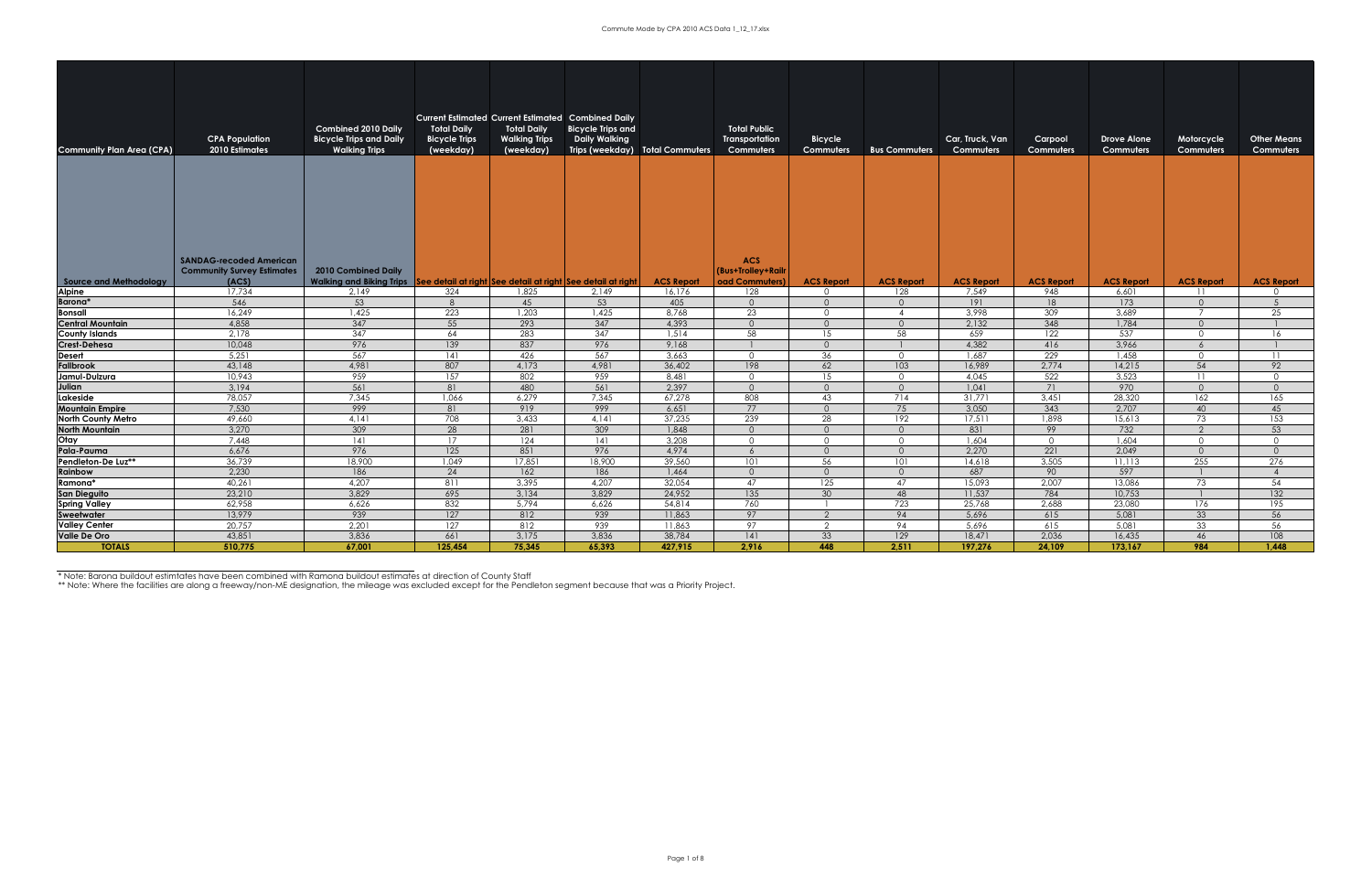| <b>Community Plan Area (CPA)</b> | <b>CPA Population</b><br>2010 Estimates<br><b>SANDAG-recoded American</b><br><b>Community Survey Estimates</b> | <b>Combined 2010 Daily</b><br><b>Bicycle Trips and Daily</b><br><b>Walking Trips</b><br>2010 Combined Daily | Other Means -<br>Public<br><b>Transportation</b><br>Commuters | <b>Railroad</b><br>Commuters | <b>Trolley</b><br>Commuters | <b>Walking</b><br>Commuters | <b>Work from Home</b><br><b>Commuters Total</b> | <b>Total All</b><br><b>Commuters</b> | <b>Total Non-</b><br>motorized<br>Commuters<br><b>Walking</b><br>Commuters+<br><b>Bicycle</b> | at-Home Bicycle at-Home Walking<br>"commuters"<br>Assumes 15% of<br>work at home<br>:ommuters make <br>at least one | <b>Trips</b><br>Assumes 50% of<br>work at home<br>commuters make<br>at least one | Estimated Work- Estimated Work- Estimated Transit Estimated Transit<br><b>Bicycle</b><br>Commuters<br>Assumes 10% of<br>transit users bike<br>to transit (rail, | <b>Walking</b><br>Commuters<br>Assumes 85% of<br>transit users walk<br>to transit (rail, | <b>School Children</b><br>(Grades K-8)<br><b>SANDAG</b><br>DataSurfer 2010<br><b>Census, CPA</b><br>level<br>http://datasurfer. |
|----------------------------------|----------------------------------------------------------------------------------------------------------------|-------------------------------------------------------------------------------------------------------------|---------------------------------------------------------------|------------------------------|-----------------------------|-----------------------------|-------------------------------------------------|--------------------------------------|-----------------------------------------------------------------------------------------------|---------------------------------------------------------------------------------------------------------------------|----------------------------------------------------------------------------------|-----------------------------------------------------------------------------------------------------------------------------------------------------------------|------------------------------------------------------------------------------------------|---------------------------------------------------------------------------------------------------------------------------------|
| Source and Methodology           | (ACS)                                                                                                          | <b>Walking and Biking Trips</b>                                                                             | <b>ACS Report</b>                                             | <b>ACS Report</b>            | <b>ACS Report</b>           | <b>ACS Report</b>           | <b>ACS Report</b>                               | <b>ACS Report</b>                    | <b>Commuters</b>                                                                              | biking trip                                                                                                         | walking trip                                                                     | trolley, bus)                                                                                                                                                   | trolley, bus)                                                                            | sandag.org/)                                                                                                                    |
| <b>Alpine</b>                    | 17,734                                                                                                         | 2,149                                                                                                       | $\circ$                                                       | $\Omega$                     | $\Omega$                    | 124                         | 687                                             | 16,176                               | 124                                                                                           | 103                                                                                                                 | 344                                                                              | 13                                                                                                                                                              | 109                                                                                      | 2,318                                                                                                                           |
| Barona*                          | 546                                                                                                            | 53                                                                                                          | $\overline{0}$                                                | $\circ$                      | $\circ$                     | $\mathcal{A}$               | 15                                              | 405                                  | $\mathbf{3}$                                                                                  | $\overline{2}$                                                                                                      | 8                                                                                | $\overline{0}$                                                                                                                                                  | $\overline{0}$                                                                           | 83                                                                                                                              |
| <b>Bonsall</b>                   | 16.249                                                                                                         | 1.425                                                                                                       | $\Omega$                                                      | 19                           | $\Omega$                    | 134                         | 560                                             | 8.745                                | 134                                                                                           | 84                                                                                                                  | 280                                                                              | $\overline{4}$                                                                                                                                                  | 20                                                                                       | 1.157                                                                                                                           |
| <b>Central Mountain</b>          | 4,858                                                                                                          | 347                                                                                                         | $\Omega$                                                      | $\Omega$                     | $\Omega$                    | 15                          | 113                                             | 4.393                                | 15                                                                                            | 17                                                                                                                  | 57                                                                               | $\Omega$                                                                                                                                                        | $\Omega$                                                                                 | 516                                                                                                                             |
| <b>County Islands</b>            | 2,178                                                                                                          | 347                                                                                                         | $\circ$                                                       | $\Omega$                     | $\circ$                     | 26                          | 23                                              | 1,456                                | 41                                                                                            | -3                                                                                                                  | 12                                                                               | 6                                                                                                                                                               | 49                                                                                       | 378                                                                                                                             |
| Crest-Dehesa                     | 10,048                                                                                                         | 976                                                                                                         | $\Omega$                                                      | $\Omega$                     | $\Omega$                    | 93                          | 302                                             | 9,167                                | 93                                                                                            | 45                                                                                                                  | 151                                                                              | $\Omega$                                                                                                                                                        |                                                                                          | 1,199                                                                                                                           |
| Desert                           | 5,251                                                                                                          | 567                                                                                                         | $\overline{0}$                                                | $\circ$                      | $\overline{0}$              | 66                          | 176                                             | 3,663                                | 102                                                                                           | 26                                                                                                                  | 88                                                                               | $\circ$                                                                                                                                                         | $\circ$                                                                                  | 407                                                                                                                             |
| <b>Fallbrook</b>                 | 43,148                                                                                                         | 4,981                                                                                                       | 10 <sup>°</sup>                                               | 66                           | 19                          | 456                         | 1.364                                           | 36,204                               | 518                                                                                           | 205                                                                                                                 | 682                                                                              | 28                                                                                                                                                              | 160                                                                                      | 5.441                                                                                                                           |
| Jamul-Dulzura                    | 10.943                                                                                                         | 959                                                                                                         | $\Omega$                                                      | $\Omega$                     | $\Omega$                    | 97                          | 268                                             | 8.481                                | 112                                                                                           | 40                                                                                                                  | 134                                                                              | $\Omega$                                                                                                                                                        | $\circ$                                                                                  | 1.173                                                                                                                           |
| Julian                           | 3,194                                                                                                          | 561                                                                                                         | $\Omega$                                                      | $\Omega$                     | $\Omega$                    | 84                          | 231                                             | 2.397                                | 84                                                                                            | 35                                                                                                                  | 116                                                                              | $\Omega$                                                                                                                                                        | $\Omega$                                                                                 | 281                                                                                                                             |
| Lakeside                         | 78,057                                                                                                         | 7,345                                                                                                       | $\Omega$                                                      | 69                           | 25                          | 367                         | 1.383                                           | 66,470                               | 410                                                                                           | 207                                                                                                                 | 692                                                                              | 90                                                                                                                                                              | 687                                                                                      | 9,616                                                                                                                           |
| <b>Mountain Empire</b>           | 7,530                                                                                                          | 999                                                                                                         | $\overline{0}$                                                | $\Omega$                     | 2                           | 215                         | 97                                              | 6,574                                | 215                                                                                           | 15                                                                                                                  | 49                                                                               | 8                                                                                                                                                               | 65                                                                                       | 899                                                                                                                             |
| North County Metro               | 49.660                                                                                                         | 4.141                                                                                                       | 9                                                             | 38                           | $\Omega$                    | 145                         | 1,336                                           | 36.996                               | 173                                                                                           | 200                                                                                                                 | 668                                                                              | 28                                                                                                                                                              | 196                                                                                      | 4,883                                                                                                                           |
| <b>North Mountain</b>            | 3,270                                                                                                          | 309                                                                                                         | $\Omega$                                                      | $\Omega$                     | $\Omega$                    | 73                          | 58                                              | 1,848                                | 73                                                                                            | $\circ$                                                                                                             | 29                                                                               | $\cap$                                                                                                                                                          | $\Omega$                                                                                 | 265                                                                                                                             |
| Otay                             | 7,448                                                                                                          | 141                                                                                                         | $\overline{0}$                                                | $\Omega$                     | $\Omega$                    | $\Omega$                    | $\circ$                                         | 3,208                                | $\overline{0}$                                                                                | $\circ$                                                                                                             | $\overline{0}$                                                                   | $\circ$                                                                                                                                                         | $\circ$                                                                                  | 426                                                                                                                             |
| Pala-Pauma                       | 6,676                                                                                                          | 976                                                                                                         | $\Omega$                                                      |                              | $\Omega$                    | 140                         | 282                                             | 4.968                                | 140                                                                                           | 42                                                                                                                  | 141                                                                              |                                                                                                                                                                 | $\sqrt{5}$                                                                               | 960                                                                                                                             |
| Pendleton-De Luz**               | 36,739                                                                                                         | 18,900                                                                                                      | $\circ$                                                       | $\circ$                      | $\overline{0}$              | 7,003                       | 2,532                                           | 39,459                               | 7,059                                                                                         | 380                                                                                                                 | 1.266                                                                            | 10                                                                                                                                                              | 86                                                                                       | 3,935                                                                                                                           |
| <b>Rainbow</b>                   | 2,230                                                                                                          | 186                                                                                                         | $\Omega$                                                      | $\Omega$                     | $\Omega$                    | 28                          | 57                                              | 1.464                                | 28                                                                                            | $\overline{9}$                                                                                                      | 29                                                                               | $\Omega$                                                                                                                                                        | $\Omega$                                                                                 | 169                                                                                                                             |
| Ramona*                          | 40,261                                                                                                         | 4,207                                                                                                       | $\Omega$                                                      | $\cap$                       | $\Omega$                    | 347                         | 1.175                                           | 32.007                               | 472                                                                                           | 176                                                                                                                 | 588                                                                              | .5                                                                                                                                                              | 40                                                                                       | 4,988                                                                                                                           |
| San Dieguito                     | 23,210                                                                                                         | 3,829                                                                                                       | 38                                                            | 49                           | $\Omega$                    | 105                         | 1,340                                           | 24,817                               | 135                                                                                           | 201                                                                                                                 | 670                                                                              | 18                                                                                                                                                              | 82                                                                                       | 4,895                                                                                                                           |
| <b>Spring Valley</b>             | 62,958                                                                                                         | 6,626                                                                                                       |                                                               | $\Omega$                     | 30                          | 401                         | 985                                             | 54,054                               | 402                                                                                           | 148                                                                                                                 | 493                                                                              | 79                                                                                                                                                              | 640                                                                                      | 9,404                                                                                                                           |
| <b>Sweetwater</b>                | 13,979                                                                                                         | 939                                                                                                         | $\circ$                                                       | $\Omega$                     | $\mathbf{3}$                | 37                          | 149                                             | 11,766                               | 39                                                                                            | 22                                                                                                                  | 75                                                                               | 10                                                                                                                                                              | 82                                                                                       | 1,463                                                                                                                           |
| <b>Valley Center</b>             | 20.757                                                                                                         | 2.201                                                                                                       | $\Omega$                                                      | $\Omega$                     | $\mathbf{3}$                | 37                          | 149                                             | 11.766                               | 39                                                                                            | 22                                                                                                                  | 75                                                                               | 10                                                                                                                                                              | 82                                                                                       | 1.463                                                                                                                           |
| <b>Valle De Oro</b>              | 43,851                                                                                                         | 3,836                                                                                                       | $\overline{0}$                                                | $\Omega$                     | 12                          | 143                         | 1,230                                           | 38,643                               | 176                                                                                           | 185                                                                                                                 | 615                                                                              | 15                                                                                                                                                              | 120                                                                                      | 4,893                                                                                                                           |
| <b>TOTALS</b>                    | 510,775                                                                                                        | 67,001                                                                                                      | 64                                                            | 247                          | 94                          | 10,139                      | 14,512                                          | 425,127                              | 10,587                                                                                        | 2,177                                                                                                               | 7.256                                                                            | 326                                                                                                                                                             | 2.424                                                                                    | 61,212                                                                                                                          |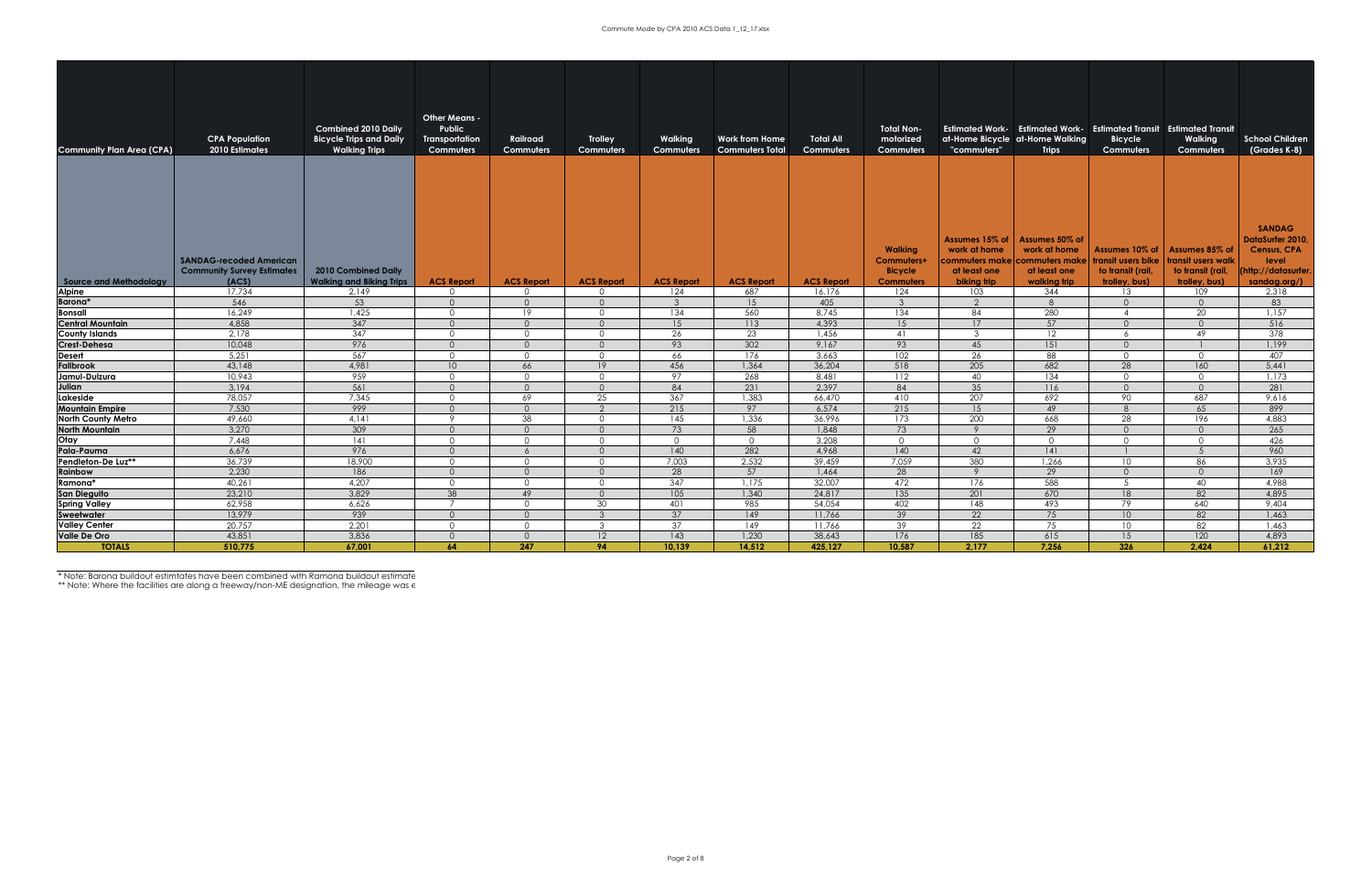| <b>Community Plan Area (CPA)</b> | <b>CPA Population</b><br>2010 Estimates                             | <b>Combined 2010 Daily</b><br><b>Bicycle Trips and Daily</b><br><b>Walking Trips</b> | <b>Estimated Bicycle Walking Mode</b><br><b>School Children</b>                         | <b>Estimated</b><br>Mode Share for Share for School<br>Children                                                                                                                                                                           | <b>Bicycle</b><br>Commuters                                         | <b>Estimated School Estimated School Number of Daily</b><br><b>Walking</b><br>Commuters       | <b>Adjusted Current</b><br><b>Estimated Total</b><br><b>Bicycle</b><br><b>Commuters</b>                                                                                                           | <b>Estimated Total</b><br><b>Daily Bicycle Trips</b><br>(weekday) | <b>Adjusted Current</b><br><b>Adjusted Curent Estimated Total</b><br><b>Number of Daily</b><br>Walking<br><b>Commuters</b>                                                                       | <b>Adjusted Curent</b><br><b>Estimated Total</b><br><b>Daily Walking</b><br>Trips (weekday) | <b>2020 Population</b><br><b>Estimate</b><br>(97.60% of 2010 ACS<br><b>Estimates)</b> | Combined 2020<br><b>Daily Bicycle</b><br><b>Trips and Daily</b><br><b>Walking Trips -</b><br>(Weekday, no-<br>build) | 2030 Population<br><b>Estimate</b><br>(110.58% of 2010)<br><b>ACS Estimates)</b> |
|----------------------------------|---------------------------------------------------------------------|--------------------------------------------------------------------------------------|-----------------------------------------------------------------------------------------|-------------------------------------------------------------------------------------------------------------------------------------------------------------------------------------------------------------------------------------------|---------------------------------------------------------------------|-----------------------------------------------------------------------------------------------|---------------------------------------------------------------------------------------------------------------------------------------------------------------------------------------------------|-------------------------------------------------------------------|--------------------------------------------------------------------------------------------------------------------------------------------------------------------------------------------------|---------------------------------------------------------------------------------------------|---------------------------------------------------------------------------------------|----------------------------------------------------------------------------------------------------------------------|----------------------------------------------------------------------------------|
|                                  | <b>SANDAG-recoded American</b><br><b>Community Survey Estimates</b> | <b>2010 Combined Daily</b>                                                           | <b>National Safe</b><br><b>Routes to School</b><br><b>Survey, 2010</b><br>baseline data | <b>National Safe</b><br><b>Routes to School</b><br><b>Survey, 2010</b><br>(http://www.safer (http://www.safer Estimated Bicycle <br>outesinfo.org/site   outesinfo.org/site<br>s/default/files/SRT s/default/files/SRT<br>S baseline data | <b>Mode Share for</b><br><b>School Children</b><br>$(2\%)$ x School | <b>Estimated</b><br><b>Walking Mode</b><br><b>Share for School</b><br><b>Children (14.5%)</b> | <b>Bicycle</b><br>Commuters +<br><b>Estimated School</b><br><b>Bicycle</b><br>Commuters +<br><b>Estimated Transit</b><br><b>Bicycle</b><br>Commuters+<br><b>Estimated Work</b><br>at Home Bicycle | Asssumes Total<br><b>Bicycle</b><br><b>Commuters x2</b>           | <b>Walkina</b><br>Commuters +<br><b>Estimated Schoo</b><br><b>Walking</b><br>Commuters +<br><b>Estimated Transit</b><br><b>Walking</b><br>Commuters+<br><b>Estimated Work</b><br>at Home Walking | Asssumes Total<br><b>Walkina</b><br><b>Commuters x2</b>                                     | County of San Diego<br><b>Estimate/Share of</b>                                       | 2020 Combined<br><b>Daily Walking</b>                                                                                | County of San<br><b>Diego</b><br><b>Estimate/Share of</b><br>Population by       |
| Source and Methodology           | (ACS)                                                               | <b>Walking and Biking Trips</b>                                                      | report.pdf)                                                                             | report.pdf)                                                                                                                                                                                                                               | Children                                                            | x School Children                                                                             | Commuter                                                                                                                                                                                          | (for round trips)                                                 | <b>Commuters</b>                                                                                                                                                                                 | (for round trips)                                                                           | <b>Population by CPA</b>                                                              | and Biking Trips                                                                                                     | <b>CPA</b>                                                                       |
| <b>Alpine</b>                    | 17,734<br>546                                                       | 2,149                                                                                | 2.0%<br>2.0%                                                                            | 14.5%<br>14.5%                                                                                                                                                                                                                            | 46                                                                  | 336                                                                                           | 162                                                                                                                                                                                               | 324                                                               | 912                                                                                                                                                                                              | 1,825                                                                                       | 17,309                                                                                | 2,098                                                                                                                | 19,611                                                                           |
| Barona*<br><b>Bonsall</b>        | 16,249                                                              | 53<br>1,425                                                                          | 2.0%                                                                                    | 14.5%                                                                                                                                                                                                                                     | $\overline{2}$<br>23                                                | 12<br>168                                                                                     | $\overline{4}$<br>111                                                                                                                                                                             | 8<br>223                                                          | 23<br>601                                                                                                                                                                                        | 45<br>1,203                                                                                 | 533<br>15,859                                                                         | 52<br>1,391                                                                                                          | 604<br>17,969                                                                    |
| <b>Central Mountain</b>          | 4,858                                                               | 347                                                                                  | 2.0%                                                                                    | 14.5%                                                                                                                                                                                                                                     | 10                                                                  | 75                                                                                            | 27                                                                                                                                                                                                | 55                                                                | 146                                                                                                                                                                                              | 293                                                                                         | 4.742                                                                                 | 339                                                                                                                  | 5,372                                                                            |
| <b>County Islands</b>            | 2.178                                                               | 347                                                                                  | 2.0%                                                                                    | 14.5%                                                                                                                                                                                                                                     | 8                                                                   | 55                                                                                            | 32                                                                                                                                                                                                | 64                                                                | 142                                                                                                                                                                                              | 283                                                                                         | 2.126                                                                                 | 339                                                                                                                  | 2.409                                                                            |
| <b>Crest-Dehesa</b>              | 10.048                                                              | 976                                                                                  | 2.0%                                                                                    | 14.5%                                                                                                                                                                                                                                     | 24                                                                  | 174                                                                                           | 69                                                                                                                                                                                                | 139                                                               | 419                                                                                                                                                                                              | 837                                                                                         | 9.807                                                                                 | 953                                                                                                                  | 11.112                                                                           |
| Desert                           | 5,251                                                               | 567                                                                                  | 2.0%                                                                                    | 14.5%                                                                                                                                                                                                                                     | 8                                                                   | 59                                                                                            | 71                                                                                                                                                                                                | 141                                                               | 213                                                                                                                                                                                              | 426                                                                                         | 5,125                                                                                 | 553                                                                                                                  | 5,807                                                                            |
| Fallbrook                        | 43,148                                                              | 4,981                                                                                | 2.0%                                                                                    | 14.5%                                                                                                                                                                                                                                     | 109                                                                 | 789                                                                                           | 404                                                                                                                                                                                               | 807                                                               | 2,087                                                                                                                                                                                            | 4.173                                                                                       | 42,114                                                                                | 4,861                                                                                                                | 47,716                                                                           |
| Jamul-Dulzura                    | 10.943                                                              | 959                                                                                  | 2.0%                                                                                    | 14.5%                                                                                                                                                                                                                                     | 23                                                                  | 170                                                                                           | 79                                                                                                                                                                                                | 157                                                               | 401                                                                                                                                                                                              | 802                                                                                         | 10,681                                                                                | 936                                                                                                                  | 12,101                                                                           |
| Julian                           | 3.194                                                               | 561                                                                                  | 2.0%                                                                                    | 14.5%                                                                                                                                                                                                                                     | 6                                                                   | 41                                                                                            | 40                                                                                                                                                                                                | 81                                                                | 240                                                                                                                                                                                              | 480                                                                                         | 3.117                                                                                 | 548                                                                                                                  | 3.532                                                                            |
| Lakeside                         | 78.057                                                              | 7,345                                                                                | 2.0%                                                                                    | 14.5%                                                                                                                                                                                                                                     | 192                                                                 | 1.394                                                                                         | 533                                                                                                                                                                                               | 1,066                                                             | 3.140                                                                                                                                                                                            | 6,279                                                                                       | 76,186                                                                                | 7.169                                                                                                                | 86,320                                                                           |
| <b>Mountain Empire</b>           | 7,530                                                               | 999                                                                                  | 2.0%                                                                                    | 14.5%                                                                                                                                                                                                                                     | 18                                                                  | 130                                                                                           | 40                                                                                                                                                                                                | 81                                                                | 459                                                                                                                                                                                              | 919                                                                                         | 7.349                                                                                 | 975                                                                                                                  | 8,327                                                                            |
| North County Metro               | 49,660                                                              | 4,141                                                                                | 2.0%                                                                                    | 14.5%                                                                                                                                                                                                                                     | 98                                                                  | 708                                                                                           | 354                                                                                                                                                                                               | 708                                                               | 1.717                                                                                                                                                                                            | 3,433                                                                                       | 48,469                                                                                | 4,041                                                                                                                | 54,917                                                                           |
| <b>North Mountain</b>            | 3,270                                                               | 309                                                                                  | 2.0%                                                                                    | 14.5%                                                                                                                                                                                                                                     | $\overline{5}$                                                      | 38                                                                                            | 14                                                                                                                                                                                                | 28                                                                | 140                                                                                                                                                                                              | 281                                                                                         | 3.192                                                                                 | 301                                                                                                                  | 3.616                                                                            |
| Otav                             | 7.448                                                               | 141                                                                                  | 2.0%                                                                                    | 14.5%                                                                                                                                                                                                                                     | 9                                                                   | 62                                                                                            | $\overline{Q}$                                                                                                                                                                                    | 17                                                                | 62                                                                                                                                                                                               | 124                                                                                         | 7.269                                                                                 | 137                                                                                                                  | 8.236                                                                            |
| Pala-Pauma                       | 6.676                                                               | 976                                                                                  | 2.0%                                                                                    | 14.5%                                                                                                                                                                                                                                     | 19                                                                  | 139                                                                                           | 63                                                                                                                                                                                                | 125                                                               | 425                                                                                                                                                                                              | 851                                                                                         | 6.516                                                                                 | 953                                                                                                                  | 7,383                                                                            |
| Pendleton-De Luz**               | 36.739                                                              | 18,900                                                                               | 2.0%                                                                                    | 14.5%                                                                                                                                                                                                                                     | 79                                                                  | 571                                                                                           | 525                                                                                                                                                                                               | 1.049                                                             | 8.925                                                                                                                                                                                            | 17,851                                                                                      | 35,858                                                                                | 18,446                                                                                                               | 40.628                                                                           |
| <b>Rainbow</b>                   | 2,230                                                               | 186                                                                                  | 2.0%                                                                                    | 14.5%                                                                                                                                                                                                                                     | $\mathbf{3}$                                                        | 25                                                                                            | 12                                                                                                                                                                                                | 24                                                                | 81                                                                                                                                                                                               | 162                                                                                         | 2,177                                                                                 | 181                                                                                                                  | 2,466                                                                            |
| Ramona*                          | 40.261                                                              | 4.207                                                                                | 2.0%                                                                                    | 14.5%                                                                                                                                                                                                                                     | 100                                                                 | 723                                                                                           | 406                                                                                                                                                                                               | 811                                                               | 1.698                                                                                                                                                                                            | 3.395                                                                                       | 39,296                                                                                | 4,106                                                                                                                | 44,523                                                                           |
| <b>San Dieguito</b>              | 23,210                                                              | 3,829                                                                                | 2.0%                                                                                    | 14.5%                                                                                                                                                                                                                                     | 98                                                                  | 710                                                                                           | 347                                                                                                                                                                                               | 695                                                               | 1,567                                                                                                                                                                                            | 3,134                                                                                       | 22,654                                                                                | 3,737                                                                                                                | 25,667                                                                           |
| <b>Spring Valley</b>             | 62,958                                                              | 6,626                                                                                | 2.0%                                                                                    | 14.5%                                                                                                                                                                                                                                     | 188                                                                 | 1.364                                                                                         | 416                                                                                                                                                                                               | 832                                                               | 2.897                                                                                                                                                                                            | 5.794                                                                                       | 61,449                                                                                | 6,467                                                                                                                | 69,623                                                                           |
| <b>Sweetwater</b>                | 13.979                                                              | 939                                                                                  | 2.0%                                                                                    | 14.5%                                                                                                                                                                                                                                     | 29                                                                  | 212                                                                                           | 64                                                                                                                                                                                                | 127                                                               | 406                                                                                                                                                                                              | 812                                                                                         | 13,644                                                                                | 917                                                                                                                  | 15,459                                                                           |
| <b>Valley Center</b>             | 20.757                                                              | 2.201                                                                                | 2.0%                                                                                    | 14.5%                                                                                                                                                                                                                                     | 29                                                                  | 212                                                                                           | 64                                                                                                                                                                                                | 127                                                               | 406                                                                                                                                                                                              | 812                                                                                         | 20.259                                                                                | 2.149                                                                                                                | 22.954                                                                           |
| <b>Valle De Oro</b>              | 43,851                                                              | 3,836                                                                                | 2.0%                                                                                    | 14.5%                                                                                                                                                                                                                                     | 98                                                                  | 709                                                                                           | 331                                                                                                                                                                                               | 661                                                               | 1,587                                                                                                                                                                                            | 3,175                                                                                       | 42,800                                                                                | 3.744                                                                                                                | 48,493                                                                           |
| <b>TOTALS</b>                    | 510,775                                                             | 67,001                                                                               | $\Omega$                                                                                | $\mathbf{3}$                                                                                                                                                                                                                              | 1,224                                                               | 8.876                                                                                         | 4.175                                                                                                                                                                                             | 8.349                                                             | 28.695                                                                                                                                                                                           | 57,390                                                                                      | 498,529                                                                               | 65,393                                                                                                               | 564.845                                                                          |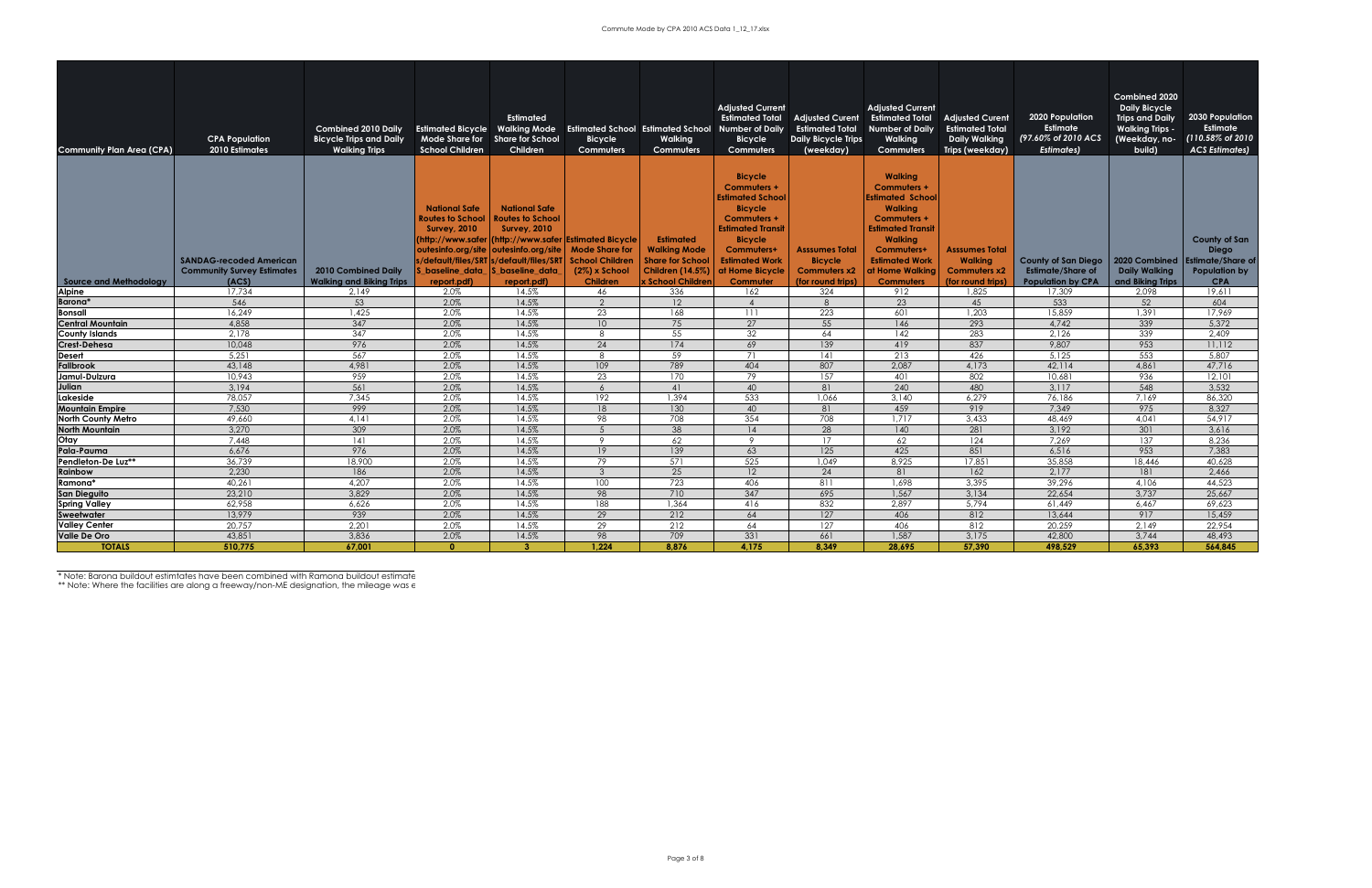| <b>Community Plan Area (CPA)</b> | <b>CPA Population</b><br>2010 Estimates                                      | <b>Combined 2010 Daily</b><br><b>Bicycle Trips and Daily</b><br><b>Walking Trips</b> | <b>Combined 2030</b><br><b>Daily Bicycle Trips</b><br>and Daily<br><b>Walking Trips -</b><br>(Weekday, no-<br>build) | 2040 Population<br><b>Estimate</b><br>(117.62% of 2010<br><b>ACS Estimates)</b>                                 | Combined 2040<br><b>Daily Bicycle Trips</b><br>and Daily<br><b>Walking Trips -</b><br>(Weekday, no-<br>build) | 2050 Population<br><b>Estimate</b><br>(123.36% of 2010)<br><b>ACS Estimates)</b> | <b>Combined 2050</b><br><b>Daily Bicycle Trips</b><br>and Daily<br><b>Walking Trips -</b><br>(Weekday, no-<br>build) | <b>Curent Estimated</b><br><b>Total Daily</b><br><b>Bicycle Trips</b><br>(Weekdav) | <b>Curent Estimated</b><br>Total Daily Walking Trips - (Weekday,<br>Trips (Weekday) Current Estimate) | Combined<br><b>Current Daily</b><br><b>Bicycle Trips and</b><br>Daily Walking     | 2020 Estimated<br><b>Total Daily</b><br><b>Bicycle Trips</b><br>(weekday, no-<br>build) | <b>Total Daily</b><br><b>Walking Trips</b><br>(weekday, no-<br>build)                             | <b>Combined 2020</b><br>2020 Estimated Daily Bicycle Trips<br>and Daily<br><b>Walking Trips -</b><br>(Weekday,<br><b>Current Estimate)</b> |
|----------------------------------|------------------------------------------------------------------------------|--------------------------------------------------------------------------------------|----------------------------------------------------------------------------------------------------------------------|-----------------------------------------------------------------------------------------------------------------|---------------------------------------------------------------------------------------------------------------|----------------------------------------------------------------------------------|----------------------------------------------------------------------------------------------------------------------|------------------------------------------------------------------------------------|-------------------------------------------------------------------------------------------------------|-----------------------------------------------------------------------------------|-----------------------------------------------------------------------------------------|---------------------------------------------------------------------------------------------------|--------------------------------------------------------------------------------------------------------------------------------------------|
| Source and Methodology           | <b>SANDAG-recoded American</b><br><b>Community Survey Estimates</b><br>(ACS) | 2010 Combined Daily<br><b>Walking and Biking Trips</b>                               | Daily Walking<br>and Biking Trips                                                                                    | <b>County of San</b><br><b>Diego</b><br>2030 Combined   Estimate/Share of<br><b>Population by</b><br><b>CPA</b> | 2040 Combined Estimate/Share of Daily Bicycle Trips<br><b>Daily Walking</b><br>and Biking Trips               | County of San<br><b>Diego</b><br><b>Population by</b><br><b>CPA</b>              | + Daily Walking<br><b>Trips</b>                                                                                      |                                                                                    | See detail at right  See detail at right                                                              | <b>Daily Bicycle Trips Daily Bicycle Trips</b><br>+ Daily Walking<br><b>Trips</b> | <b>2010 Estimated</b><br>* 2020 Growth<br><b>Factor (0.9760)</b>                        | 2010 Estimated<br><b>Daily Walking</b><br><b>Trips * 2020</b><br><b>Growth Factor</b><br>(0.9760) | <b>Daily Bicycle Trips</b><br>+ Daily Walking<br><b>Trips</b>                                                                              |
| Alpine                           | 17.734                                                                       | 2,149                                                                                | 2,377                                                                                                                | 20.858                                                                                                          | 2,528                                                                                                         | 21,877                                                                           | 2,651                                                                                                                | 324                                                                                | 1.825                                                                                                 | 2.149                                                                             | 317                                                                                     | 1.781                                                                                             | 2.098                                                                                                                                      |
| Barona*                          | 546                                                                          | 53                                                                                   | 58                                                                                                                   | 642                                                                                                             | 62                                                                                                            | 674                                                                              | 65                                                                                                                   | 8                                                                                  | 45                                                                                                    | 53                                                                                | 8                                                                                       | 44                                                                                                | 52                                                                                                                                         |
| <b>Bonsall</b>                   | 16.249                                                                       | 1.425                                                                                | 1.576                                                                                                                | 19.111                                                                                                          | 1.676                                                                                                         | 20,045                                                                           | 1,758                                                                                                                | 223                                                                                | 1.203                                                                                                 | 1.425                                                                             | 217                                                                                     | 1.174                                                                                             | 1.391                                                                                                                                      |
| Central Mountain                 | 4,858                                                                        | 347                                                                                  | 384                                                                                                                  | 5.714                                                                                                           | 408                                                                                                           | 5.993                                                                            | 428                                                                                                                  | 55                                                                                 | 293                                                                                                   | 347                                                                               | 53                                                                                      | 286                                                                                               | 339                                                                                                                                        |
| County Islands                   | 2.178                                                                        | 347                                                                                  | 384                                                                                                                  | 2.562                                                                                                           | 408                                                                                                           | 2.687                                                                            | 428                                                                                                                  | 64                                                                                 | 283                                                                                                   | 347                                                                               | 62                                                                                      | 276                                                                                               | 339                                                                                                                                        |
| Crest-Dehesa                     | 10.048                                                                       | 976                                                                                  | 1,079                                                                                                                | 11,818                                                                                                          | 1.148                                                                                                         | 12,396                                                                           | 1,204                                                                                                                | 139                                                                                | 837                                                                                                   | 976                                                                               | 135                                                                                     | 817                                                                                               | 953                                                                                                                                        |
| Desert                           | 5,251                                                                        | 567                                                                                  | 627                                                                                                                  | 6.176                                                                                                           | 667                                                                                                           | 6,478                                                                            | 700                                                                                                                  | 4                                                                                  | 426                                                                                                   | 567                                                                               | 138                                                                                     | 416                                                                                               | 553                                                                                                                                        |
| Fallbrook                        | 43,148                                                                       | 4,981                                                                                | 5,508                                                                                                                | 50,749                                                                                                          | 5,859                                                                                                         | 53,229                                                                           | 6.144                                                                                                                | 807                                                                                | 4,173                                                                                                 | 4,981                                                                             | 788                                                                                     | 4,073                                                                                             | 4,861                                                                                                                                      |
| Jamul-Dulzura                    | 10,943                                                                       | 959                                                                                  | 1,061                                                                                                                | 12.871                                                                                                          | 1.129                                                                                                         | 13,500                                                                           | 1.184                                                                                                                | 157                                                                                | 802                                                                                                   | 959                                                                               | 154                                                                                     | 783                                                                                               | 936                                                                                                                                        |
| Julian                           | 3.194                                                                        | 561                                                                                  | 620                                                                                                                  | 3.757                                                                                                           | 660                                                                                                           | 3,940                                                                            | 692                                                                                                                  | 81                                                                                 | 480                                                                                                   | 561                                                                               | 79                                                                                      | 469                                                                                               | 548                                                                                                                                        |
| Lakeside                         | 78,057                                                                       | 7.345                                                                                | 8.122                                                                                                                | 91.808                                                                                                          | 8.639                                                                                                         | 96.294                                                                           | 9.061                                                                                                                | 1,066                                                                              | 6.279                                                                                                 | 7.345                                                                             | 1.040                                                                                   | 6.129                                                                                             | 7,169                                                                                                                                      |
| <b>Mountain Empire</b>           | 7,530                                                                        | 999                                                                                  | 1.105                                                                                                                | 8,856                                                                                                           | 1.176                                                                                                         | 9.289                                                                            | 1,233                                                                                                                | 81                                                                                 | 919                                                                                                   | 999                                                                               | 79                                                                                      | 897                                                                                               | 975                                                                                                                                        |
| <b>North County Metro</b>        | 49,660                                                                       | 4.141                                                                                | 4,579                                                                                                                | 58,408                                                                                                          | 4,870                                                                                                         | 61,262                                                                           | 5,108                                                                                                                | 708                                                                                | 3,433                                                                                                 | 4,141                                                                             | 691                                                                                     | 3,351                                                                                             | 4.041                                                                                                                                      |
| <b>North Mountain</b>            | 3.270                                                                        | 309                                                                                  | 342                                                                                                                  | 3.846                                                                                                           | 363                                                                                                           | 4.034                                                                            | 381                                                                                                                  | 28                                                                                 | 281                                                                                                   | 309                                                                               | 27                                                                                      | 274                                                                                               | 301                                                                                                                                        |
| Otay                             | 7.448                                                                        | 141                                                                                  | 155                                                                                                                  | 8.760                                                                                                           | 165                                                                                                           | 9.188                                                                            | 173                                                                                                                  | 17                                                                                 | 124                                                                                                   | 4                                                                                 | 17                                                                                      | 121                                                                                               | $\overline{137}$                                                                                                                           |
| Pala-Pauma                       | 6.676                                                                        | 976                                                                                  | 1.079                                                                                                                | 7,852                                                                                                           | 1.148                                                                                                         | 8.236                                                                            | 1,204                                                                                                                | 125                                                                                | 851                                                                                                   | 976                                                                               | 122                                                                                     | 830                                                                                               | 953                                                                                                                                        |
| Pendleton-De Luz**               | 36.739                                                                       | 18,900                                                                               | 20,900                                                                                                               | 43.211                                                                                                          | 22,230                                                                                                        | 45.323                                                                           | 23,315                                                                                                               | 1,049                                                                              | 17,851                                                                                                | 18,900                                                                            | 1,024                                                                                   | 17.422                                                                                            | 18.446                                                                                                                                     |
| Rainbow                          | 2.230                                                                        | 186                                                                                  | 206                                                                                                                  | 2.623                                                                                                           | 219                                                                                                           | 2.751                                                                            | 229                                                                                                                  | 24                                                                                 | 162                                                                                                   | 186                                                                               | 23                                                                                      | 158                                                                                               | 181                                                                                                                                        |
| Ramona*                          | 40.261                                                                       | 4,207                                                                                | 4,652                                                                                                                | 47.353                                                                                                          | 4.948                                                                                                         | 49.667                                                                           | 5,190                                                                                                                | 811                                                                                | 3,395                                                                                                 | 4,207                                                                             | 792                                                                                     | 3,314                                                                                             | 4.106                                                                                                                                      |
| <b>San Dieguito</b>              | 23,210                                                                       | 3,829                                                                                | 4,234                                                                                                                | 27.299                                                                                                          | 4,504                                                                                                         | 28,633                                                                           | 4.724                                                                                                                | 695                                                                                | 3.134                                                                                                 | 3,829                                                                             | 678                                                                                     | 3,059                                                                                             | 3.737                                                                                                                                      |
| <b>Spring Valley</b>             | 62,958                                                                       | 6.626                                                                                | 7,327                                                                                                                | 74,049                                                                                                          | 7,793                                                                                                         | 77,667                                                                           | 8.174                                                                                                                | 832                                                                                | 5.794                                                                                                 | 6,626                                                                             | 812                                                                                     | 5,655                                                                                             | 6,467                                                                                                                                      |
| Sweetwater                       | 13.979                                                                       | 939                                                                                  | 1.039                                                                                                                | 16.442                                                                                                          | 1.105                                                                                                         | 17.245                                                                           | 1.159                                                                                                                | 127                                                                                | 812                                                                                                   | 939                                                                               | 124                                                                                     | 793                                                                                               | 917                                                                                                                                        |
| <b>Valley Center</b>             | 20,757                                                                       | 2,201                                                                                | 2,434                                                                                                                | 24,414                                                                                                          | 2,589                                                                                                         | 25,607                                                                           | 2,716                                                                                                                | 326                                                                                | 1.875                                                                                                 | 2,201                                                                             | 318                                                                                     | 1,830                                                                                             | 2,149                                                                                                                                      |
| Valle De Oro                     | 43,851                                                                       | 3.836                                                                                | 4.242                                                                                                                | 51,576                                                                                                          | 4.512                                                                                                         | 54.096                                                                           | 4.732                                                                                                                | 661                                                                                | 3.175                                                                                                 | 3.836                                                                             | 645                                                                                     | 3.098                                                                                             | 3.744                                                                                                                                      |
| <b>TOTALS</b>                    | 510.775                                                                      | 67.001                                                                               | 74.090                                                                                                               | 600.753                                                                                                         | 78,807                                                                                                        | 630.110                                                                          | 82.653                                                                                                               | 8.548                                                                              | 58.453                                                                                                | 67.001                                                                            | 8.343                                                                                   | 57.050                                                                                            | 65.393                                                                                                                                     |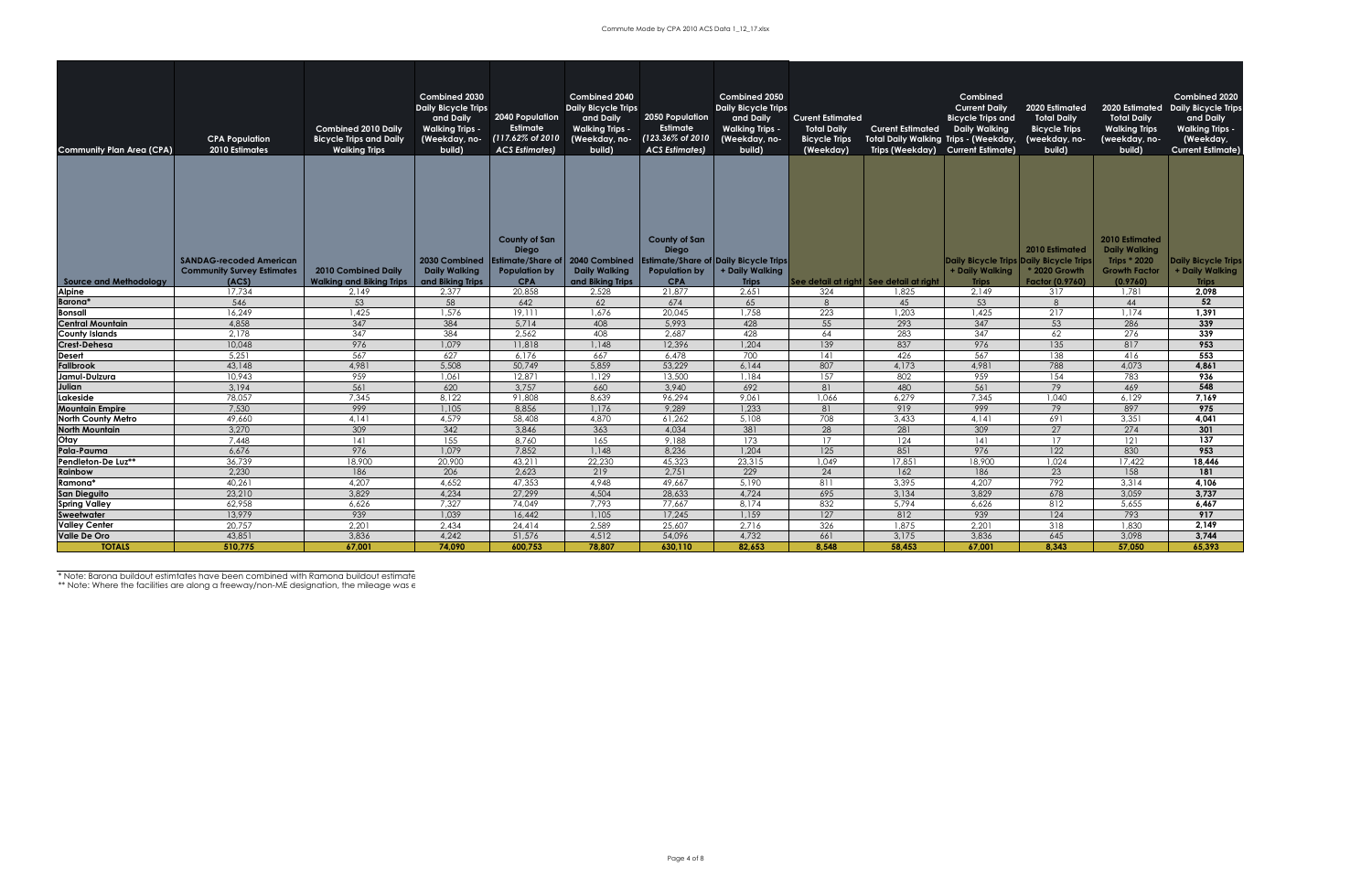| <b>Community Plan Area (CPA)</b>        | <b>CPA Population</b><br>2010 Estimates                             | <b>Combined 2010 Daily</b><br><b>Bicycle Trips and Daily</b><br><b>Walking Trips</b> | 2030 Estimated<br><b>Total Daily</b><br><b>Bicycle Trips</b><br>(weekday, no-<br>build) | <b>Total Daily</b><br><b>Walking Trips</b><br>(weekday, no-<br>build)                      | Combined 2030<br>2030 Estimated Daily Bicycle Trips 2040 Estimated<br>and Daily<br><b>Walking Trips -</b><br>(Weekday, no-<br>build) | <b>Total Daily</b><br><b>Bicycle Trips</b><br>(weekday, no-<br>build) | <b>Total Daily</b><br><b>Walking Trips</b><br>(weekday, no-<br>build)                             | <b>Combined 2040</b><br>2040 Estimated Daily Bicycle Trips<br>and Daily<br><b>Walking Trips -</b><br>(Weekday, no-<br>build) | 2050 Estimated<br><b>Total Daily</b><br><b>Bicycle Trips</b><br>(weekday, no-<br>build) | 2050 Estimated<br><b>Total Daily</b><br><b>Walking Trips</b><br>(Weekday, no-<br>build)    | Walking and<br><b>Biking Trips as a</b><br>percent of the<br>population<br>(current) | <b>Total Public</b><br>Transportation<br><b>Commuters</b> | <b>Bicycle</b><br><b>Commuters</b> | <b>Bus Commuters</b>     |
|-----------------------------------------|---------------------------------------------------------------------|--------------------------------------------------------------------------------------|-----------------------------------------------------------------------------------------|--------------------------------------------------------------------------------------------|--------------------------------------------------------------------------------------------------------------------------------------|-----------------------------------------------------------------------|---------------------------------------------------------------------------------------------------|------------------------------------------------------------------------------------------------------------------------------|-----------------------------------------------------------------------------------------|--------------------------------------------------------------------------------------------|--------------------------------------------------------------------------------------|-----------------------------------------------------------|------------------------------------|--------------------------|
|                                         | <b>SANDAG-recoded American</b><br><b>Community Survey Estimates</b> | 2010 Combined Daily<br><b>Walking and Biking Trips</b>                               | 2010 Estimated<br><b>Daily Bicycle Trips</b><br>* 2030 Growth                           | 2010 Estimated<br><b>Daily Walking</b><br>Trips * 2030<br><b>Growth Factor</b><br>(1.1058) | <b>Daily Bicycle Trips Daily Bicycle Trips</b><br>+ Daily Walking                                                                    | 2010 Estimated<br>* 2040 Growth<br><b>Factor (1.1762)</b>             | 2010 Estimated<br><b>Daily Walking</b><br><b>Trips * 2040</b><br><b>Growth Factor</b><br>(1.1762) | <b>Daily Bicycle Trips Daily Bicycle Trips</b><br>+ Daily Walking<br><b>Trips</b>                                            | 2010 Estimated<br>* 2050 Growth<br>Factor (1.2336)                                      | 2010 Estimated<br><b>Daily Walking</b><br>Trips * 2050<br><b>Growth Factor</b><br>(1.2336) | Combined                                                                             | <b>ACS</b><br>(Bus+Trolley+Railr                          |                                    |                          |
| <b>Source and Methodology</b><br>Alpine | (ACS)<br>17.734                                                     | 2.149                                                                                | Factor (1.1058)<br>359                                                                  | 2.018                                                                                      | <b>Trips</b><br>2,377                                                                                                                | 382                                                                   | 2.146                                                                                             | 2,528                                                                                                                        | 400                                                                                     | 2,251                                                                                      | 12.1%                                                                                | Trips/Population   oad Commuters)<br>128                  | <b>ACS Report</b><br>$\cap$        | <b>ACS Report</b><br>128 |
| Barona*                                 | 546                                                                 | 53                                                                                   | $\overline{Q}$                                                                          | 50                                                                                         | 58                                                                                                                                   | $\mathsf{Q}$                                                          | 53                                                                                                | 62                                                                                                                           | 10                                                                                      | 56                                                                                         | 9.7%                                                                                 | $\Omega$                                                  | $\Omega$                           | $\Omega$                 |
| <b>Bonsall</b>                          | 16,249                                                              | 1,425                                                                                | 246                                                                                     | 1,330                                                                                      | 1,576                                                                                                                                | 262                                                                   | 1,415                                                                                             | 1,676                                                                                                                        | 275                                                                                     | 1,484                                                                                      | 8.8%                                                                                 | 23                                                        | $\Omega$                           | $\overline{4}$           |
| <b>Central Mountain</b>                 | 4,858                                                               | 347                                                                                  | 60                                                                                      | 324                                                                                        | 384                                                                                                                                  | 64                                                                    | 344                                                                                               | 408                                                                                                                          | 67                                                                                      | 361                                                                                        | 7.1%                                                                                 | $\Omega$                                                  | $\Omega$                           | $\Omega$                 |
| <b>County Islands</b>                   | 2.178                                                               | 347                                                                                  | 70                                                                                      | 313                                                                                        | 384                                                                                                                                  | 75                                                                    | 333                                                                                               | 408                                                                                                                          | 78                                                                                      | 349                                                                                        | 15.9%                                                                                | 58                                                        | 15                                 | 58                       |
| Crest-Dehesa                            | 10,048                                                              | 976                                                                                  | 153                                                                                     | 926                                                                                        | 1.079                                                                                                                                | 163                                                                   | 985                                                                                               | 1.148                                                                                                                        | 171                                                                                     | 1.033                                                                                      | 9.7%                                                                                 |                                                           | $\Omega$                           |                          |
| Desert                                  | 5,251                                                               | 567                                                                                  | 156                                                                                     | 471                                                                                        | 627                                                                                                                                  | 166                                                                   | 501                                                                                               | 667                                                                                                                          | 174                                                                                     | 526                                                                                        | 10.8%                                                                                | $\overline{0}$                                            | 36                                 | $\circ$                  |
| <b>Fallbrook</b>                        | 43,148                                                              | 4,981                                                                                | 893                                                                                     | 4,615                                                                                      | 5,508                                                                                                                                | 950                                                                   | 4.909                                                                                             | 5,859                                                                                                                        | 996                                                                                     | 5,148                                                                                      | 11.5%                                                                                | 198                                                       | 62                                 | 103                      |
| Jamul-Dulzura                           | 10.943                                                              | 959                                                                                  | 174                                                                                     | 887                                                                                        | 1.061                                                                                                                                | 185                                                                   | 944                                                                                               | 1.129                                                                                                                        | 194                                                                                     | 990                                                                                        | 8.8%                                                                                 | $\Omega$                                                  | 15                                 | $\Omega$                 |
| Julian                                  | 3,194                                                               | 561                                                                                  | 89                                                                                      | 531                                                                                        | 620                                                                                                                                  | 95                                                                    | 565                                                                                               | 660                                                                                                                          | 99                                                                                      | 593                                                                                        | 17.6%                                                                                | $\Omega$                                                  | $\Omega$                           | $\Omega$                 |
| Lakeside                                | 78,057                                                              | 7,345                                                                                | 1.179                                                                                   | 6.944                                                                                      | 8,122                                                                                                                                | 1,254                                                                 | 7.386                                                                                             | 8.639                                                                                                                        | 1,315                                                                                   | 7,746                                                                                      | 9.4%                                                                                 | 808                                                       | 43                                 | 714                      |
| <b>Mountain Empire</b>                  | 7,530                                                               | 999                                                                                  | 89                                                                                      | 1,016                                                                                      | 1,105                                                                                                                                | 95                                                                    | 1,080                                                                                             | 1,176                                                                                                                        | 100                                                                                     | 1.133                                                                                      | 13.3%                                                                                | 77                                                        | $\Omega$                           | 75                       |
| <b>North County Metro</b>               | 49.660                                                              | 4.141                                                                                | 782                                                                                     | 3.796                                                                                      | 4.579                                                                                                                                | 832                                                                   | 4.038                                                                                             | 4,870                                                                                                                        | 873                                                                                     | 4.235                                                                                      | 8.3%                                                                                 | 239                                                       | 28                                 | 192                      |
| <b>North Mountain</b>                   | 3,270                                                               | 309                                                                                  | 31                                                                                      | 311                                                                                        | 342                                                                                                                                  | 33                                                                    | 330                                                                                               | 363                                                                                                                          | 35                                                                                      | 346                                                                                        | 9.4%                                                                                 | $\Omega$                                                  | $\Omega$                           | $\Omega$                 |
| Otay                                    | 7,448                                                               | 141                                                                                  | 19                                                                                      | 137                                                                                        | 155                                                                                                                                  | 20                                                                    | 145                                                                                               | 165                                                                                                                          | 21                                                                                      | 152                                                                                        | 1.9%                                                                                 | $\Omega$                                                  | $\Omega$                           | $\circ$                  |
| Pala-Pauma                              | 6,676                                                               | 976                                                                                  | 139                                                                                     | 941                                                                                        | 1,079                                                                                                                                | 147                                                                   | 1,000                                                                                             | 1.148                                                                                                                        | 155                                                                                     | 1,049                                                                                      | 14.6%                                                                                | 6                                                         | $\Omega$                           | $\Omega$                 |
| Pendleton-De Luz**                      | 36.739                                                              | 18,900                                                                               | 1.160                                                                                   | 19.739                                                                                     | 20,900                                                                                                                               | 1.234                                                                 | 20.996                                                                                            | 22,230                                                                                                                       | 1.294                                                                                   | 22,021                                                                                     | 51.4%                                                                                | 101                                                       | 56                                 | 101                      |
| <b>Rainbow</b>                          | 2.230                                                               | 186                                                                                  | 26                                                                                      | 179                                                                                        | 206                                                                                                                                  | 28                                                                    | 191                                                                                               | 219                                                                                                                          | 29                                                                                      | 200                                                                                        | 8.3%                                                                                 | $\cap$                                                    | $\Omega$                           | $\Omega$                 |
| Ramona*                                 | 40,261                                                              | 4,207                                                                                | 897                                                                                     | 3.755                                                                                      | 4,652                                                                                                                                | 954                                                                   | 3.994                                                                                             | 4.948                                                                                                                        | 1,001                                                                                   | 4.189                                                                                      | 10.4%                                                                                | 47                                                        | 125                                | 47                       |
| <b>San Dieguito</b>                     | 23,210                                                              | 3,829                                                                                | 768                                                                                     | 3,466                                                                                      | 4,234                                                                                                                                | 817                                                                   | 3,687                                                                                             | 4,504                                                                                                                        | 857                                                                                     | 3,867                                                                                      | 16.5%                                                                                | $\overline{135}$                                          | 30                                 | 48                       |
| <b>Spring Valley</b>                    | 62.958                                                              | 6,626                                                                                | 920                                                                                     | 6.407                                                                                      | 7.327                                                                                                                                | 978                                                                   | 6.815                                                                                             | 7.793                                                                                                                        | 1.026                                                                                   | 7.148                                                                                      | 10.5%                                                                                | 760                                                       | $\overline{1}$                     | 723                      |
| Sweetwater                              | 13,979                                                              | 939                                                                                  | 4                                                                                       | 898                                                                                        | 1,039                                                                                                                                | 150                                                                   | 955                                                                                               | 1,105                                                                                                                        | 157                                                                                     | 1,002                                                                                      | 6.7%                                                                                 | 97                                                        | $\Omega$                           | 94                       |
| <b>Valley Center</b>                    | 20,757                                                              | 2,201                                                                                | 361                                                                                     | 2,074                                                                                      | 2,434                                                                                                                                | 384                                                                   | 2,206                                                                                             | 2,589                                                                                                                        | 402                                                                                     | 2,313                                                                                      | 10.6%                                                                                | 54                                                        | $\Omega$                           | 29                       |
| <b>Valle De Oro</b>                     | 43,851                                                              | 3,836                                                                                |                                                                                         |                                                                                            |                                                                                                                                      |                                                                       |                                                                                                   |                                                                                                                              |                                                                                         |                                                                                            |                                                                                      |                                                           |                                    |                          |
|                                         |                                                                     |                                                                                      | 731                                                                                     | 3,511                                                                                      | 4,242                                                                                                                                | 778                                                                   | 3,734                                                                                             | 4,512                                                                                                                        | 816                                                                                     | 3,916                                                                                      | 8.7%                                                                                 | 141                                                       | 33                                 | 129                      |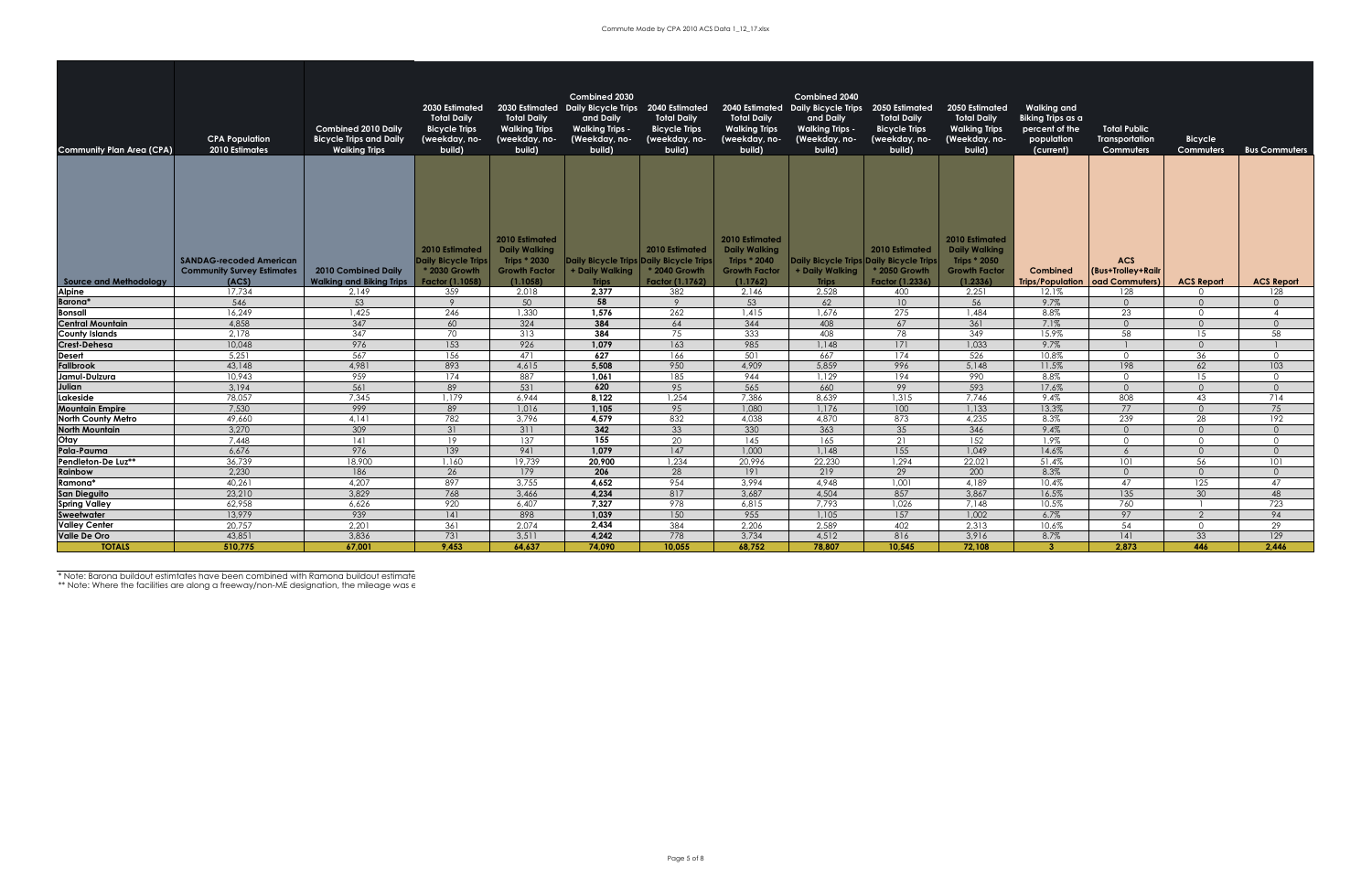| <b>Community Plan Area (CPA)</b> | <b>CPA Population</b><br>2010 Estimates    | <b>Combined 2010 Daily</b><br><b>Bicycle Trips and Daily</b><br><b>Walking Trips</b> | Car, Truck, Van<br>Commuters | Carpool<br>Commuters | <b>Drove Alone</b><br><b>Commuters</b> | Motorcycle<br>Commuters | <b>Other Means</b><br>Commuters | <b>Other Means -</b><br><b>Public</b><br><b>Transportation</b><br>Commuters | Railroad<br>Commuters | <b>Trolley</b><br>Commuters | Walking<br><b>Commuters</b> | <b>Work from Home</b><br><b>Commuters Total</b> | <b>Total All</b><br>Commuters | <b>Walk Commute</b><br>Percentage                          |
|----------------------------------|--------------------------------------------|--------------------------------------------------------------------------------------|------------------------------|----------------------|----------------------------------------|-------------------------|---------------------------------|-----------------------------------------------------------------------------|-----------------------|-----------------------------|-----------------------------|-------------------------------------------------|-------------------------------|------------------------------------------------------------|
|                                  | <b>SANDAG-recoded American</b>             |                                                                                      |                              |                      |                                        |                         |                                 |                                                                             |                       |                             |                             |                                                 | <b>Total ACS</b>              | <b>Walking</b>                                             |
| Source and Methodology           | <b>Community Survey Estimates</b><br>(ACS) | 2010 Combined Daily<br><b>Walking and Biking Trips</b>                               | <b>ACS Report</b>            | <b>ACS Report</b>    | <b>ACS Report</b>                      | <b>ACS Report</b>       | <b>ACS Report</b>               | <b>ACS Report</b>                                                           | <b>ACS Report</b>     | <b>ACS Report</b>           | <b>ACS Report</b>           | <b>ACS Report</b>                               | <b>From Home</b>              | Pouplation -Work   Commuters/Total<br><b>All Commuters</b> |
| Alpine                           | 17,734                                     | 2,149                                                                                | 7.549                        | 948                  | 6,601                                  | $\overline{11}$         | $\Omega$                        | $\circ$                                                                     | $\overline{0}$        | $\overline{0}$              | 124                         | 687                                             | 16,176                        | 0.8%                                                       |
| Barona*                          | 546                                        | 53                                                                                   | 191                          | 18                   | 173                                    | $\Omega$                | -5                              | $\Omega$                                                                    | $\circ$               | $\overline{0}$              | $\mathcal{S}$               | 15                                              | 405                           | 0.7%                                                       |
| <b>Bonsall</b>                   | 16,249                                     | 1,425                                                                                | 3,998                        | 309                  | 3,689                                  |                         | 25                              | $\Omega$                                                                    | 19                    | $\Omega$                    | 134                         | 560                                             | 8,745                         | 1.5%                                                       |
| <b>Central Mountain</b>          | 4,858                                      | 347                                                                                  | 2,132                        | 348                  | 1,784                                  | $\Omega$                |                                 | $\Omega$                                                                    | $\Omega$              | $\Omega$                    | 15                          | 113                                             | 4,393                         | 0.3%                                                       |
| <b>County Islands</b>            | 2,178                                      | 347                                                                                  | 659                          | 122                  | 537                                    | $\Omega$                | 16                              | $\Omega$                                                                    | $\circ$               | $\Omega$                    | 26                          | 23                                              | 1.456                         | 1.8%                                                       |
| Crest-Dehesa                     | 10,048                                     | 976                                                                                  | 4.382                        | 416                  | 3.966                                  | $\overline{6}$          | $\overline{1}$                  | $\overline{0}$                                                              | $\overline{0}$        | $\Omega$                    | 93                          | 302                                             | 9.167                         | 1.0%                                                       |
| Desert                           | 5,251                                      | 567                                                                                  | 1.687                        | 229                  | 1,458                                  | $\overline{0}$          | $\overline{11}$                 | $\Omega$                                                                    | $\circ$               | $\overline{0}$              | 66                          | 176                                             | 3,663                         | 1.8%                                                       |
| <b>Fallbrook</b>                 | 43,148                                     | 4,981                                                                                | 16,989                       | 2,774                | 14,215                                 | 54                      | 92                              | 10 <sup>°</sup>                                                             | 66                    | 19                          | 456                         | 1,364                                           | 36,204                        | 1.3%                                                       |
| Jamul-Dulzura                    | 10,943                                     | 959                                                                                  | 4,045                        | 522                  | 3,523                                  | $\overline{11}$         | $\Omega$                        | $\circ$                                                                     | $\circ$               | $\overline{0}$              | 97                          | 268                                             | 8,481                         | 1.1%                                                       |
| Julian                           | 3,194                                      | 561                                                                                  | 1,041                        | 71                   | 970                                    | $\Omega$                | $\Omega$                        | $\Omega$                                                                    | $\Omega$              | $\overline{0}$              | 84                          | 231                                             | 2,397                         | 3.5%                                                       |
| Lakeside                         | 78,057                                     | 7.345                                                                                | 31,771                       | 3.451                | 28,320                                 | 162                     | 165                             | $\overline{0}$                                                              | 69                    | 25                          | 367                         | 1,383                                           | 66.470                        | 0.6%                                                       |
| <b>Mountain Empire</b>           | 7,530                                      | 999                                                                                  | 3.050                        | 343                  | 2.707                                  | 40                      | 45                              | $\Omega$                                                                    | $\Omega$              | $\overline{2}$              | 215                         | 97                                              | 6.574                         | 3.3%                                                       |
| <b>North County Metro</b>        | 49,660                                     | 4.141                                                                                | 17,511                       | 1,898                | 15,613                                 | 73                      | 153                             | - 9                                                                         | 38                    | $\overline{0}$              | 145                         | 1,336                                           | 36,996                        | 0.4%                                                       |
| <b>North Mountain</b>            | 3,270                                      | 309                                                                                  | 831                          | 99                   | 732                                    | $\mathcal{P}$           | 53                              | $\Omega$                                                                    | $\circ$               | $\overline{0}$<br>$\cap$    | 73                          | 58                                              | 1,848                         | 4.0%                                                       |
| Otay<br>Pala-Pauma               | 7,448<br>6,676                             | 141<br>976                                                                           | 1.604<br>2,270               | $\Omega$<br>221      | 1,604<br>2,049                         | $\Omega$<br>$\Omega$    | $\Omega$<br>$\Omega$            | $\Omega$<br>$\Omega$                                                        | $\Omega$<br>6         | $\overline{0}$              | $\Omega$<br>140             | $\Omega$<br>282                                 | 3,208<br>4.968                | $0.0\%$                                                    |
| Pendleton-De Luz**               | 36,739                                     | 18,900                                                                               | 14,618                       | 3,505                | 11,113                                 | 255                     | 276                             | $\Omega$                                                                    | $\Omega$              | $\Omega$                    | 7.003                       | 2,532                                           | 39,459                        | 2.8%<br>17.7%                                              |
| Rainbow                          | 2,230                                      | 186                                                                                  | 687                          | 90                   | 597                                    |                         | $\overline{A}$                  | $\Omega$                                                                    | $\Omega$              | $\Omega$                    | 28                          | 57                                              | 1.464                         | 1.9%                                                       |
| Ramona*                          | 40.261                                     | 4.207                                                                                | 15.093                       | 2.007                | 13,086                                 | 73                      | 54                              | $\Omega$                                                                    | $\overline{0}$        | $\Omega$                    | 347                         | 1.175                                           | 32,007                        | 1.1%                                                       |
| <b>San Dieguito</b>              | 23,210                                     | 3,829                                                                                | 11.537                       | 784                  | 10,753                                 |                         | 132                             | 38                                                                          | 49                    | $\Omega$                    | 105                         | 1,340                                           | 24,817                        | 0.4%                                                       |
| <b>Spring Valley</b>             | 62,958                                     | 6,626                                                                                | 25,768                       | 2,688                | 23,080                                 | 176                     | 195                             | $\overline{7}$                                                              | $\overline{0}$        | 30                          | 401                         | 985                                             | 54,054                        | 0.7%                                                       |
| Sweetwater                       | 13,979                                     | 939                                                                                  | 5,696                        | 615                  | 5,081                                  | 33                      | 56                              | $\Omega$                                                                    | $\Omega$              | $\mathcal{R}$               | 37                          | 149                                             | 11,766                        | 0.3%                                                       |
| <b>Valley Center</b>             | 20,757                                     | 2,201                                                                                | 7,664                        | 823                  | 6,841                                  | 36                      | $\Omega$                        | $\Omega$                                                                    | 25                    | $\overline{0}$              | 189                         | 719                                             | 16,326                        | 1.2%                                                       |
| <b>Valle De Oro</b>              | 43,851                                     | 3.836                                                                                | 18.471                       | 2.036                | 16,435                                 | 46                      | 108                             | $\Omega$                                                                    | $\overline{0}$        | 12                          | 143                         | 1.230                                           | 38,643                        | 0.4%                                                       |
| <b>TOTALS</b>                    | 510,775                                    | 67.001                                                                               | 199.244                      | 24,317               | 174,927                                | 987                     | 1.392                           | 64                                                                          | 272                   | 91                          | 10.291                      | 15,082                                          | 429,687                       | 2.4%                                                       |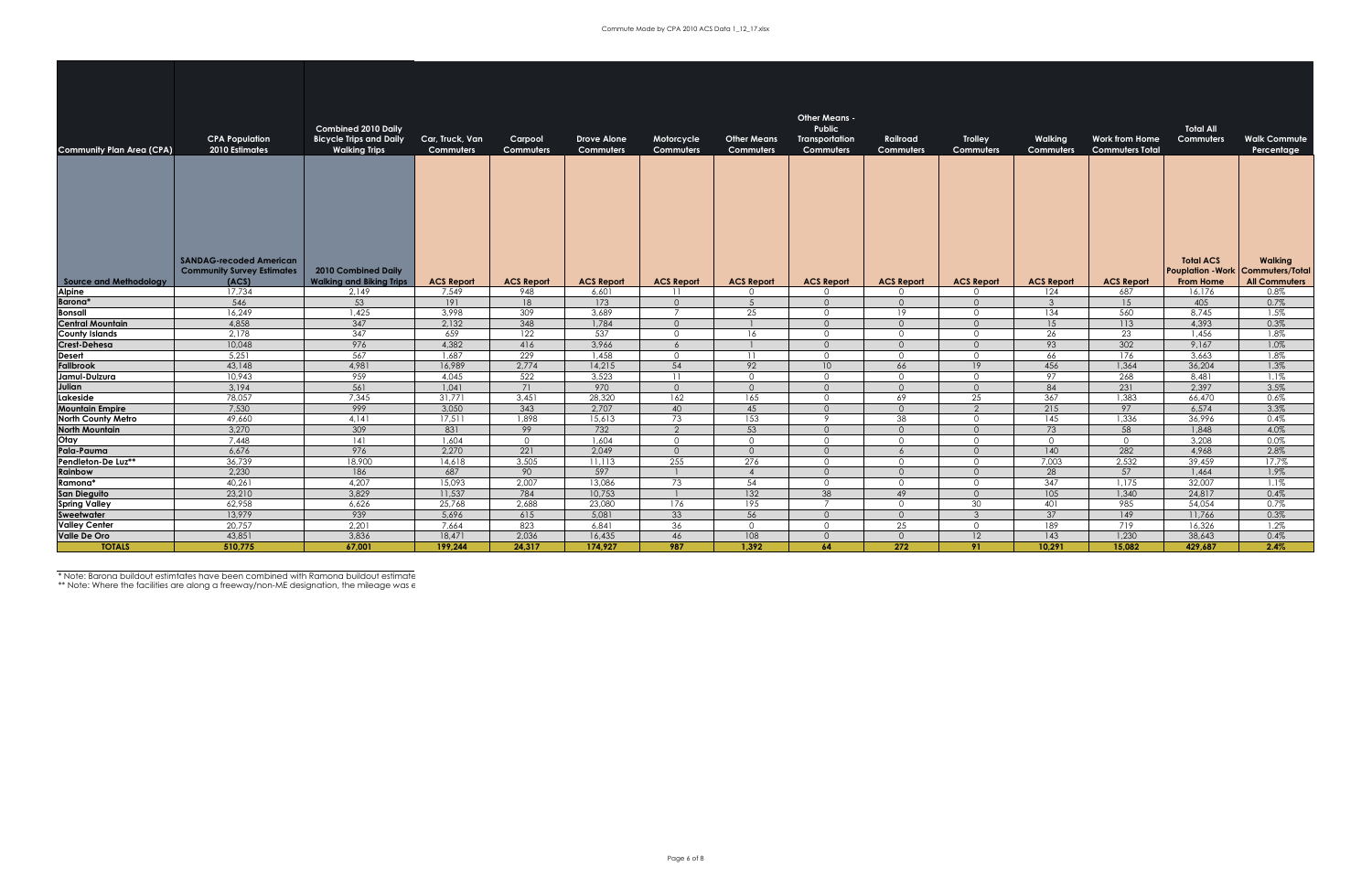| <b>Community Plan Area (CPA)</b> | <b>CPA Population</b><br>2010 Estimates                                      | <b>Combined 2010 Daily</b><br><b>Bicycle Trips and Daily</b><br><b>Walking Trips</b> | <b>Bike Commute</b><br>Percentatae                               | <b>Total Non-</b><br>motorized<br><b>Commuters</b>                 | <b>Percent Non-</b><br>Motorized<br>Commuters                   | <b>Estimated Work-</b> Estimated Work-<br>"commuters"                           | at-Home Bicycle at-Home Walking Transit to Work<br><b>Trips</b>                  | <b>Mode Share</b>                                                                              | <b>Bicycle</b><br>Commuters                                                | <b>Estimated Transit</b> Estimated Transit<br><b>Walking</b><br>Commuters  | <b>School Children</b><br>(Grades K-8)                                                          | Estimated Bicycle Walking Mode Estimated School<br>Mode Share for<br><b>School Children</b>                                                                                                                                            | <b>Estimated</b><br><b>Share for School</b><br>Children                               | <b>Bicycle</b><br><b>Commuters</b>                                                                   |
|----------------------------------|------------------------------------------------------------------------------|--------------------------------------------------------------------------------------|------------------------------------------------------------------|--------------------------------------------------------------------|-----------------------------------------------------------------|---------------------------------------------------------------------------------|----------------------------------------------------------------------------------|------------------------------------------------------------------------------------------------|----------------------------------------------------------------------------|----------------------------------------------------------------------------|-------------------------------------------------------------------------------------------------|----------------------------------------------------------------------------------------------------------------------------------------------------------------------------------------------------------------------------------------|---------------------------------------------------------------------------------------|------------------------------------------------------------------------------------------------------|
| Source and Methodoloav           | <b>SANDAG-recoded American</b><br><b>Community Survey Estimates</b><br>(ACS) | 2010 Combined Daily<br><b>Walking and Biking Trips</b>                               | <b>Bicycle</b><br><b>Commuters/Total</b><br><b>All Commuters</b> | <b>Walking</b><br>Commuters+<br><b>Bicycle</b><br><b>Commuters</b> | Non-motorized<br><b>Commuters/Total</b><br><b>All Commuters</b> | Assumes 15% of<br>work at home<br>commuters make<br>at least one<br>biking trip | Assumes 50% of<br>work at home<br>commuters make<br>at least one<br>walking trip | <b>Total Public</b><br><b>Transportation</b><br><b>Commuters/Total</b><br><b>All Commuters</b> | Assumes 10% of<br>transit users bike<br>to transit (rail,<br>trolley, bus) | Assumes 85% of<br>transit users walk<br>to transit (rail,<br>trolley, bus) | <b>SANDAG</b><br>DataSurfer 2010,<br>Census, CPA<br>level<br>http://datasurfer.<br>sandag.org/) | <b>National Safe</b><br><b>Routes to School</b><br><b>Survey, 2010</b><br>(http://www.safer (http://www.safer<br>outesinfo.org/site   outesinfo.org/site   Estimated Bicycle<br>s/default/files/SRT s/default/files/SRT<br>report.pdf) | <b>National Safe</b><br><b>Routes to School</b><br><b>Survey, 2010</b><br>report.pdf) | <b>Mode Share for</b><br>S baseline data S baseline data School Children x<br><b>School Children</b> |
| Alpine                           | 17,734                                                                       | 2,149                                                                                | 0.0%                                                             | 124                                                                | 0.8%                                                            | 103                                                                             | 344                                                                              | 0.8%                                                                                           | 13                                                                         | 109                                                                        | 2,318                                                                                           | 2.0%                                                                                                                                                                                                                                   | 14.5%                                                                                 | 46                                                                                                   |
| Barona*                          | 546                                                                          | 53                                                                                   | 0.0%                                                             | $\mathcal{B}$                                                      | 0.7%                                                            | $\Omega$                                                                        | 8                                                                                | 0.0%                                                                                           | $\circ$                                                                    | $\overline{0}$                                                             | 83                                                                                              | 2.0%                                                                                                                                                                                                                                   | 14.5%                                                                                 | $\gamma$                                                                                             |
| <b>Bonsall</b>                   | 16.249                                                                       | 1,425                                                                                | 0.0%                                                             | 134                                                                | 1.5%                                                            | 84                                                                              | 280                                                                              | 0.3%                                                                                           | $\boldsymbol{\Lambda}$                                                     | 20                                                                         | 1.157                                                                                           | 2.0%                                                                                                                                                                                                                                   | 14.5%                                                                                 | 23                                                                                                   |
| <b>Central Mountain</b>          | 4,858                                                                        | 347                                                                                  | 0.0%                                                             | 15                                                                 | 0.3%                                                            | 17                                                                              | 57                                                                               | 0.0%                                                                                           | $\Omega$                                                                   | $\Omega$                                                                   | 516                                                                                             | 2.0%                                                                                                                                                                                                                                   | 14.5%                                                                                 | 10                                                                                                   |
| <b>County Islands</b>            | 2.178                                                                        | 347                                                                                  | 1.0%                                                             | 41                                                                 | 2.8%                                                            |                                                                                 | 12                                                                               | 4.0%                                                                                           | 6                                                                          | 49                                                                         | 378                                                                                             | 2.0%                                                                                                                                                                                                                                   | 14.5%                                                                                 | R.                                                                                                   |
| Crest-Dehesa                     | 10.048                                                                       | 976                                                                                  | 0.0%                                                             | 93                                                                 | 1.0%                                                            | 45                                                                              | 151                                                                              | 0.0%                                                                                           | $\overline{0}$                                                             | $\overline{1}$                                                             | 1.199                                                                                           | 2.0%                                                                                                                                                                                                                                   | 14.5%                                                                                 | 24                                                                                                   |
| <b>Desert</b>                    | 5,251                                                                        | $\overline{567}$                                                                     | 1.0%                                                             | 102                                                                | 2.8%                                                            | 26                                                                              | 88                                                                               | $0.0\%$                                                                                        | $\Omega$                                                                   | $\Omega$                                                                   | 407                                                                                             | 2.0%                                                                                                                                                                                                                                   | 14.5%                                                                                 | 8                                                                                                    |
| <b>Fallbrook</b>                 | 43,148                                                                       | 4,981                                                                                | 0.2%                                                             | 518                                                                | 1.4%                                                            | 205                                                                             | 682                                                                              | 0.5%                                                                                           | 28                                                                         | 160                                                                        | 5.441                                                                                           | 2.0%                                                                                                                                                                                                                                   | 14.5%                                                                                 | 109                                                                                                  |
| Jamul-Dulzura                    | 10.943                                                                       | 959                                                                                  | 0.2%                                                             | 112                                                                | 1.3%                                                            | 40                                                                              | 134                                                                              | 0.0%                                                                                           | $\Omega$                                                                   | $\Omega$                                                                   | 1.173                                                                                           | 2.0%                                                                                                                                                                                                                                   | 14.5%                                                                                 | 23                                                                                                   |
| Julian                           | 3,194                                                                        | 561                                                                                  | 0.0%                                                             | 84                                                                 | 3.5%                                                            | 35                                                                              | 116                                                                              | 0.0%                                                                                           | $\overline{0}$                                                             | $\overline{0}$                                                             | 281                                                                                             | 2.0%                                                                                                                                                                                                                                   | 14.5%                                                                                 | 6                                                                                                    |
| Lakeside                         | 78.057                                                                       | 7.345                                                                                | 0.1%                                                             | 410                                                                | 0.6%                                                            | 207                                                                             | 692                                                                              | 1.2%                                                                                           | 90                                                                         | 687                                                                        | 9.616                                                                                           | 2.0%                                                                                                                                                                                                                                   | 14.5%                                                                                 | 192                                                                                                  |
| <b>Mountain Empire</b>           | 7,530                                                                        | 999                                                                                  | 0.0%                                                             | 215                                                                | 3.3%                                                            | 15                                                                              | 49                                                                               | 1.2%                                                                                           | 8                                                                          | 65                                                                         | 899                                                                                             | 2.0%                                                                                                                                                                                                                                   | 14.5%                                                                                 | 18                                                                                                   |
| <b>North County Metro</b>        | 49,660                                                                       | 4.141                                                                                | 0.1%                                                             | 173                                                                | 0.5%                                                            | 200<br>$\circ$                                                                  | 668                                                                              | 0.6%                                                                                           | 28                                                                         | 196                                                                        | 4.883                                                                                           | 2.0%                                                                                                                                                                                                                                   | 14.5%                                                                                 | 98                                                                                                   |
| <b>North Mountain</b>            | 3.270                                                                        | 309                                                                                  | 0.0%                                                             | 73                                                                 | 4.0%                                                            |                                                                                 | 29                                                                               | 0.0%                                                                                           | $\Omega$                                                                   | $\Omega$                                                                   | 265                                                                                             | 2.0%                                                                                                                                                                                                                                   | 14.5%                                                                                 | $\sqrt{5}$                                                                                           |
| Otay<br>Pala-Pauma               | 7,448<br>6,676                                                               | 141<br>976                                                                           | 0.0%<br>0.0%                                                     | $\Omega$<br>140                                                    | 0.0%<br>2.8%                                                    | $\cap$<br>42                                                                    | $\Omega$<br> 4                                                                   | 0.0%<br>0.1%                                                                                   | $\Omega$                                                                   | $\cap$<br>$\overline{5}$                                                   | 426<br>960                                                                                      | 2.0%<br>2.0%                                                                                                                                                                                                                           | 14.5%<br>14.5%                                                                        | 9<br>19                                                                                              |
| Pendleton-De Luz**               | 36,739                                                                       | 18,900                                                                               | 0.1%                                                             | 7,059                                                              | 17.9%                                                           | 380                                                                             | 1266                                                                             | 0.3%                                                                                           | 10 <sup>°</sup>                                                            | 86                                                                         | 3,935                                                                                           | 2.0%                                                                                                                                                                                                                                   | 14.5%                                                                                 | 79                                                                                                   |
| <b>Rainbow</b>                   | 2.230                                                                        | 186                                                                                  | 0.0%                                                             | 28                                                                 | 1.9%                                                            | $\circ$                                                                         | 29                                                                               | 0.0%                                                                                           | $\Omega$                                                                   | $\cap$                                                                     | 169                                                                                             | 2.0%                                                                                                                                                                                                                                   | 14.5%                                                                                 | $\mathcal{R}$                                                                                        |
| Ramona*                          | 40,261                                                                       | 4,207                                                                                | 0.4%                                                             | 472                                                                | 1.5%                                                            | 176                                                                             | 588                                                                              | 0.1%                                                                                           | 5 <sup>5</sup>                                                             | 40                                                                         | 4.988                                                                                           | 2.0%                                                                                                                                                                                                                                   | 14.5%                                                                                 | 100                                                                                                  |
| <b>San Dieguito</b>              | 23,210                                                                       | 3.829                                                                                | 0.1%                                                             | 135                                                                | 0.5%                                                            | 201                                                                             | 670                                                                              | 0.5%                                                                                           | 18                                                                         | 82                                                                         | 4.895                                                                                           | 2.0%                                                                                                                                                                                                                                   | 14.5%                                                                                 | 98                                                                                                   |
| <b>Spring Valley</b>             | 62,958                                                                       | 6,626                                                                                | 0.0%                                                             | 402                                                                | 0.7%                                                            | $\overline{148}$                                                                | 493                                                                              | 1.4%                                                                                           | 79                                                                         | 640                                                                        | 9.404                                                                                           | 2.0%                                                                                                                                                                                                                                   | 14.5%                                                                                 | 188                                                                                                  |
| <b>Sweetwater</b>                | 13,979                                                                       | 939                                                                                  | 0.0%                                                             | 39                                                                 | 0.3%                                                            | 22                                                                              | 75                                                                               | 0.8%                                                                                           | 10 <sup>°</sup>                                                            | 82                                                                         | 1.463                                                                                           | 2.0%                                                                                                                                                                                                                                   | 14.5%                                                                                 | 29                                                                                                   |
| <b>Valley Center</b>             | 20,757                                                                       | 2,201                                                                                | 0.0%                                                             | 189                                                                | 1.2%                                                            | 108                                                                             | 360                                                                              | 0.3%                                                                                           | 8                                                                          | 46                                                                         | 2.367                                                                                           | 2.0%                                                                                                                                                                                                                                   | 14.5%                                                                                 | 47                                                                                                   |
| <b>Valle De Oro</b>              | 43.851                                                                       | 3.836                                                                                | 0.1%                                                             | 176                                                                | 0.5%                                                            | 185                                                                             | 615                                                                              | 0.4%                                                                                           | 15                                                                         | 120                                                                        | 4.893                                                                                           | 2.0%                                                                                                                                                                                                                                   | 14.5%                                                                                 | 98                                                                                                   |
| <b>TOTALS</b>                    | 510,775                                                                      | 67.001                                                                               | 0.1%                                                             | 10.737                                                             | 2.5%                                                            | 2.262                                                                           | 7.541                                                                            | 0.7%                                                                                           | 324                                                                        | 2.388                                                                      | 62.116                                                                                          |                                                                                                                                                                                                                                        |                                                                                       | 1.242                                                                                                |
|                                  |                                                                              |                                                                                      |                                                                  |                                                                    |                                                                 |                                                                                 |                                                                                  |                                                                                                |                                                                            |                                                                            |                                                                                                 |                                                                                                                                                                                                                                        |                                                                                       |                                                                                                      |